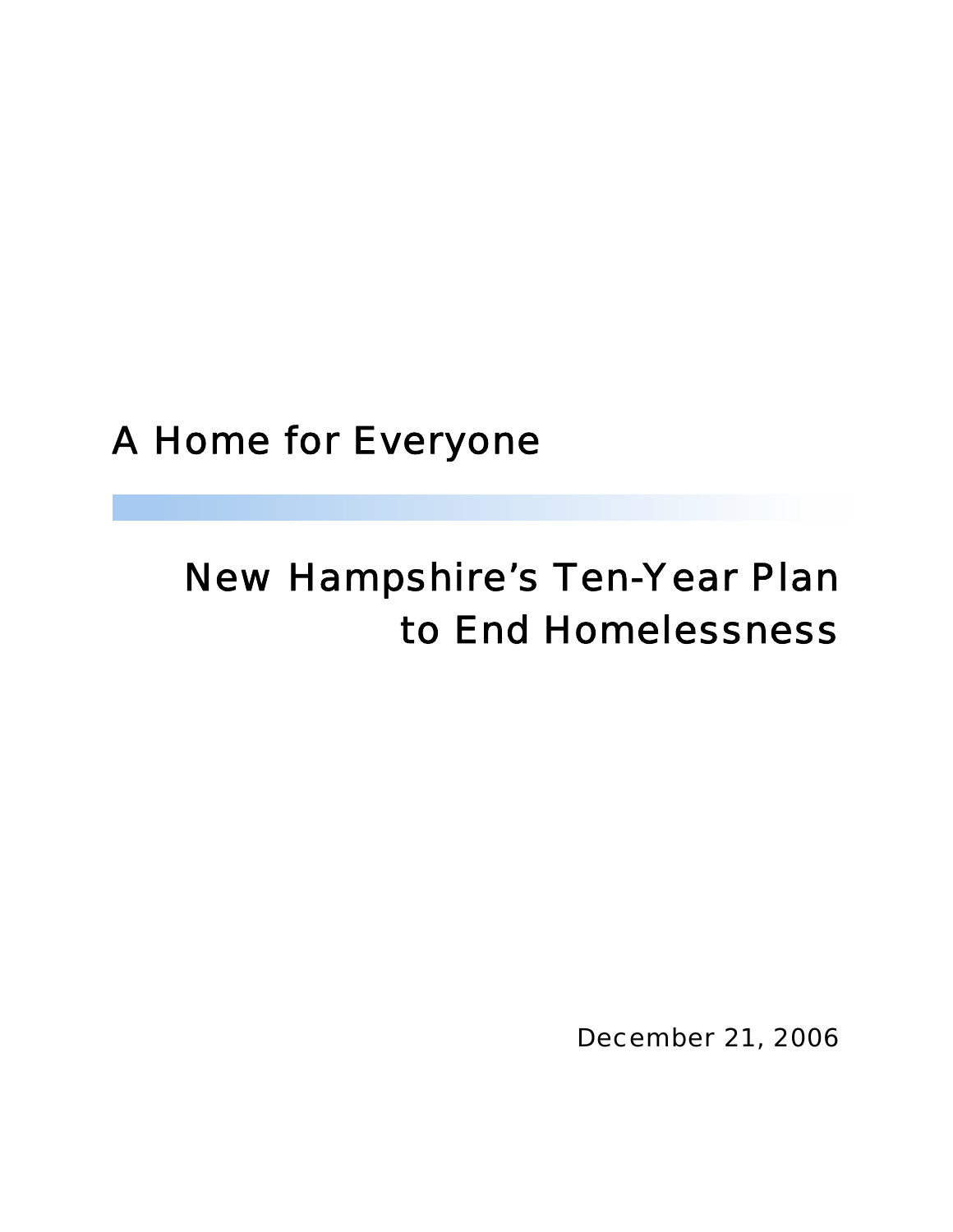#### **Acknowledgements**

The input of scores of providers, consumers, and other citizens enabled us to create this plan to end homelessness in New Hampshire. We deeply appreciate the time, consideration, and ideas of everyone who participated in the process.

In particular, we offer thanks to Governor John Lynch for his deep interest in the issues of homelessness and for his help, encouragement, and support as we have prepared this plan. Caroline McCarley, the Governor's Special Assistant for Policy, has been unwavering in her encouragement and generous with her ideas and feedback. Similarly, John A. Stephen, New Hampshire's Commissioner of Health and Human Services, clearly understands the importance of preventing and eliminating homelessness and has been extremely helpful and encouraging.

We also thank Philip Mangano, who, in his role as Executive Director of the United States Interagency Council on Homelessness, has been a strong presence supporting New Hampshire's goal of creating this ten-year plan.

We also extend our thanks to Hillel Bromberg, who crafted the ICH's ideas into words, and Laura P. Coleman, who carefully reviewed the words and made them look presentable.

**Members of the Governor's Interagency Council on Homelessness** 

*Keith Bates*, Welfare Director, City of **Portsmouth** *Maureen Beauregard*, President, Families in **Transition** *Cheryle Belair,* Consumer Representative *Gerald Carmichael,* Homeless Veterans **Coordinator** *Lisa Christie*, Executive Director, Nashua Soup Kitchen and Shelter, Inc. *Theresa Cromwell,* Consumer Representative

*Bill Guinther*, Program Planning Analyst, New Hampshire Housing *Patrick Herlihy*, Director, Office of Homeless, Housing and Transportation Services, NH Department of Health and Human Services *Peter Kelleher*, Executive Director, Harbor Homes, Inc. and Chair of the ICH *Lindy Keller*, Integration and Training Administrator, Office of Alcohol/Drug Abuse Prevention and Recovery, NH Department of Health and Human Services *Keith Kuenning*, Executive Director, NH Coalition to End Homelessness *Sylvia Larsen*, State Senator, New Hampshire State Senate *Ignatius MacLellan*, Director, *Fannie Mae*, Northern New England Community Business Center *Emily Madison,* Consumer Representative *Germano Martins*, Community Relations Coordinator, Department of Health and Human Services *Caroline McCarley*, Special Assistant for Policy, Office of the Governor *Claira Monier*, Executive Director, New Hampshire Housing *John O'Brien*, ICH Regional Coordinator, Interagency Council on Homelessness *Linda Paquette*, Bureau Chief, Community Mental Health Services, Division of Behavioral Health, NH Department of Health and Human Services *Marianne Savarese*, Project Director, Mobile Community Health Team Catholic Medical Center Community Services *Mary Sliney*, Director, The Way Home *Terry Smith*, Director, Division of Family Assistance, NH Department of Health and Human Services *Lynda Thistle-Elliot*, State Coordinator, Homeless Education Program Department of Education State of New **Hampshire** *Ellen Wheatley*, Head Start Administrator, Division of Children, Youth, and Families NH Department of Health and Human Services and Vice Chair of the ICH *Martha Yager*, Housing and Community Development Coordinator, American Friend's Service Committee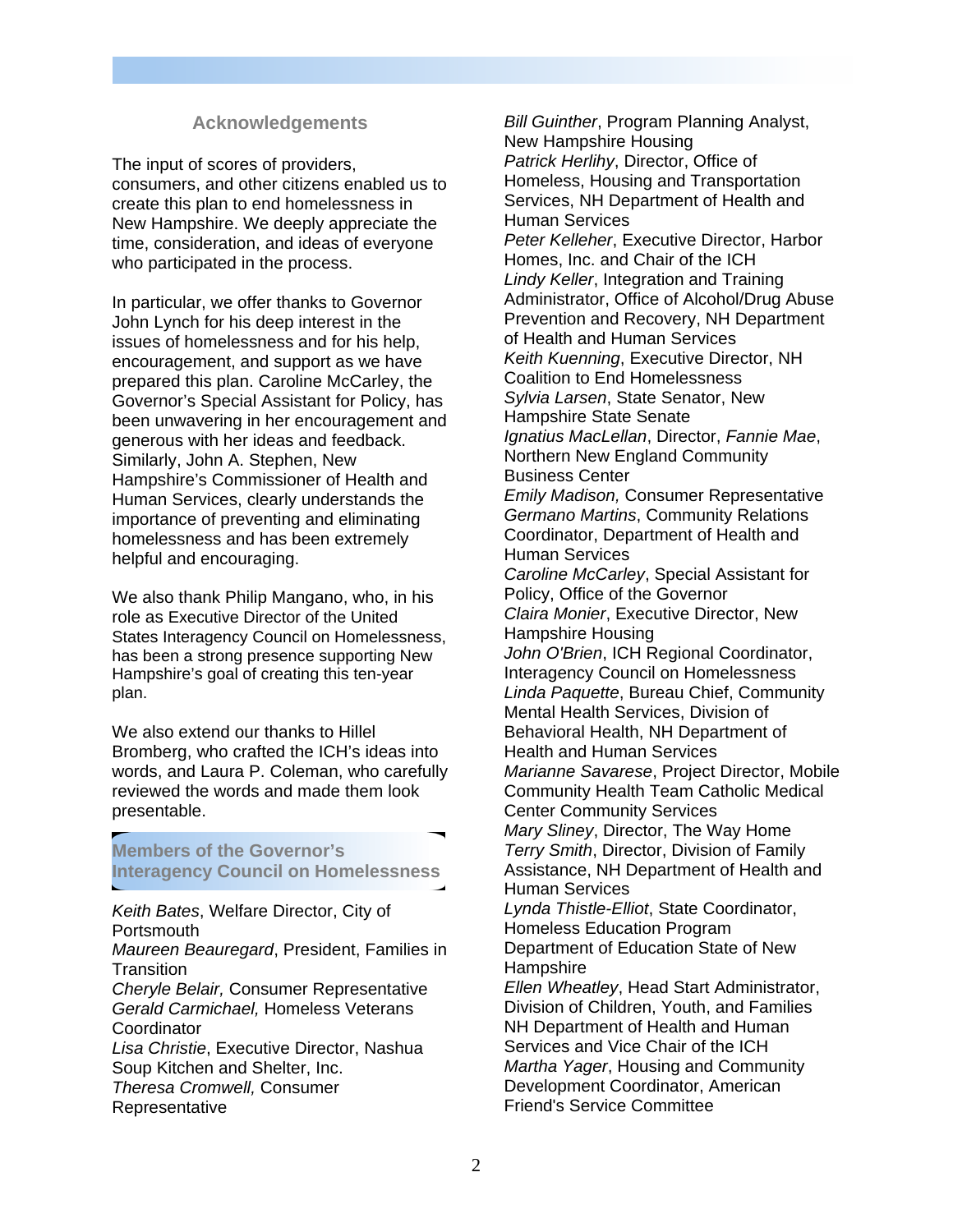# **Table of Contents**

| The Cost of Housing                                                               |  |
|-----------------------------------------------------------------------------------|--|
| Impact of New Hampshire's Housing Market                                          |  |
|                                                                                   |  |
| <b>Health Costs</b>                                                               |  |
| <b>Community Costs</b>                                                            |  |
| <b>State Costs</b>                                                                |  |
|                                                                                   |  |
|                                                                                   |  |
|                                                                                   |  |
| <b>Case Management Model</b>                                                      |  |
|                                                                                   |  |
|                                                                                   |  |
|                                                                                   |  |
| <b>Support Services</b>                                                           |  |
| Resources that Respond to Barriers                                                |  |
| The Ten-Year Action Plan Guiding Principles, Goals, Objectives, and Strategies 19 |  |
|                                                                                   |  |
| Supportive and Preventive Wraparound Health and Human Services 21                 |  |
|                                                                                   |  |
|                                                                                   |  |
|                                                                                   |  |
|                                                                                   |  |
| Appendix A: Percent of SSI Needed to Rent a One-Bedroom Housing Unit  31          |  |
|                                                                                   |  |
|                                                                                   |  |
|                                                                                   |  |
|                                                                                   |  |
|                                                                                   |  |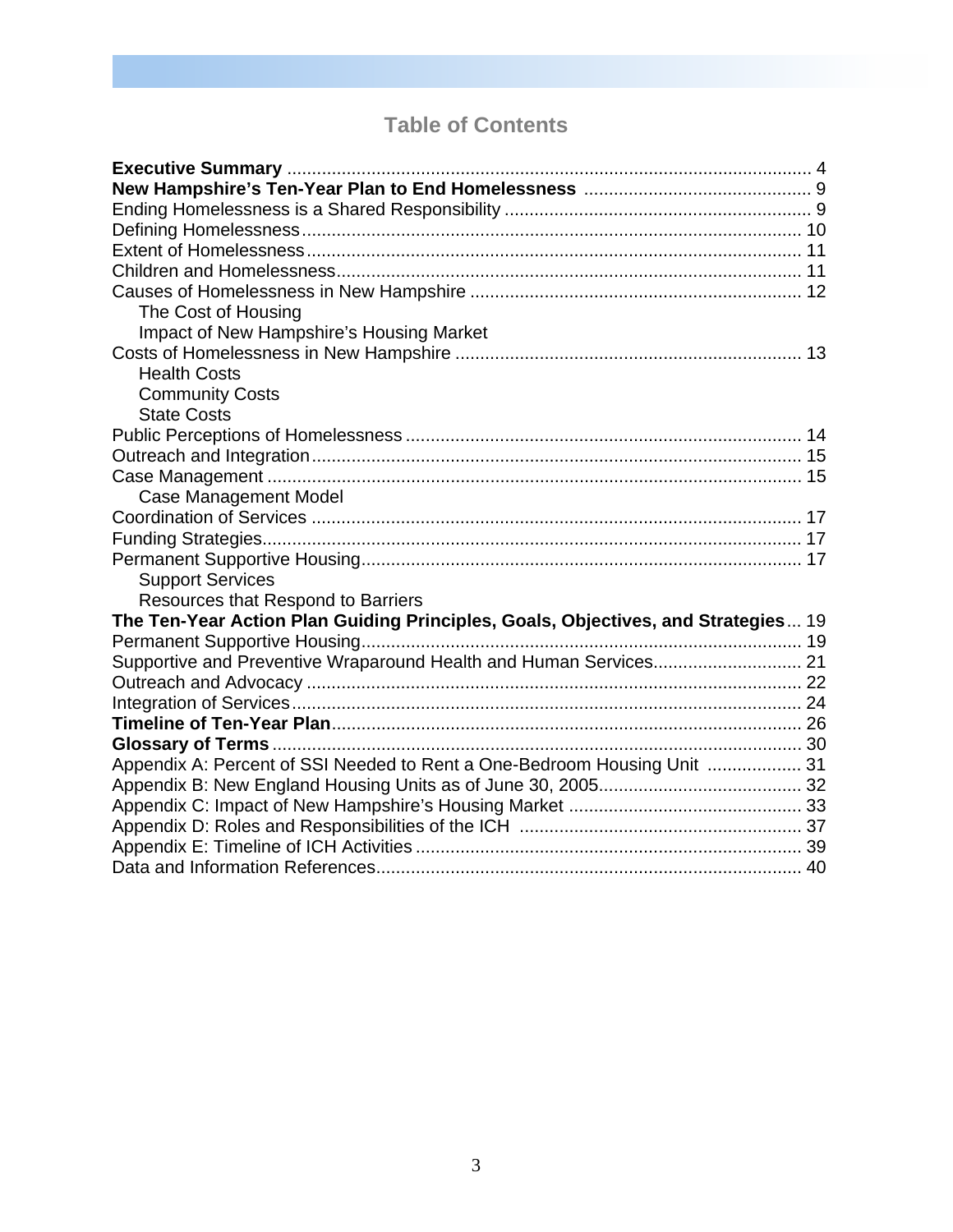## **Executive Summary**

### **The Vision**

Over the past two decades, the words *homeless* and *homelessness* have become part of the American political and social vocabulary. The good news is that, through research, technology, and broader communication, we are becoming more aware of the causes and results of homelessness, and we have come to realize that these formerly invisible people are part of the fabric of our communities. The bad news is that every year there are more and more people in our state who are chronically or temporarily homeless. *A Home for Everyone* is New Hampshire's response. It is a broad and creative approach to eliminating homelessness in our state and preventing people from sliding into homelessness in the future.

This is an achievable goal. The concerned and compassionate citizens of New Hampshire are capable of seeing their homeless neighbors as people, as productive citizens, and as human beings first, and understanding that their homelessness is a condition to be resolved, not a lifestyle they want to continue. Together, we *can* and *should* find a permanent, sustainable, adequate home for every resident of our state. *A Home for Everyone* shows how it can be done. Now it is up to every member of New Hampshire's urban and rural communities to ensure that it happens, enacting our vision of bringing the force of all New Hampshire citizens and relevant offices and agencies to bear to prevent and eliminate homelessness.

### **Guiding principles**

Making this vision a reality will require serious, thoughtful, and unstinting effort supported by careful planning and coordination. The following principles underlie the plan's objectives and will guide our actions and decisions through the next decade.

- Engage all New Hampshire citizens in the effort to prevent and end homelessness.
- Use evidence-based practices to prove the efficacy of our methods and deliver services more efficiently.
- Ensure that our efforts are outcomeoriented and sensitive to consumer need.
- Improve coordination and communication among service providers, including government agencies and independent nonprofits.
- Mobilize the state's considerable assets (agencies, faith-based organizations, individuals, etc.) in an increasing understanding and resolve to end homelessness.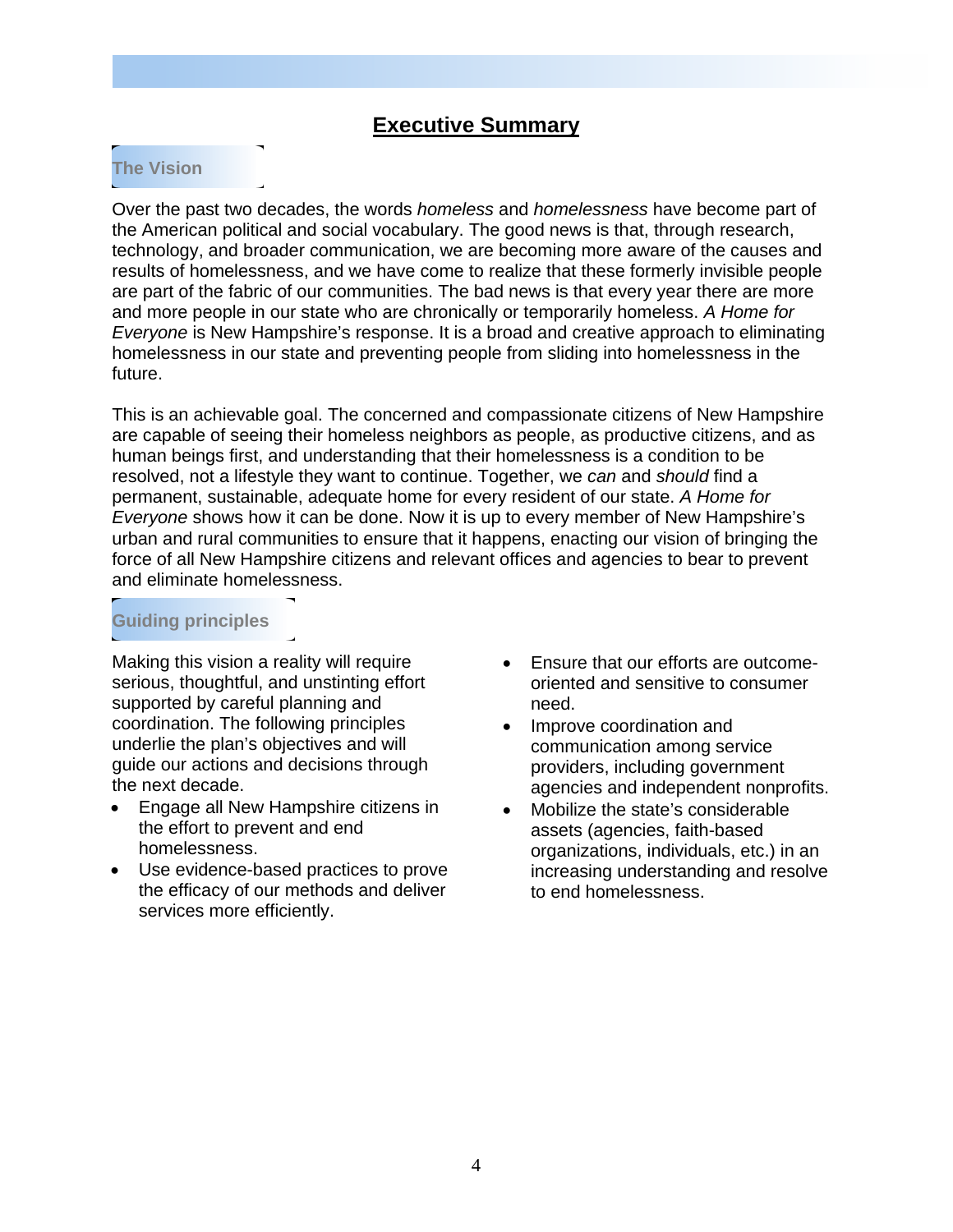#### **Goals and objectives**

To create this map to ending homelessness, we listened to the stories of our consumers, drew on the experience of our providers, compared our thoughts with plans in other states, and reviewed the gaps in service and barriers to obtaining housing in our own state. With all of that in mind, we developed the following goals and objectives.

*Goal 1: Increase the amount of permanent supportive housing and affordable housing available to people who are homeless or at risk of homelessness.* 

#### **Rationale**

It has been shown that 10 percent of chronically homeless individuals consume 50 percent of resources devoted to

#### **Objectives**

- Encourage the creation of new sources of revenue to increase the availability of permanent supportive housing for the homeless.
- Maintain existing resources that currently support permanent supportive housing while striving to enhance their usefulness.
- Provide one-time or short-term rent or

homelessness. Permanent supportive housing reduces the use of public resources and creates an average annual savings of \$16,282 per homeless individual per year (Culhane). In addition, by



mortgage subsidies to assist low-income households with the high cost of obtaining housing.

• Provide serviceenriched housing that effectively addresses a variety of needs, including mental health, substance abuse treatment, household budget counseling, job

permanently housing the chronically homeless, the spaces that they would occupy in emergency and transitional housing become available for people who are undergoing genuine emergency housing situations, that is, for people who are recently homeless. Finally, while reducing costs, we improve outcomes for individuals because those in permanent supportive housing are far less likely to use expensive emergency services such as hospital emergency rooms, and far more likely to reenter the mainstream than those who spend extended amounts of time in emergency housing.

training, access to benefit systems, and general case management. Residents of this housing would be strongly encouraged to utilize these services, but this would not be required for tenancy.

• Create a variety of housing choices, including scattered site, mixed development, single room occupancy, etc. Depending upon the availability of rental housing within the service area, some units would be newly constructed or rehabilitated by nonprofit housing developers or service providers. Other units would be privately owned and rented by clients with the aid of tenant-based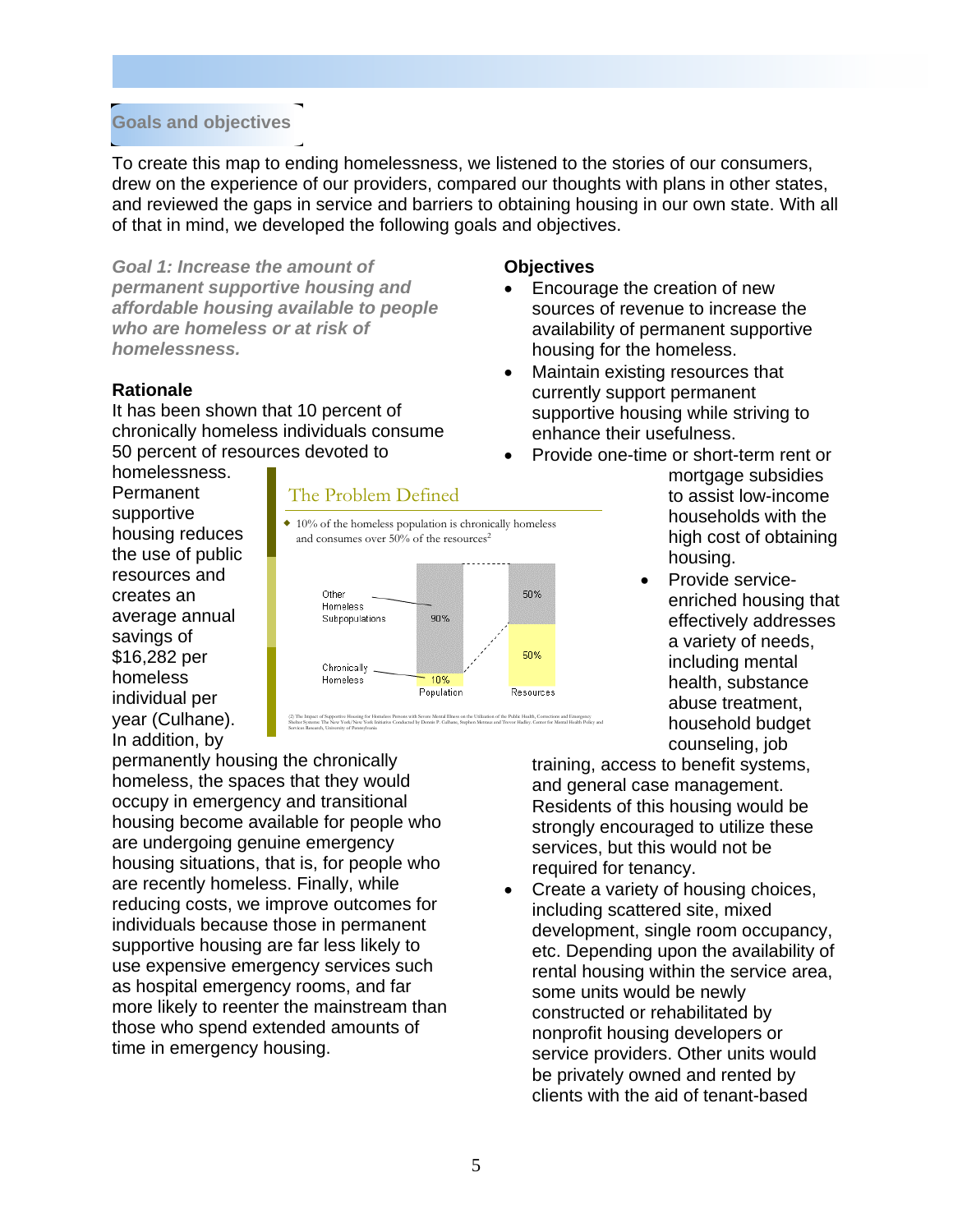rental assistance such as Section 8 Housing Choice Voucher, Shelter Plus Care, etc.

• Encourage the development of housing stock that fulfills the shelter and affordability needs of everyone, including those who are homeless or at risk of homelessness.

*Goal 2: Increase access to wraparound services 1) for people who are at risk of becoming homeless to prevent them from losing their homes, and 2) to help people who are currently homeless to obtain housing.* 

#### **Rationale**

Wraparound services take into account of the individual's entire life situation, all of which affect housing sustainability. Such responsive, flexible services have the best opportunity to prevent homelessness because they are designed to meet the unique needs of individuals.

#### **Objectives**

- Develop comprehensive case management services for at-risk and currently homeless people.
- Eliminate or significantly reduce barriers to obtaining services.
- Assess the individual's or family's needs and assist in finding services that are required in each individual situation.
- Design and conduct a pilot case management system for research purposes.

*Goal 3: Increase outreach to legislators, the business community, and citizens so they understand the impact of homelessness on the state, individuals, families, and agencies.* 

#### **Rationale**

To solve any complicated public policy issue such as homelessness, there first must be a recognition that the issue even exists. Democratic institutions, be they federal, state, county, or town, depend upon well-informed citizens and their representatives to make informed choices based upon facts that are known, accurate, and current. Decisions made from a lack of knowledge, stereotypes, or outdated information can never provide the information that is needed to solve complicated social problems such as homelessness. Raising the awareness about homelessness in New Hampshire is an important first step toward solving the long-term problems of homelessness in the state.

#### **Objectives**

- Conduct public education to enhance the public's understanding of the causes and impact of homelessness.
- Advocate for living wages.
- Advocate for improvements to funding, eviction, zoning, and other legal policies.
- Advocate to local, state, and federal agencies to ensure that their policies and practices consider their agencies' impact on those experiencing homelessness, and those at risk of homelessness.

*Goal 4: Create a service system that is thoroughly and seamlessly integrated. Provide the most efficient and efficacious way to prevent and minimize homelessness by eliminating duplication and closing service loops.* 

#### **Rationale**

By integrating services, we reduce the number of agency locations, application processes, and eligibility timelines a homeless person must navigate. Reducing duplication and closing service gaps results in considerable reduction in the amount of time a person or family is homeless.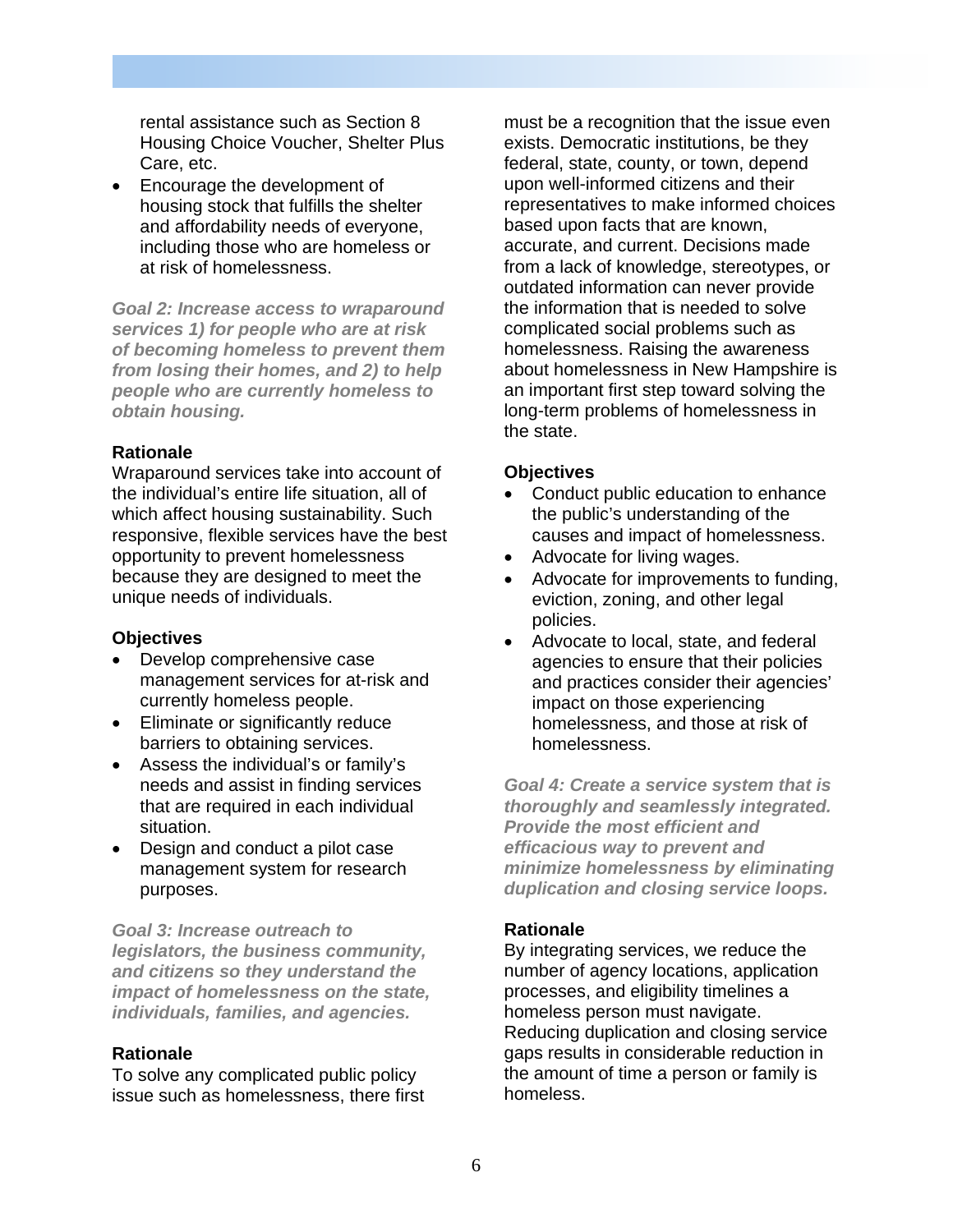#### **Objectives**

- Establish and enable a "no wrong" door" policy in New Hampshire so that people who are homeless can enter the service system in any of a variety of ways, and obtain all of the services they need to prevent and minimize homelessness.
- Develop a team approach to increase coordination, collaboration, and integration among service providers in

delivering case management and other services.

- Through creative use of the internet and other resources, ensure that all service providers have access to the most updated and complete information that can aid their clients.
- Through creative use of the internet and other resources, ensure the best possible communication among service providers.

#### **Next steps**

This initial draft of New Hampshire's ten-year plan is the result of a two-year process, but it is a beginning, not an end. On December 21, 2005 – coinciding with National Homelessness Remembrance Day – the ICH submitted this plan to Governor John Lynch for review. We are confident that the Governor will carefully consider the plan's concepts and recommendations, and will respond with additional thoughtful directions for plan implementation. We look forward to the second phase of coordination and implementation of the plan's initiatives and recommendations over the coming years. The ICH recommends the following action steps and goals to be implemented over the next two years.

- By late winter, we respectfully request that Governor Lynch and staff review *A Home for Everyone* and respond with thoughts about the plan's major ideas and their execution.
- By spring, we respectfully request that Governor Lynch identify a leadership working group that may consist of himself, the Speaker of the House, the President of the Senate, the Commissioner of New Hampshire Health and Human Services, the Commissioner of Education, and the Director of New Hampshire Housing.
- During the spring, we hope that these leaders will have selected advisors who will join with the ICH to discuss implementation of the following critical steps, which will make an enormous difference in the lives of New Hampshire's citizens experiencing homelessness and can be accomplished by the state at little or no expense.
	- Implement a cost savings plan that will maximize Medicaid payments toward promoting permanent supportive housing.
	- Change state regulations so that benefits are suspended rather than stopped when individuals are placed in state institutions (incarcerated, hospitalized, etc.).
	- Establish a disability housing registry that will provide easy access to listings of housing that is accessible to the disabled.
	- Eliminate redundancy in the assessment process for determining disability.
	- Convene the first-ever formal dialogue between the state's housing and supportive service systems.
	- Ensure that homeless children stay in school by connecting them to the Homeless School Liaisons through the New Hampshire Helpline.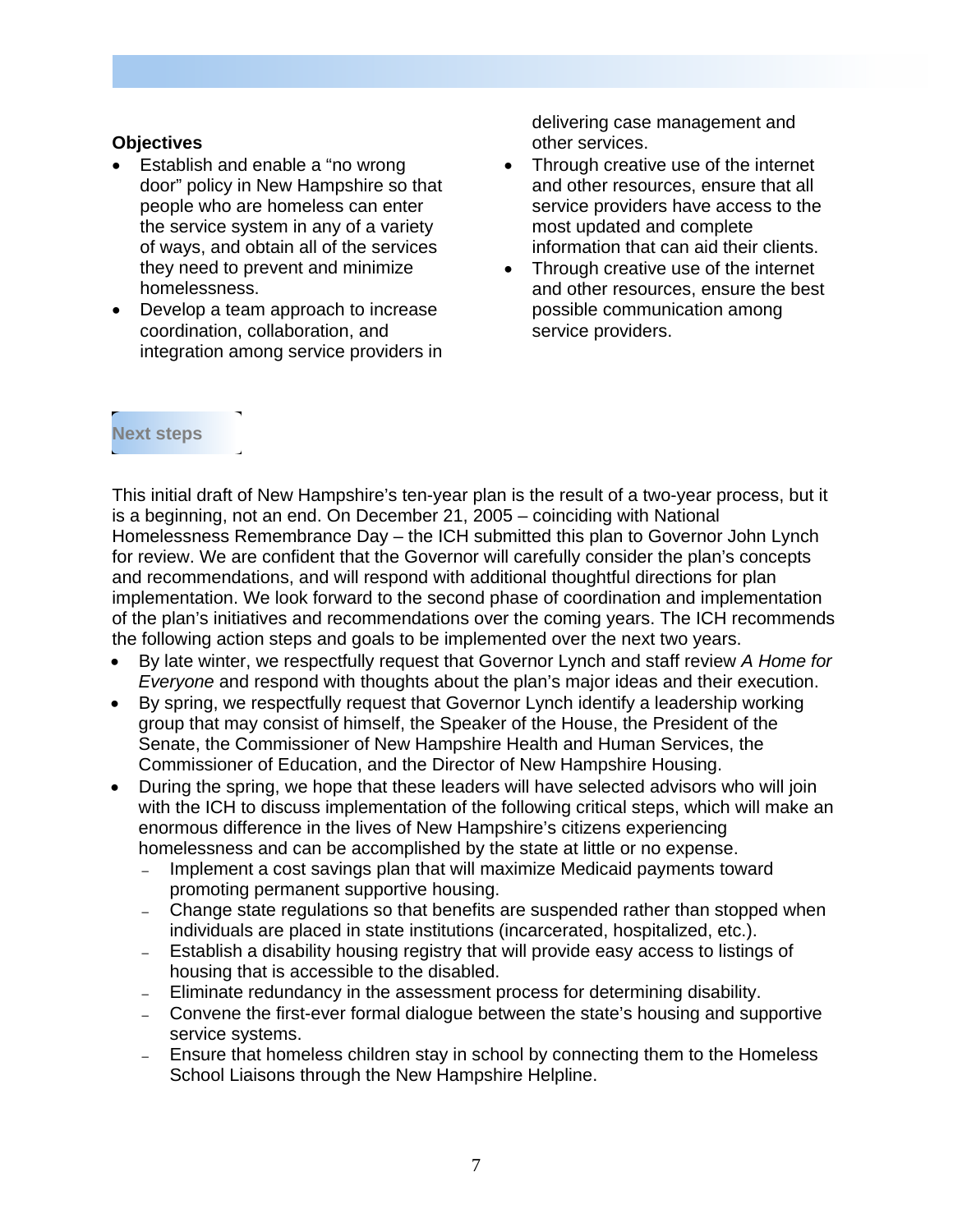- We anticipate the need for the Governor to identify an individual to work with the ICH to oversee the implementation of the ten-year plan in regards to legislation and funding issue.
- By late spring, we respectfully request that Governor Lynch call a meeting of the leadership working group and key stakeholders to review input and ideas for the final ten-year plan.
- By early summer, we hope that Governor Lynch will fully designate *A Home for Everyone* as New Hampshire's ten-year plan to end homelessness in the state.

Please note: The 25 members of the ICH have worked diligently to collect and summarize the information in this ten-year plan. While we are confident that our data is accurate, we are still completing the process of researching citations for all quotes and data used. In addition, we expect that the governor and other readers will make further changes to this draft as they review it. All references will be reviewed and cited in the final version of *A Home for Everyone.*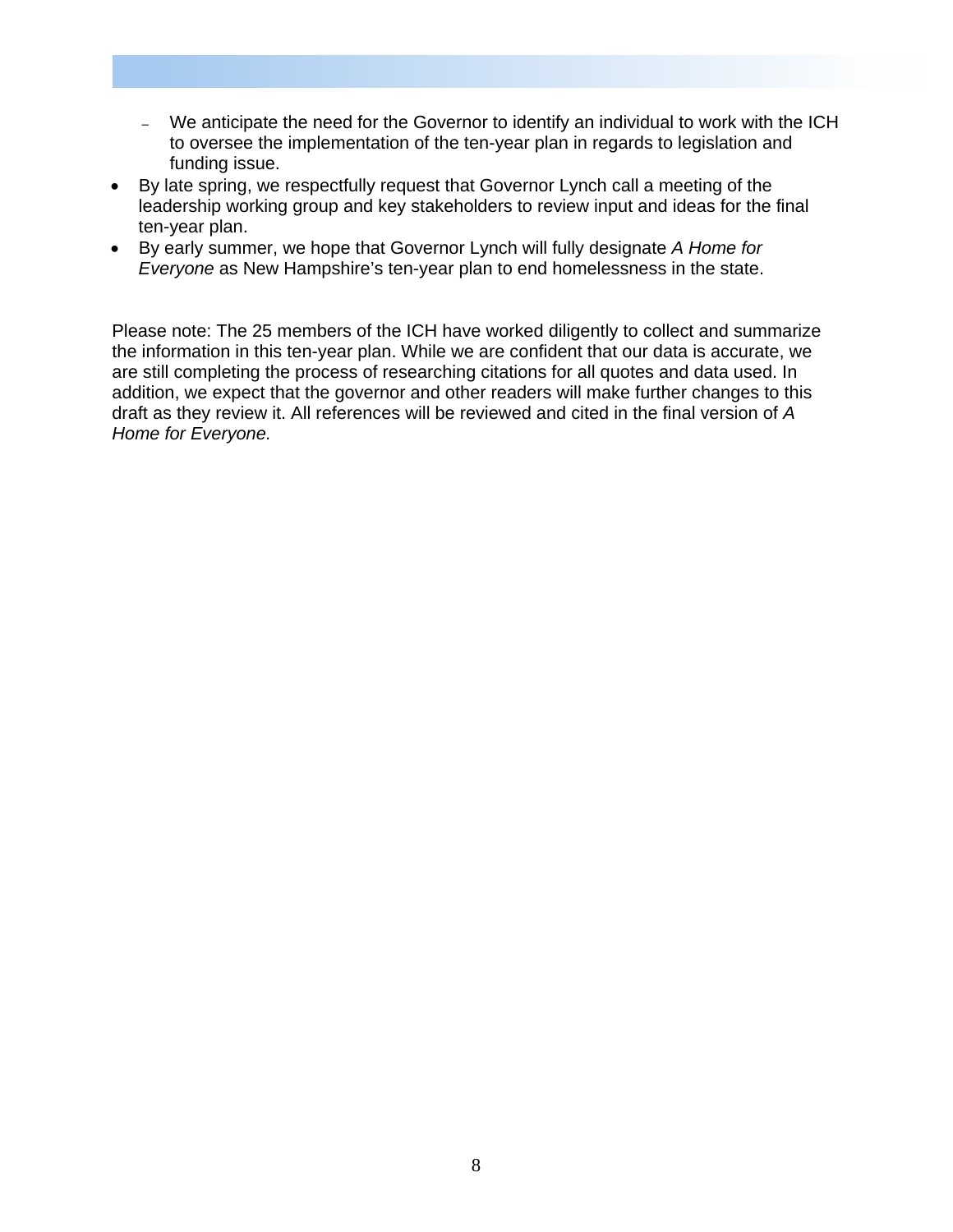# **New Hampshire's Ten-Year Plan to End Homelessness**

**Ending Homelessness is a Shared Responsibility** 

At both ends of life's extremes – day-to-day living and moments of severe crisis – we all have our roles to play. We are managers, problem solvers, and responders. We coach and listen, coordinate and respond. As we see when natural catastrophes occur, citizens of every stripe are capable of banding together to find solutions that renew our faith in life and in each other.

In New Hampshire, on any given day, there are 3,081 people who are homeless, as many people who are homeless as people who live in Lancaster, Tilton, or Plymouth (2006, DHHT one-day count). We have almost 1,288,000 residents in our state; as best we can estimate, about 20,000 (1.6%) of them are homeless in a given year (this estimate is based on the number of people that shelters serve plus the number that the shelters turn away). Homelessness in New Hampshire is nothing short of a crisis and we all have a part to play to resolve it.

As individual citizens, we can show compassion to our homeless neighbors, demand action from our representatives, and talk to our places of worship about raising funds and awareness. As homeowners, we can lobby, without fear or prejudice, for affordable housing in our neighborhoods. As reporters, we can expose the truth about the prevalence and costs of homelessness in our state. As business leaders, we can understand the economic impact of homelessness and work to create jobs. As service providers, we can coordinate our efforts to offer the most efficient and compassionate services to people who are homeless. As homeless people, we can advocate for our needs, strive to meet our goals, and work with the system to gain

training, jobs, and housing. As legislators, we can shift funding streams and create policies that enable all citizens of New Hampshire to live in safe, affordable housing.

We all have parts to play and now is the time for action.

This ten-year plan outlines both an overall direction and an achievable chronology for ending homelessness in our state. It represents an opportunity to create the best possible coordinated response to the tragedy of homelessness. Resolving that crisis – ensuring that all of New Hampshire's residents have a dwelling where they can lay their heads each night – is our responsibility as human beings who care for each other and as citizens who care for the welfare of our state.

The chronology of this ten-year plan is in response to a federal mandate, but the concerned citizens of New Hampshire know that even one more day of homelessness is too much for individuals, for families, and especially for children whose lives are so deeply impacted at such a young age. The average age of a homeless individual in the U.S. today is nine years old. Homeless families with children are the fastest growing segment of the homeless population (National Coalition for Homelessness Fact Sheet 2002). No child should go through the day not knowing where he or she is going to bed that night. These issues are real and are unacceptable *now.* They cannot wait ten years.

In New Hampshire as in every other state, the need for services, housing, and prevention far exceeds the supply. This plan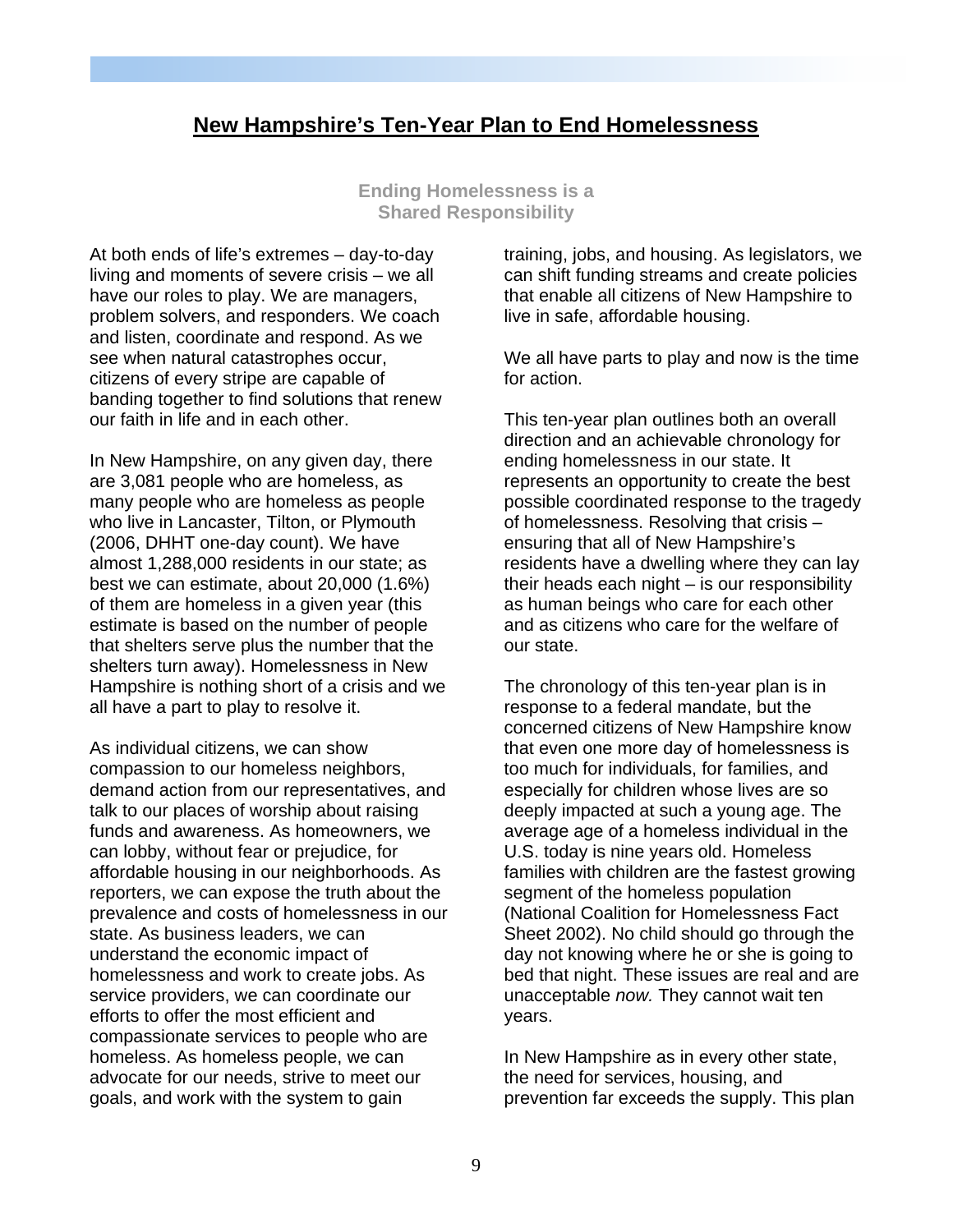provides the opportunity to make sufficient housing and services available to those who are homeless. Working together, we can tighten the mesh in the safety net so that our fellow citizens will never again have to sleep under the stars or in a snow bank. In the long run, eliminating homelessness makes fiscal sense for the state of New Hampshire, but more importantly, it is the right way for the citizens of this state to take care of each other.

#### **Defining Homelessness**

Imagine waking up in the morning not being quite sure where you or your family will lay your heads that night. A large and growing number of your New Hampshire neighbors are in exactly that predicament. They are homeless. We have all heard that word so often in the last decade that we forget what it actually means.

HUD defines chronic homelessness as "an unaccompanied homeless individual with a disabling condition who has either been continuously homelessness for a year or more or has had at least four episodes of

homelessness in the past three years." In general, people who are homeless fall into several categories<sup>1</sup>:

• Any individual or family who lacks a fixed, regular, and adequate nighttime residence.

 $\overline{a}$ 



temporary living accommodations (including welfare hotels, congregate shelters, and transitional housing for the mentally ill), or

- An institution that provides a temporary residence for individuals intended to be institutionalized, or
- − A public or private place not designed for, or ordinarily used as, a regular sleeping accommodation for human beings.
- Those who are sharing housing with others, i.e., informal arrangements with relatives and friends where the host can tell the homeless individual to leave at any time (this is also known as "shelter at will" or "couch surfing").
- Runaway and homeless youth who have left home for any of a number of reasons (i.e., runaways, throwaways, or those escaping neglectful, physical, or substance abuse environments) and are not in the physical custody of a parent or legal guardian. These young people are formally known as "unaccompanied youth."

There are few issues that touch on so many services simultaneously as homelessness.

> Subpopulations of homeless persons identified in New Hampshire include, but are not limited to, veterans, chronically ill, people with HIV/AIDS, victims of domestic violence, and those with longterm mental illness and substance abuse

- Any individual or family who has a primary nighttime residence that is
	- − A supervised publicly or privately operated shelter designed to provide

issues, including those dually diagnosed. Homeless veterans provide a success story of how additional funding from the Department of Veterans Affairs has made a tremendous positive difference in New Hampshire. As programs for homeless veterans have operationalized resources, we

<sup>&</sup>lt;sup>1</sup> This is based on the USHUD definition as codified in the McKinney-Vento Homeless Assistance Act 2001, US Code Title 42, Chapter 119, Subchapter I, § 11302.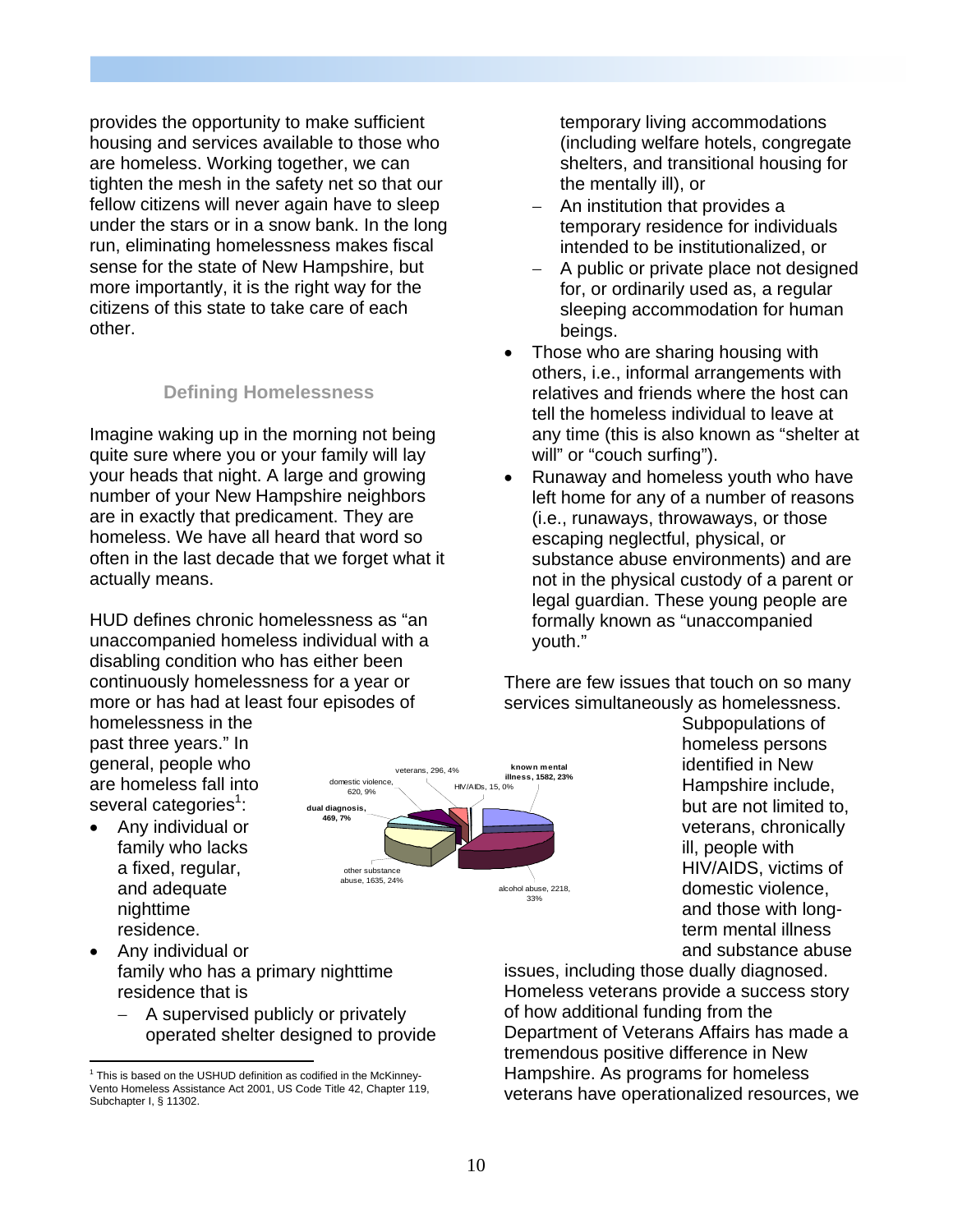have noted a correlating decline in the number of veterans appearing in the annual count of homeless.

#### **Extent of Homelessness**

Homelessness is ravaging the lives of too many men, women, children, and entire families in New Hampshire. Numbers alone do not tell the full story, but numbers are an important starting point to understand how homelessness affects every citizen in New Hampshire and in the nation as a whole.

Homelessness is on the rise in New Hampshire and in the nation. According to a 2001 study, on any given day, at least 800,000 people are homeless in the United States, including about 200,000 children in homeless families (Burt, 2001). Converting this estimate into an annual projection, up to 3.5 million people are homeless every year. This means that approximately 1 percent of the US population experiences homelessness each year, nearly 40 percent of them being children (National Coalition for the Homeless Fact Sheet, June 2005).

The point in time count taken from noon January 25 to noon on January 26, 2006, identified 3,081 individuals as homeless in New Hampshire. On the same day, **978** school-aged children were identified as homeless by the Department of Education. Anecdotal evidence from family shelters, such as the one operated by the Friend's Program in Concord, suggests that there may be twice as many preschoolers as school age children who are homeless. In state fiscal year 2006, New Hampshire homeless shelters provided temporary refuge to 6,435 individuals, but needed to turn away 9,634 people for lack of space and other resources.<sup>2</sup> These numbers do not include those who are helped at smaller non-

2 New Hampshire Housing Finance Authority New Hampshire Action Plan 2006

state funded shelters, those who sleep in cars and at campgrounds, and those who couch surf.

The average length of time people stayed at shelters increased from 31 days in 1998 to 43 in 2006 (with a peak of 49 days in 2004). From 2003 to 2004, 41.9 percent of all individuals and families in shelters experienced homelessness for the first time. $3$ In 2004, of the state-assisted homeless population, 1 in 10 was older than 50, 2 out of 3 were aged 18-50, and 1 in 4 was younger than  $18.<sup>4</sup>$ 

These raw numbers are frightening and revealing in and of themselves. More so is the fact that homelessness nationally and in New Hampshire is on the rise. From a human perspective, these numbers only tell part of the story. There is no way to quantify the emotional impact that homelessness has on the lives of an individual or a family.

#### **Children and Homelessness**

Children in particular feel the adverse effects of being homeless. Again, the following numbers tell only part of the story. Behind these numbers are real people whose lives are affected every day.

The New Hampshire Child Advocacy Network (NHCAN) estimates that one out of every four people who stay in New Hampshire state-supported shelters are children and that "homelessness devastates every part of a child's life…homeless children are twice as likely to repeat a grade or be suspended."

 3 Emergency Shelter and Homeless Coordination Commission Annual Report July 2003—June 2004 Homelessness in New Hampshire. 4 New Hampshire Department of Health and Human Services, Office of Homeless and Housing Services, 2003-2004 Emergency Shelter and Homeless Coordination Commission Annual Report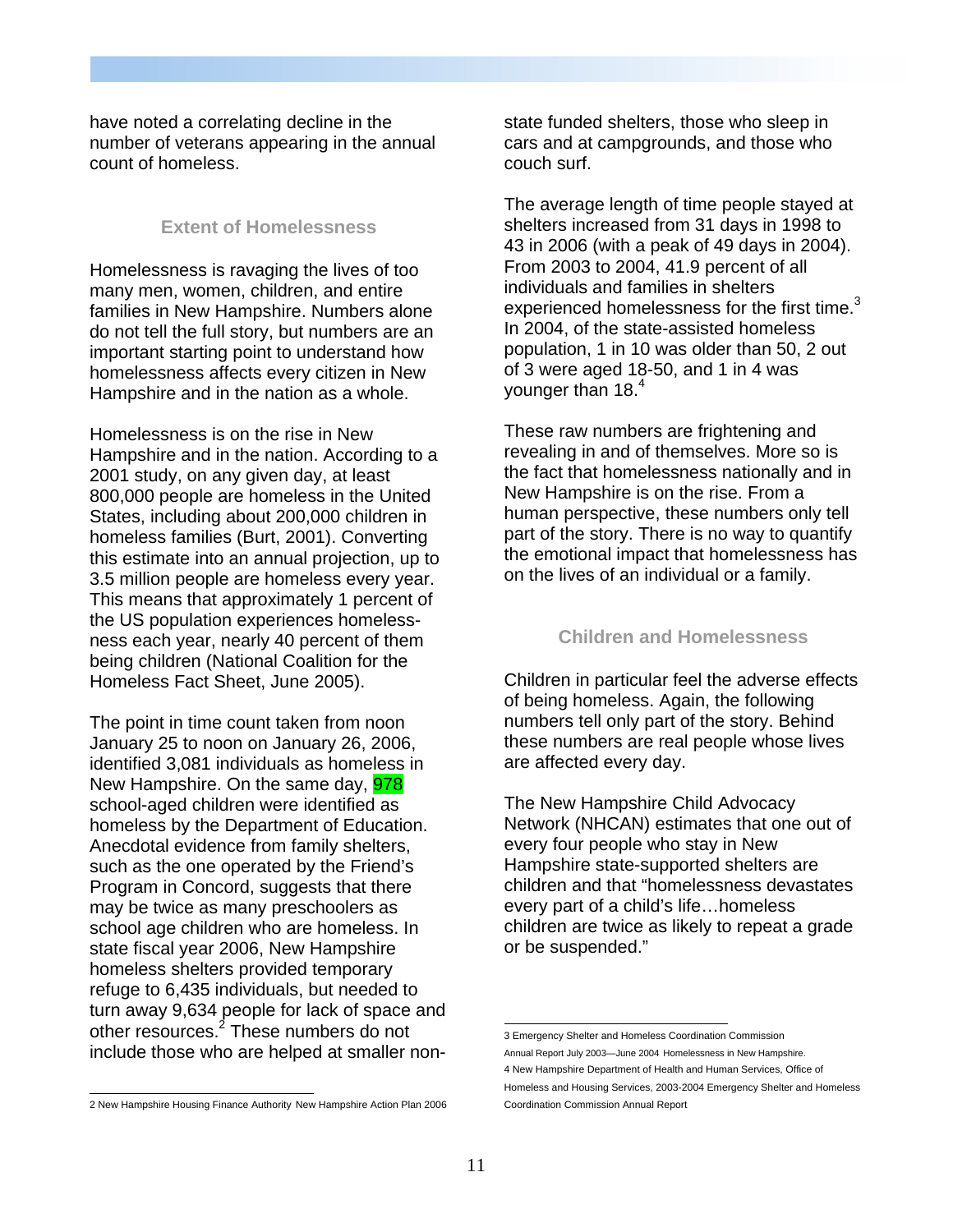According to a 1999 report, *Homeless in America: A Children's Story, part I,* published by Homes for the Homeless and the Institute for Children and Poverty:

- 47 percent of homeless school-aged children experience anxiety, depression, withdrawal, and other clinical problems.
- 36 percent of homeless school-aged children exhibit delinquent or aggressive behavior.
- 20 percent of homeless children do not attend school and more than 25 percent have attended three or more schools.
- Homeless children go hungry at twice the rate of other children.
- Homeless children experience physical and sexual abuse at two to three times the rate of other children.
- In one year, 22 percent of homeless children spent some time apart from their immediate family, with 12 percent being placed in foster care.

**Causes of Homelessness in New Hampshire** 

#### *The Cost of Housing*

The cost of housing is the largest single expense in most household budgets. While payment of other household expenses can sometimes be delayed or put off, rent or mortgage payments must be made regularly and in full or one loses one's housing. Unanticipated financial events such as loss of work time due to illness or injury, loss of a job, loss of part of a household income due to divorce or death, high uninsured medical costs, the need for costly automobile repairs, or any combination of these events can lead to homelessness, especially for those with low incomes. Many New Hampshire households are a few paychecks, a job, or a financial emergency away from homelessness.

Although in large part homelessness has more to do with financial crises and poverty than housing, steady increases in housing costs over the past ten years and a lack of balanced housing growth have presented difficult challenges for those at medium to low incomes in New Hampshire. Many people living in homeless shelters have full time jobs with incomes that cannot support the cost of housing in some markets. One of New Hampshire's greatest challenges is to create a balanced housing market that offers different options to suit people with different incomes and needs.

#### *Impact of New Hampshire's Housing Market*

Housing purchase prices and rents in New Hampshire have grown dramatically over the past ten years. Median statewide purchase prices of newly constructed owner occupied housing have doubled between 1995 and the first six months of 2005. Low interest rates have helped many first time homebuyers exit the rental market, but the growth in median incomes has not kept pace with increases in purchase prices, which creates an affordability gap.

Although rental costs have not increased as much as new home purchase prices, the incomes of most renter households, especially those at low or very low incomes, have not kept up with the increase in their housing costs. It is generally accepted that housing is affordable if it costs 30% or less of a household's gross monthly income. Comparisons of household incomes and costs of rental in New Hampshire show that the higher a household's income, the greater the percentage of the rental housing inventory that is affordable, and conversely, the lower the income, the less of an affordable inventory is available. In other words, people with lower incomes consistently pay a higher percentage of their income for rent because there is insufficient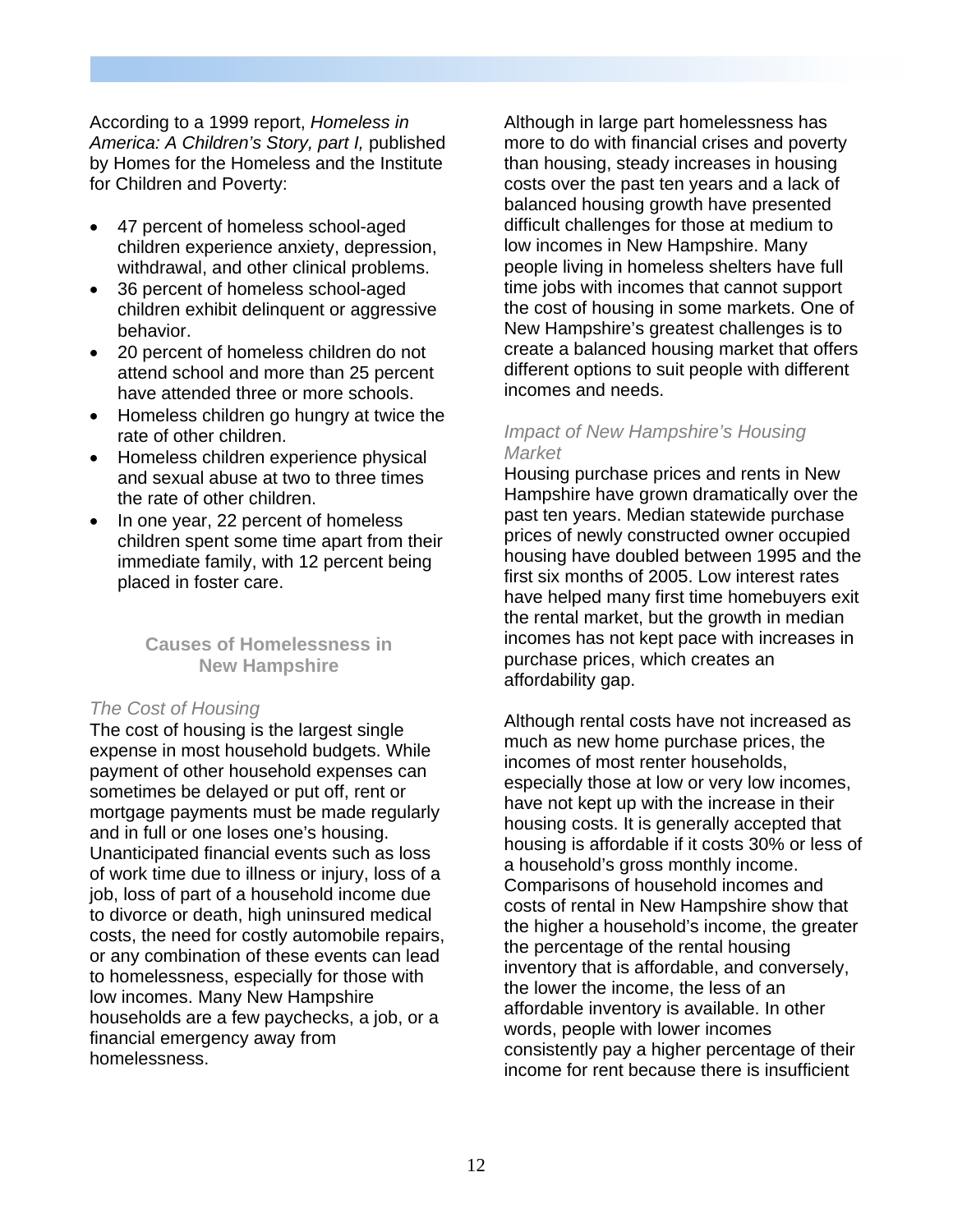housing available at rates that meet the 30 percent guideline.

The impact of the housing market on homelessness is discussed in greater detail in Appendix C.

#### **Costs of Homelessness in New Hampshire**

For most of us, the idea of having no place to call "home" is inconceivable. The idea of leaving your workplace, faith community, or school at the end of the day and having no

across a number of dimensions. Homeless children suffer from high rates of acute and chronic illnesses including fever, ear infection, cough, stomach problems, asthma, diarrhea, and headaches. Homeless children are also more likely than other children to experience emergency room visits, be hospitalized, have delayed immunizations, and to have elevated blood lead levels. They also have high rates of developmental delays and twice as likely to have learning disabilities. Lack of preventive and routine health care and poor nutrition aggravate weak health."<sup>6</sup>

devastating impact on children and youth

permanent destination to go to is beyond most of our ability to comprehend. The toll from being without a place to call home is not only costly to those who are homeless themselves, but is

Supported housing **\$32/day** Community residence \$105/day Group home \$230-280/day Transitional housing \$487/day Inpatient (APRTP) \$484/day Inpatient (NHH) \$609/day Inpatient (DRF-Elliott \$1,414/day NHH Census: A Task Force Report, January 7, 2005

costly as well to the communities in which they are endeavoring to live, and our state in general.

#### *Health Costs*

Researchers at San Diego State University tracked 15 chronically homeless persons for 18 months and determined the annual community cost for emergency medical service was \$65,600 per person<sup>5</sup>.

According to the National Center on Family Homelessness, "Nearly one-third of homeless and housed women reported a chronic health condition with high rates of asthma, anemia, and ulcers."

"The limited studies of homeless children indicate that homelessness has a

#### **Costs of Different Levels of Care**

Being homeless has an enormous physical and mental impact on individuals and families. Health problems, job related difficulties, family stress, decreased selfworth, and premature deaths are all directly associated with being homeless.

#### *Community Costs*

A 2004 survey of 119 towns and cities in New Hampshire, undertaken by the Governor's Interagency Council on Homelessness, showed that the cost of local welfare expenditures by the surveyed communities for expenses related to assisting the homeless totaled \$6,872,482. This figure does not reflect total expenses of the remaining 113 communities that did not participate in the survey. In addition to this total are the expenditures of hospitals, schools, food pantries, police departments, and other institutions that incur expenses related to homelessness.

Approximately 20-25% of people who are homeless have a serious mental illness, and

 $\overline{a}$ 

 5 San Diego Serial Inebriate Program (SIP) Evaluation Report on Utilization of Health Resources; Sept. 2004

<sup>6</sup> Georgetown Journal on Poverty Law & Policy, *The McKinney-Vento Homeless Assistance Act – Education for Homeless Children and Youths Program: Turning Good Law into Effective Education. Spring 2004.*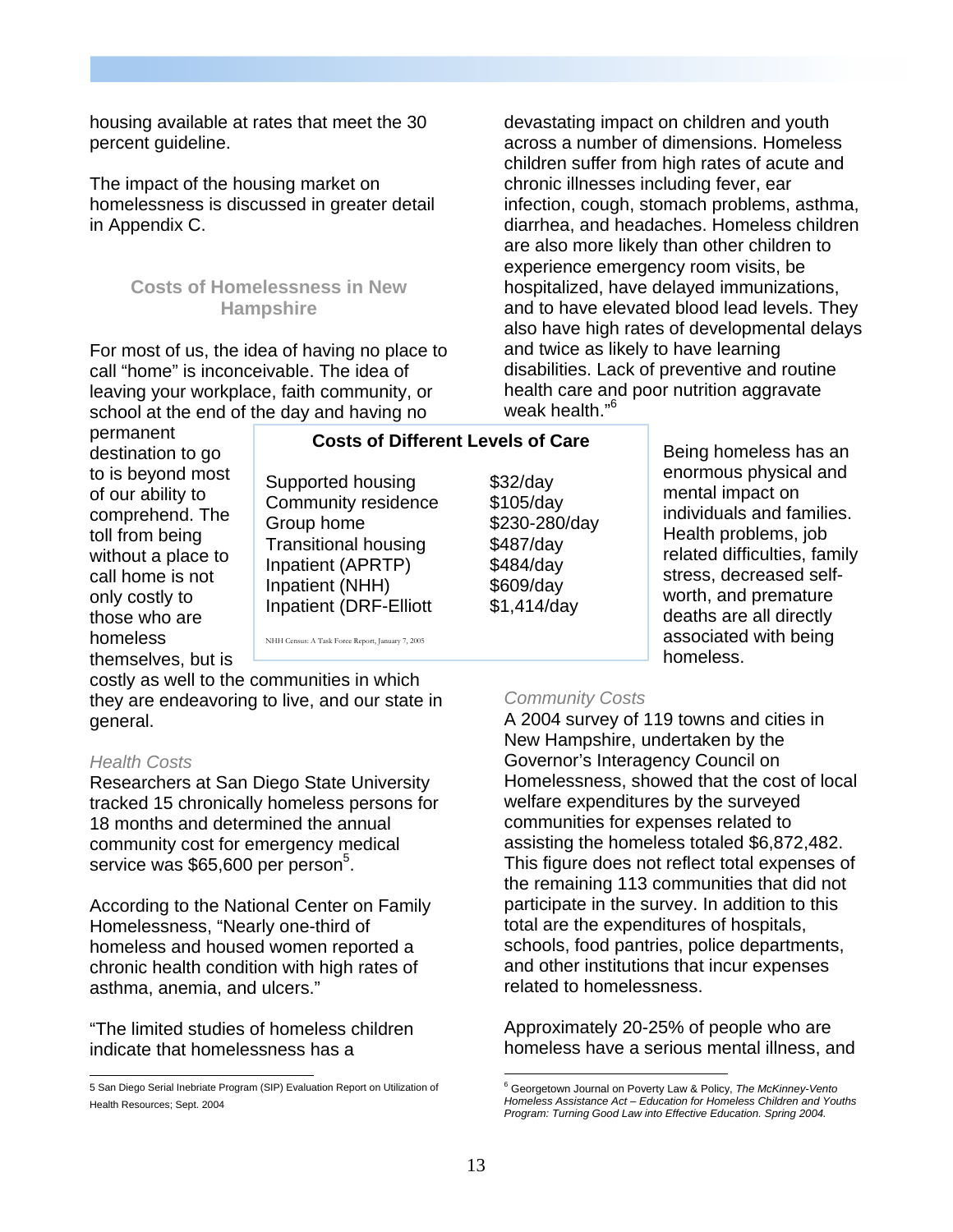about 50-70% have an alcohol or other drug use disorder. People who are homeless and have serious mental illnesses and/or substance use disorders have greater difficulty exiting homelessness and require a full range of treatment, housing, and support<sup>7</sup>. Studies in other states indicate that providing housing and supportive services reduced "crisis services" costs. The evidence on reduced crisis service costs includes a study conducted by the University of Pennsylvania (Culhane) of permanent supportive housing developments in New York City. This study determined that persons with mental illness experiencing long-term homelessness used an average of \$40,500 per year of shelter, corrections, and health services. Once housed with adequate supportive services, these costs dropped to \$28,355, representing a savings of \$12,145 per year per individual served.

#### *State Costs*

The New Hampshire Workforce Housing Council released *Housing New Hampshire's Workforce* in March 2005, which demonstrates that families seeking moderate and low-priced homes continue to face few choices they can afford. The study estimated the aggregate impact of the housing situation on the New Hampshire economy. It estimates that a tight workforce housing market will cost New Hampshire annually: 1,300 to 2,800 new jobs, \$57 million to \$121 million less personal income, \$123 million to \$253 million reduction in Gross State Product, and \$21 million to \$33 million less in state and local revenues. Without affordable housing for employees, new businesses will not consider coming into the area and existing businesses will relocate in order to employ skilled workers. Because of this

survey and others like it, the issue of homelessness has caught the attention of New Hampshire's business leaders. They are coming to realize that homelessness is not just a social issue to resolve, it is an economic issue to prevent.

#### **Public Perceptions of Homelessness**

As shelter providers, outreach workers, and homeless activists try to raise awareness that homelessness is an important public policy issue in the state, they all too often hear the surprised response, "We have people without a place to live in New Hampshire?"

Commissioned by the New Hampshire Coalition to End Homelessness (NHCEH), The University of New Hampshire Survey Center completed a Granite State Poll in February 2005 (the complete poll results are available from the New Hampshire Coalition to End Homelessness). Surveying 544 New Hampshire adults by telephone, the poll found that before being presented with the economic and individual costs of homelessness, New Hampshire adults stated that homelessness in New Hampshire is a "somewhat serious problem."

When asked what they think is the most important cause of homelessness in the state, 27 percent believe it is because of low income levels for working families and another 25 percent feel it is due to the lack of affordable housing.

The poll discovered that many New Hampshire adults are unaware of how many school-aged children are homeless. When asked how many school-aged children are homeless on any given school day, twothirds of New Hampshire adults responded, "don't know" and 11 percent guessed 100 children or fewer.

 7 Substance Abuse and Mental Health Services Administration. How States Can Use SAMHSA Block Grants to Support services to People Who are Homeless. DHHS Pub. No. MSA-04-3871. Rockville, MD: Center for Mental Health Services, Substance Abuse and Mental Health Services Administration. 2003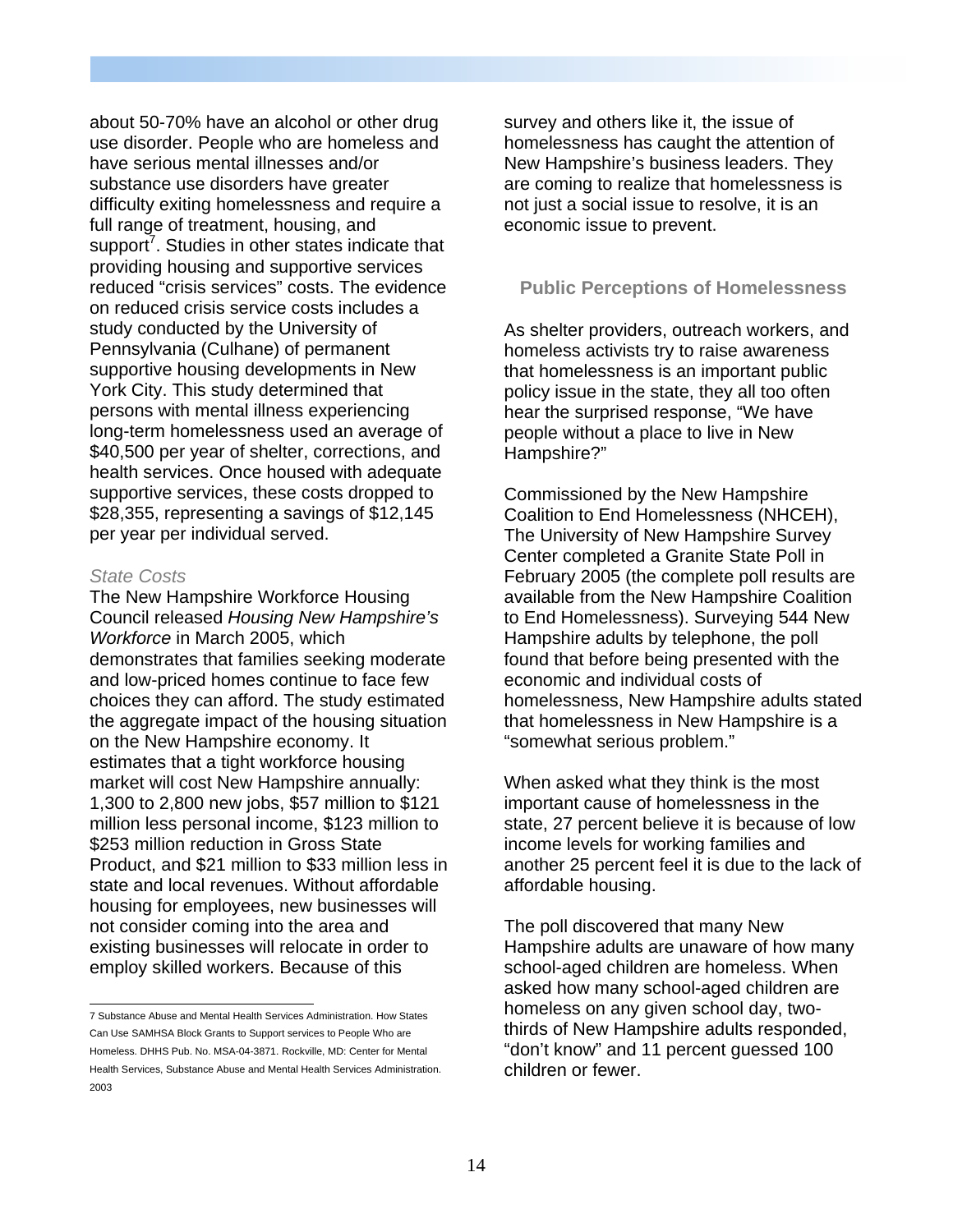#### **Outreach and Integration**

There is no "one size fits all" solution to homelessness because the reasons for homelessness are as varied as the individuals. To help some, we need to provide services and give them the skills to maintain their current housing, e.g., fiscal management, providing rent subsidies, etc. Others are already homeless and need a completely different set of services and skills in order to obtain new housing, e.g., more affordable housing available, fair wages, etc. What these customized solutions have in common is the need for a thoroughly unified system of service delivery.

Before we can provide support services to New Hampshire's homeless people, we must find them and engender their trust. Effective outreach reaches people who are homeless in the places where they congregate, rather than making individuals find their way to an office or service provider.

Outreach takes many forms, the most effective being social workers and representatives of state agencies hitting the streets to locate and talk to homeless people one on one. These outreach workers should be well trained in gaining trust and motivating individuals to take advantage of the services that the state provides. New Hampshire providers assert that outreach should be continually available, while also recognizing that case management cannot be imposed on adults who do not want it.

Families with children who are homeless need outreach services specific to their circumstances. One effective way of providing outreach to homeless families is to make it available where children receive services, for example in doctors' offices, child care centers, and schools. Government benefit offices are also important locations for outreach efforts. Many families who are homeless may never approach a homeless

shelter, but they may access systems designed to protect and support their children, such as Medicaid, WIC, Food Stamps, TANF, and subsidized child care.

The most effective way of eliminating homelessness is to prevent it. Outreach services to prevent homelessness are individualized, meeting the specific needs of the person or family at risk of losing housing. Such services may be short-term and narrowly focused, e.g., assistance with household budgeting, or may be long-term and extensive, e.g., case management for serious mental illness, classes to obtain a GED, or funding for supported employment.

People who are homeless should always have the opportunity to accept case management services at any time. Outreach is all about continually offering people the opportunity to engage in these services when they are ready.

#### **Case Management**

Services for people who are homeless are like a sprawling house with many doors (points of entry into the service system) and many rooms (available services). A given individual or family may enter the system through doors labeled *shelter, rehab facility, school, emergency room, outreach worker,* or any of a variety of other possibilities. Ideally, at every point of entry, there is a person who welcomes the homeless individual or family, establishes trust, and sets the stage for service delivery by conducting a thorough assessment of needs. The guide should know the layout of the entire house and be able to give a tour, helping the homeless person find the interconnected services that will ultimately lead the way to secure, affordable housing. The homeless person should not need to exit the house and reenter through another door in order to get to other services.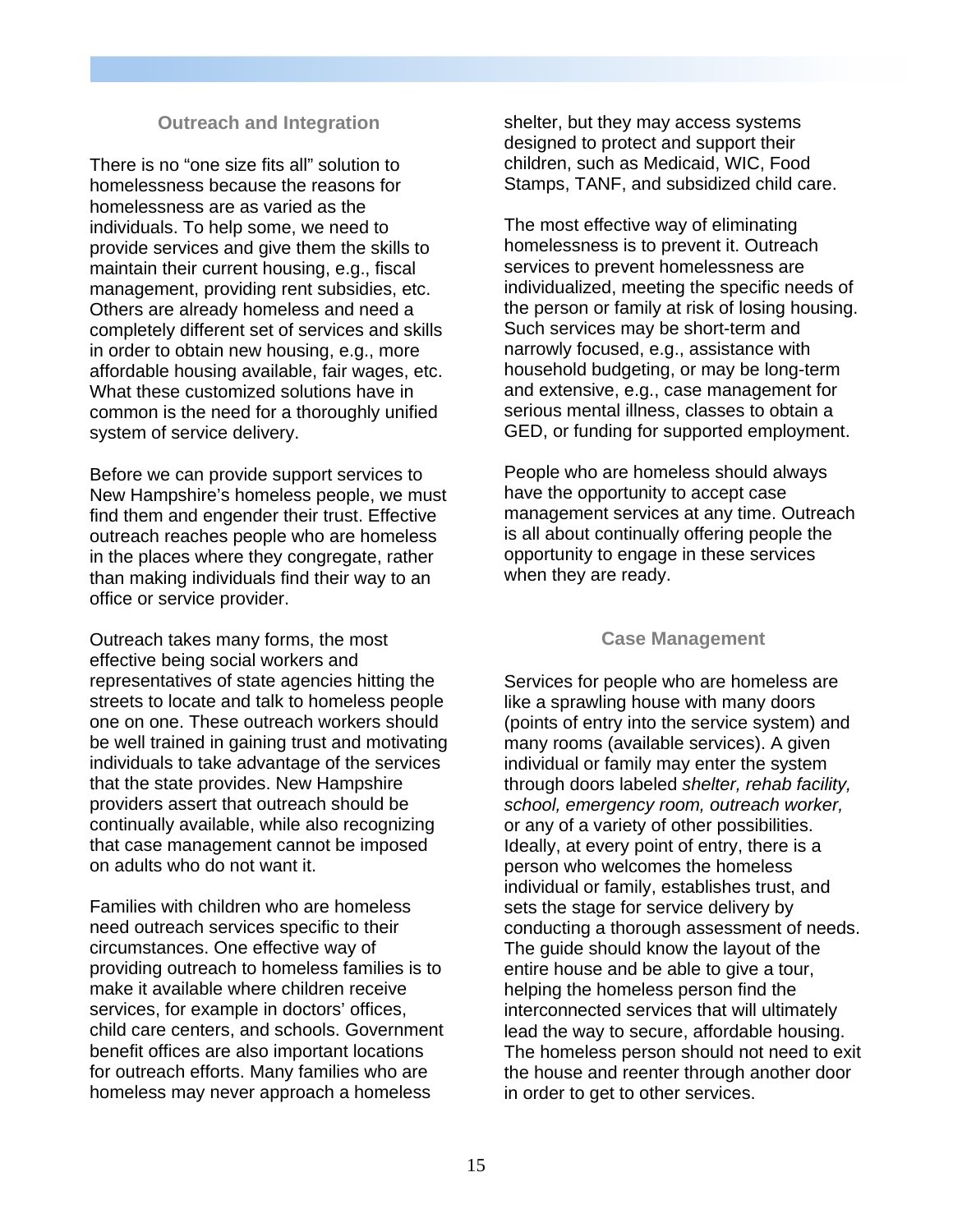The proper, though impersonal, name for these guides is "case managers," and several studies (e.g., Solomon) have shown that a consistent, organized case management system is the most efficient and cost-effective way to deliver services to the homeless population. It is essential that all homeless individuals and families who want one have a case manager to assess their needs and help them navigate the often-confusing system of services available to them. The level of case management is based on the results of the assessment; those with greater needs will receive more intense case management, those with fewer barriers will receive less. It is equally important that the case managers know of each other and know how best to work together because one of the case manager's primary jobs is to be the bridge between the individual's needs and the services provided by the system. Part of New Hampshire's tenyear plan is to provide a sufficient number of case managers who have strong assessment and collaboration skills, and for these case managers to have a reliable system of referral to each other's agencies.

#### *Case Management Model*

First and foremost, case management must be *client centered* and *goal oriented.* That is, the case management model must 1) be designed for the benefit of the client, not necessarily in a way that is most convenient for the existing system, and 2) provide services always with an eye on specific goals for the client, not ad hoc. Some services are necessarily stopgap, but even they should be wrapped into an overall plan to prevent homelessness or reduce the amount of time that one is homeless.

Case managers provide a range of services, from individual referrals to comprehensive, resource intensive interventions in response to the individual's or family's assessed needs. They sometimes work individually and often work in teams with other providers like psychologists, medical personnel,

addiction or mental health specialists, child welfare workers, and others. The amount and type of case management changes over time as the homeless person's needs change. Broadly speaking, case managers have many responsibilities to their homeless clients:

- Assess the range of issues the homeless person or family faces.
- Refer the homeless person to the agencies and services that will be most effective in meeting their needs.
- Help the homeless person strategize the best ways to obtain housing and services
- Help the homeless person navigate the service system.
- Advocate for the homeless person with government agencies and service organizations.
- Encourage the homeless person to obtain all the services that are necessary to prevent homelessness or reduce the amount of time that he or she is homeless.
- Build connections with the homeless person (continuity).
- Build connections with other service providers (integration).
- Create action plans with and for the homeless person.

In order for case managers to do their job effectively, we must provide a set of tools for them to use. As part of the ten-year plan, we recommend that the state:

- Develop an integrated professional development process for anyone who has contact with people who are homeless.
- Develop standards of professional training and contact, including effective supervision.
- Provide support and recognition for the providers, e.g., establish levels of case management based on the amount of time one has spent working in the system, the number of contact hours or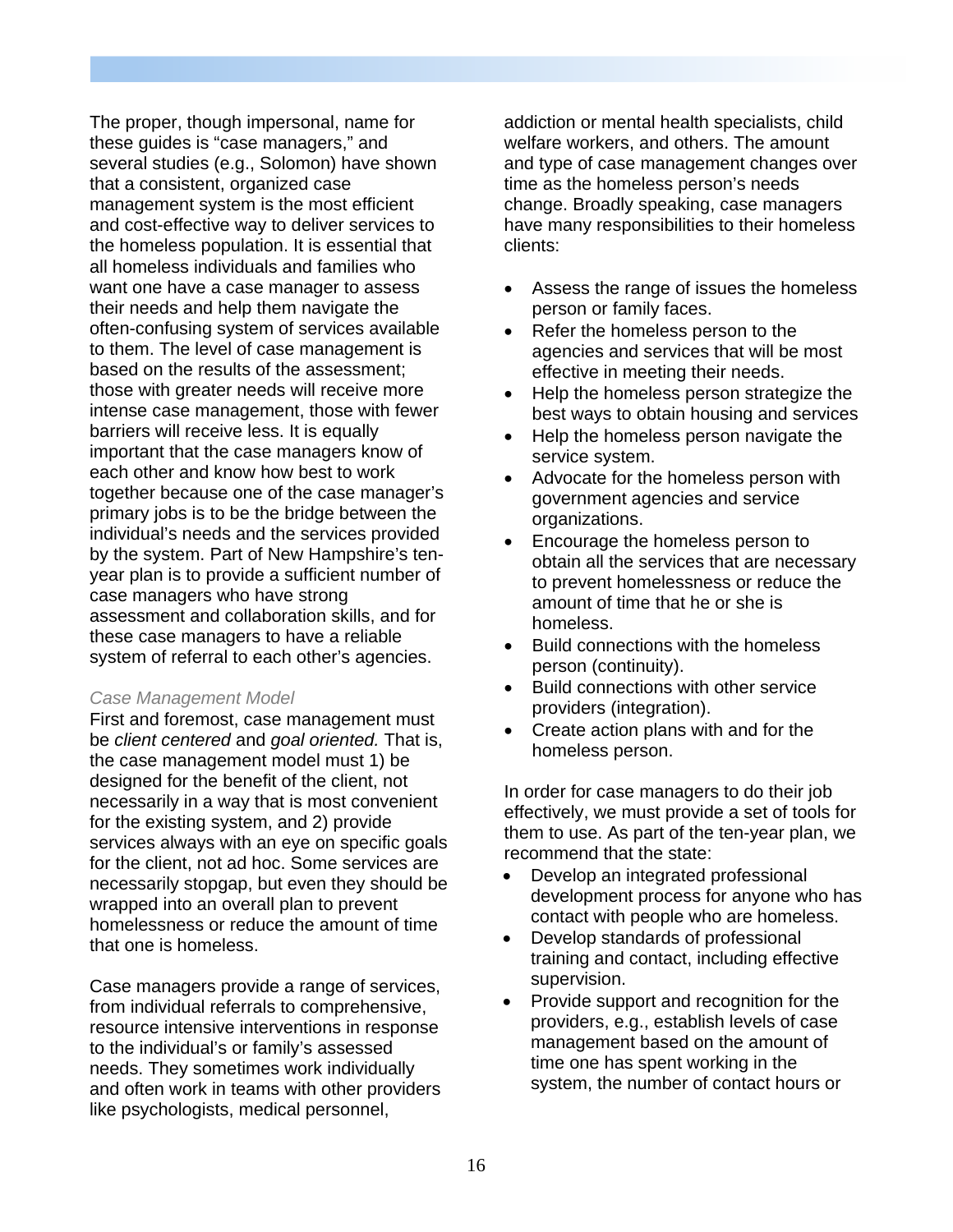clients, the amount and type of supervision, and other criteria.

- Develop standards for case management so that people who are homeless have a reliable fallback if they feel that a particular case manager is not meeting their needs.
- Pilot an evidence-based case management program in which providers could outline best practices and put them to work in an environment where we could test and measure the results.

#### **Coordination of Services**

In order for the case management approach to be successful, case managers must be familiar with the resources available to people who are homeless and that they are able to access them with little or no difficulty.

A homeless service network must connect all the service dots so that all providers know what others are doing, how, and where. This is possible when there is collaboration among service providers, ensuring that, no matter where a client enters the system, he or she can access all necessary services.

The state will build upon current methods of collaboration and create new ways for service providers to work together. One way to do so is to build a system that encourages collaboration at all levels. In a given area, for example, outreach workers, shelter workers, mental health and substance abuse clinicians, resources workers, city welfare representatives, school liaisons, psychiatric nurses, and many others will be actively encouraged to communicate with each other and will be given the tools to do so. They, in turn, will connect with regional groups who will then work together statewide. Together, these building blocks will enable New Hampshire's "no wrong door" policy so that people who are homeless can enter the system in any of a variety of ways, and

obtain needed services that will eventually prevent and eliminate homelessness in the state.

#### **Funding Strategies**

The paradigm shift in service delivery that is recommended in this plan will require a realignment of funding. There are several ways that funds might become available. Identifying new sources, such as private foundations and New Hampshire business and industry, will help with both funding and public awareness of the issues surrounding homelessness. Another long-term possibility is to modify policy regulations to support case management and other services.

#### **Permanent Supportive Housing**

#### *Support Services*

For many homeless people, the solution is not just a matter of finding an apartment they can afford (though this in itself is often a Herculean task); they need to find the right kind of housing. Appropriate housing for many of New Hampshire's homeless people means more than just a roof over their heads: it must include the services that meet their identified needs, it must be affordable, and it must help build community.

Many people fail to successfully obtain housing for lack of support, not for lack of housing per se. To resolve this issue, the state must create stable, appropriate housing, meaning situations that include services that attend to the homeless person's basic needs, including job training, counseling, food, appropriate educational support for their children, etc. The ICH recommends that the state support the development of an additional 400 to 600 units of supportive permanent housing to meet current need. The AIDS Housing Corporation of Boston recently completed a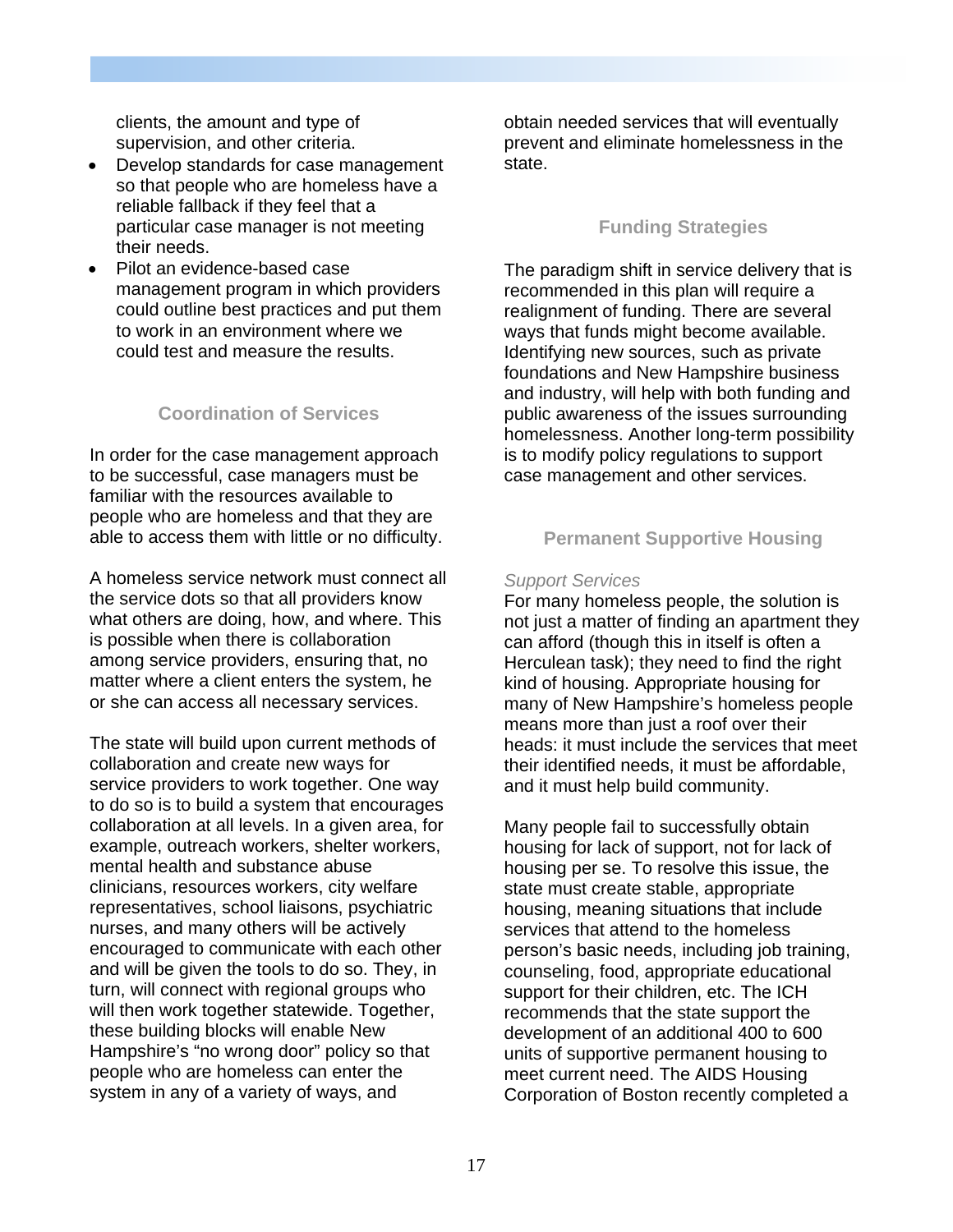statewide study of New Hampshire homeless persons with HIV or AIDS. They identified the need for 58 additional units of permanent supportive housing just for this population.

Not all homeless people will avail themselves of all services, but a broad network of aid will guarantee that as few people as possible will enter the downward spiral into homelessness. In addition, there are systemic changes that would make our service delivery significantly more efficient and effective, i.e., more and better training and an integrated, online system that would allow homeless people to apply for different kinds of aid in a coordinated way. We can begin to address these systemic needs through legislative initiatives and changes in funding policies. In the meantime, we need effective case managers to connect homeless people with the resources they need.

#### *Resources that Respond to Barriers*

Many resources are needed to support people who are homeless, including:

- Physical health services (medical, dental, and eye care)
- Mental health services
- Transportation (to interviews, doctor visits, etc.)
- Job training/Work study
- Food (food pantry, food bank)
- Education (adult basic education, GED, occupational training, career advancement, work study)
- Vocational rehabilitation
- Local welfare vouchers
- Substance abuse services and treatment counseling
- Head Start
- Child care
- Protective services (especially for seniors)
- Household management help
- Rent subsidies
- Transitional housing
- Source of income (job, disability income, veteran's assistance, child support, food stamps, Temporary Assistance to Needy Families [public assistance paid on behalf of children who are deprived of one or both of their parents by reason of death, disability, or continued absence from the home], etc.)
- Legal services
- Cash for other needs (medication, etc.)
- Indigent Prescription Drug Program
- Clothing
- WIC/Nutritional supplements
- Fuel assistance
- Services that come via other agencies, e.g., developmental disabilities, domestic and sexual violence services (victim services), etc.
- Translation and immigration services
- Personal identification (many homeless have DMV issues and therefore do not have picture IDs)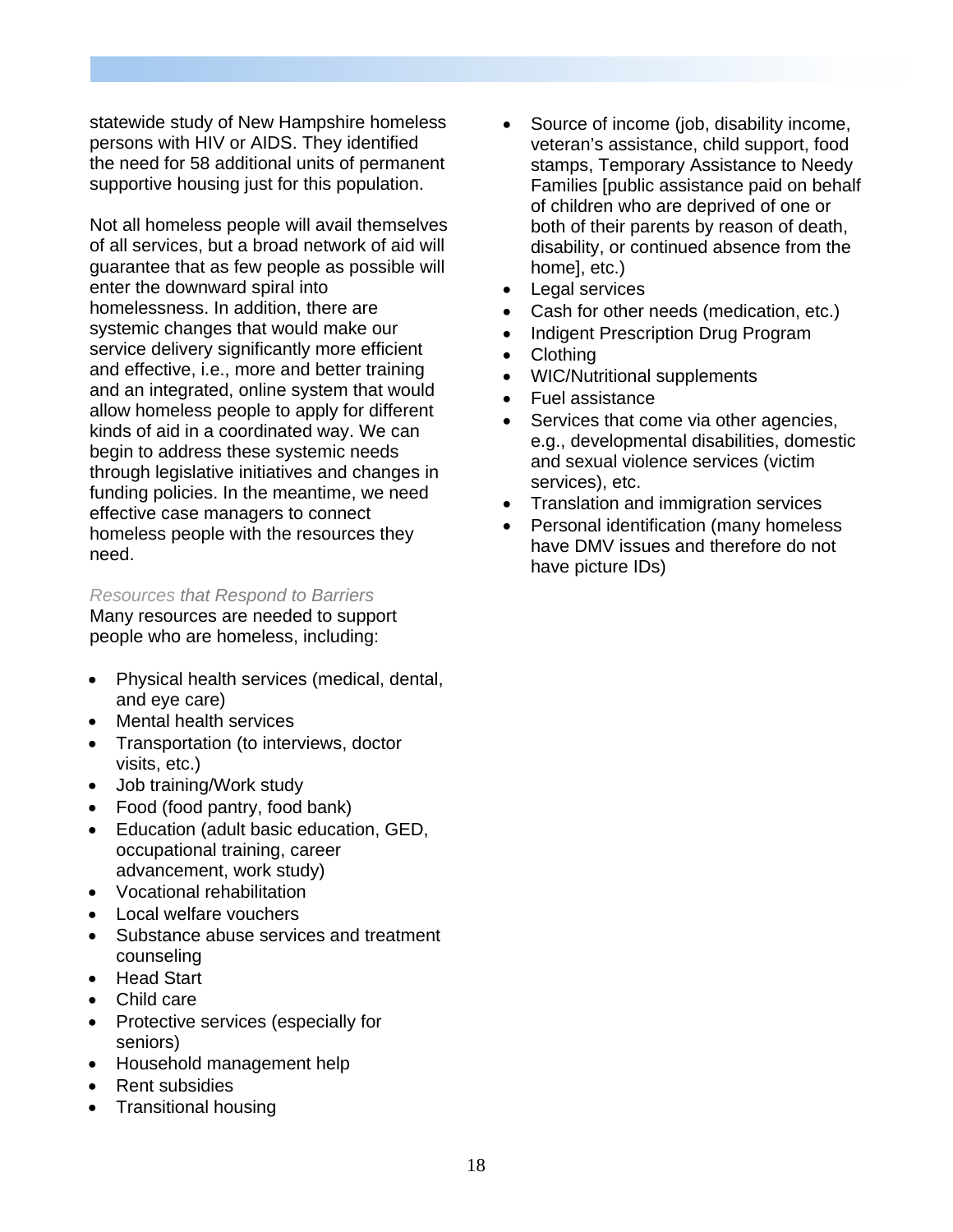# **The 10-Year Action Plan Guiding Principles, Goals, Objectives, and Strategies**

From in-depth research, analysis, and public input, four key priorities emerged that are the foundation for this plan's goals, objectives, and strategies.

- 1. Permanent Supportive Housing
- 2. Supportive and Preventive Wraparound Health and Human Services
- 3. Outreach and Advocacy
- 4. Integration of Services

#### **Permanent Supportive Housing**

**Goal 1:** Increase the number of permanent supportive housing units available to people who are homeless by 400 to 600 to meet current need.

**Primary Issue:** Increased funding for permanent supportive housing is needed. A review of other states' plans to end homelessness shows that the funds are typically generated through the issuance of State General Obligation Bonds, with state government paying the debt service from general or other revenues. For the State of New Hampshire, the ability to pay debt service on new affordable housing bonds or to simply establish a permanent supportive housing fund would require either shifting funding or raising of additional revenues.

**Objective 1.1:** Identify new sources of revenue to increase the availability of permanent supportive housing for people who are homeless.

#### **Strategies**

• Engage officials from the federal, state, and municipal government, the business community, and private foundations to expand financial resources to increase permanent supportive housing, wraparound services, outreach, and

advocacy, as well as improve the integration of services.

- Expand the funding available to provide rent subsidies.
- Establish a revolving loan fund to assist with first month rent subsidies.
- Seek and obtain support of HUD and US Congress for \$10 million in additional HUD funding over the next five years for permanent supportive housing production initiative.
- Seek new Section 8 Mod Rehab and Shelter Plus Care funding through Continuum of Care competition whenever possible.
- Apply for new Section 8 vouchers such as Mainstream or Welfare to Work whenever the opportunity arises.
- Seek and obtain support from foundations and charitable organizations to assist with increasing the permanent supportive housing inventory.
- Review existing low-income housing tax credit (LIHTC) competitive scoring criteria to see if criteria could be revised to help better address homelessness. For example, change scoring so projects serving single homeless disabled in single room occupancy, which would currently get a maximum of 12 points for population served under the present system can compete with family projects which can score 15-20 points for population served.
- Educate lenders, tax credit syndicators, and housing investors about underwriting supportive housing developments.

**Objective 1.2:** Maintain existing resources that currently support permanent supportive housing while striving to enhance their usefulness.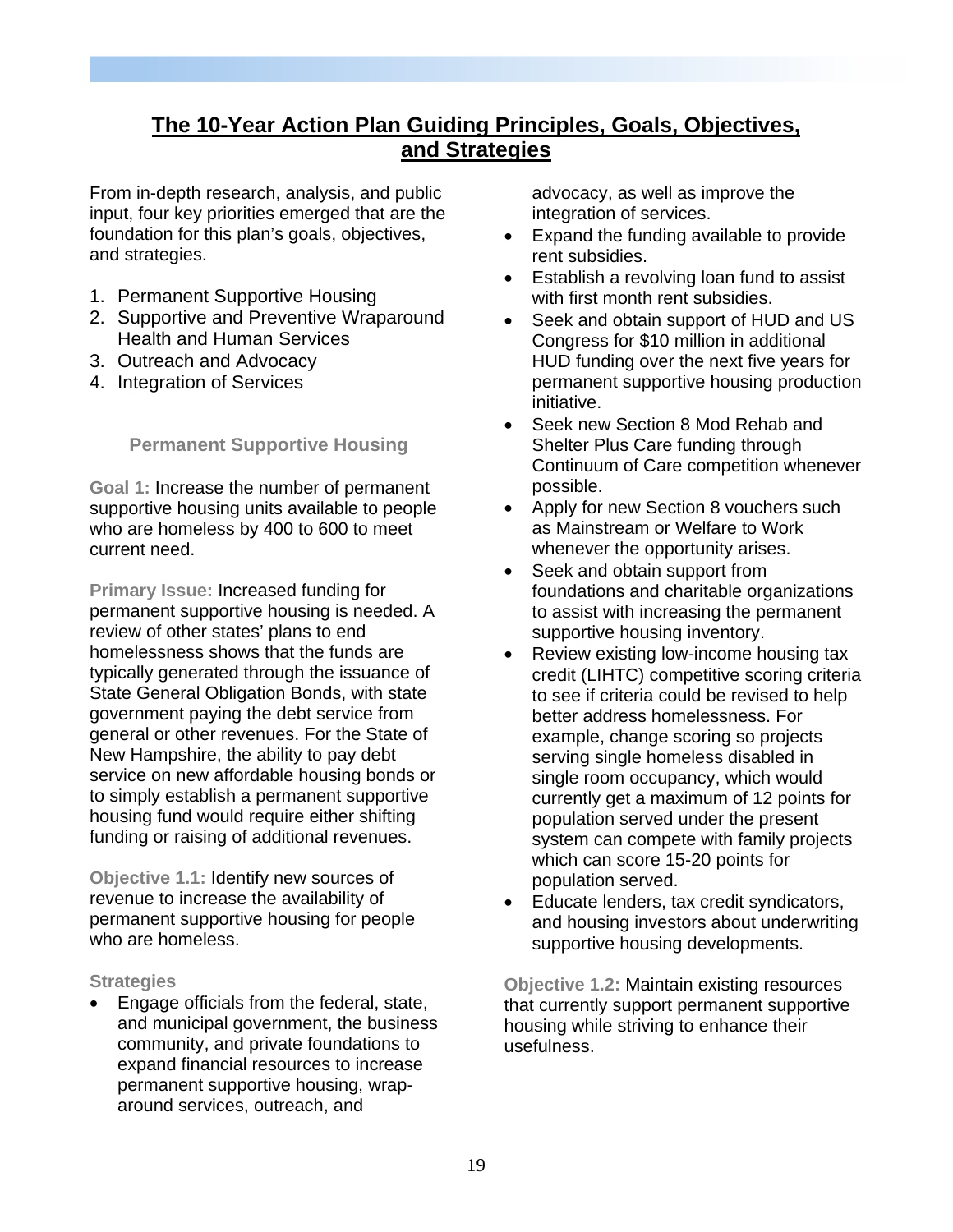#### **Strategies**

- Avoid the loss of any Section 8 Housing Choice Vouchers from current base allocations.
- Preserve existing inventory of permanent supportive housing by advocating for continued "hold harmless" funding approach by HUD for annual supportive housing program renewals.
- When feasible, project-base Section 8 Housing Choice Vouchers for permanent supportive housing projects serving the homeless.
- Maintain continued support of New Hampshire Housing's Special Needs Housing Program, Low Income Housing Tax Credits, HOME, and the other competitive resources that have contributed to the development of existing permanent supportive housing throughout the state.
- Encourage increased use of Community Development Block Grant funding in permanent supportive housing projects.
- Approach Community Development Financing Authority about prioritizing assistance for permanent supportive housing in the Community Development Investment Program, either through scoring or a set-aside.
- Explore greater incentives for the production of units affordable to extremely low (<30% Medium Area Income) and very low (30-50% Medium Area Income) income households.

**Objective 1.3:** Provide one-time or shortterm rent or mortgage subsidies to assist low-income households with the high cost of obtaining housing.

#### **Strategies**

• Enhance legal aid through New Hampshire Legal Assistance so that people who are homeless or at risk of becoming homeless have legal advocacy to assist them with obtaining funding for maintaining housing or acquiring housing. • Create a revolving loan fund to assist with rental and mortgage subsidies.

**Objective 1.4:** Create a variety of housing choices, including scattered site, mixed development, single room occupancy, etc. Depending upon the availability of rental housing within the service area, some units would be newly constructed or rehabilitated by nonprofit housing developers or service providers, other units would be privately owned and rented by clients with the aid of tenant-based rental assistance such as Section 8 Housing Choice Voucher, Shelter Plus Care, etc.

#### **Strategies**

• Educate both for-profit and not-for-profit developers about funding streams available to them for the development of affordable housing.

**Objective 1.5:** Provide service-enriched housing that can effectively address a variety of needs, including physical and mental health, substance abuse treatment, household budget counseling, job training, access to benefit systems, and general case management. Residents of this housing would be strongly encouraged to utilize these services, but this would not be required for tenancy.

- Develop partnerships with housing nonprofits and service providers to create service-enriched housing.
- Enable the state Medicaid system to pay for services and for providers who might deliver home-based services and respite care.
- Consider approaching the public housing authorities for project-based Section 8 Housing Choice Vouchers to contribute to permanent supportive housing efforts, or find other sources of project-based rental assistance.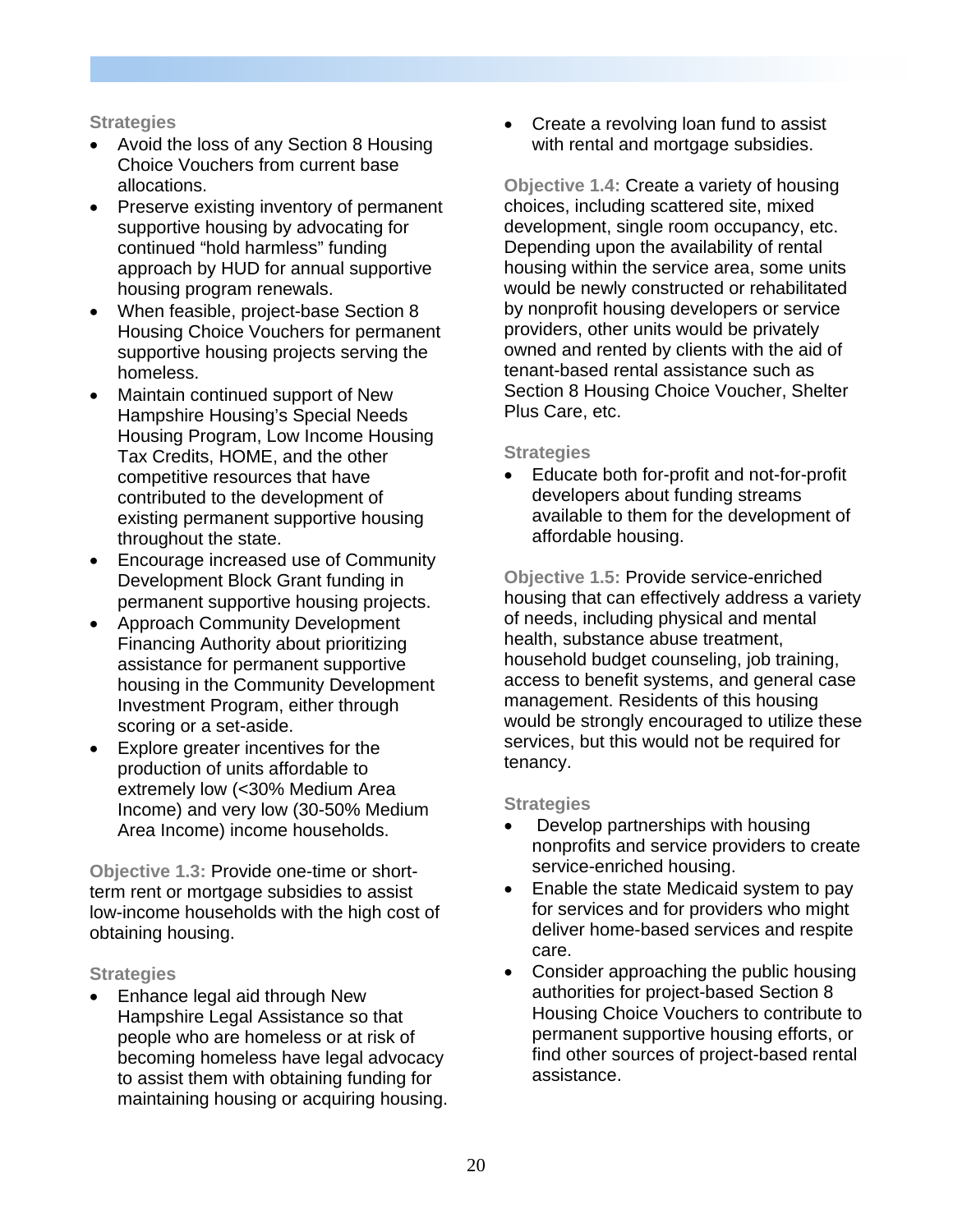• Improve access to case management and housing for people who do not speak English or have cultural differences.

**Objective 1.6:** Encourage the development of housing stock that fulfills the shelter and affordability needs of everyone including those who are homeless or at risk of homelessness.

#### **Strategies**

- Train various groups, such as housing developers, management companies, nonprofits, and providers of services to people who are homeless about their potential role in new housing production.
- Promote mixed income and adaptive reuse projects that increase housing stock.
- Advocate with municipalities to support adoption of changes such as inclusionary zoning, density bonuses, and other incentives to support the production of a balanced housing supply.
- Network with landlords to create strategies to avoid the eviction process.

#### **Supportive and Preventive Wraparound Health and Human Services**

**Goal 2:** Increase access to wraparound services for people who are at risk of becoming homeless to prevent them from losing their homes and to support people who are experiencing homeless in obtaining housing.

**Primary Issue:** In order to stabilize their lives and reenter the mainstream people who are homeless often need more than a permanent, affordable home. They require supportive services like case management, mental health substance abuse treatment, a secure source of income, etc.

**Objective 2.1:** Develop resources that eliminate or significantly reduce barriers to obtaining services.

#### **Strategies**

- Create a housing resource guide for consumers.
- Enhance access to and follow through with legal aid.
- Create eviction prevention teams consisting of health and human service professionals in partnership with housing professionals.
- Make available services that respond to the identified barriers.
- Conduct statewide survey of those who have experienced or continue to experience homelessness regarding barriers encountered.

**Objective 2.2:** Assess the individual or family's needs and assist in finding services that are required in that situation

#### **Strategies**

- Research and apply for funding that will provide for the development of an access point for provision of health care services for the homeless.
- Create eviction prevention teams consisting of health and human service professionals in partnership with housing professionals.

**Objective 2.3:** Develop comprehensive case management services including health, mental health, substance abuse, education, employment, vocational rehabilitation, custodial, child care, and housekeeping for at-risk and currently homeless people.

#### **Strategies**

• Create a job description of a case manager that could be incorporated into Request for Proposal (RFP). The RFP must include performance measures that providers will have to meet. Ask current service agencies to respond to the RFP to provide the case management services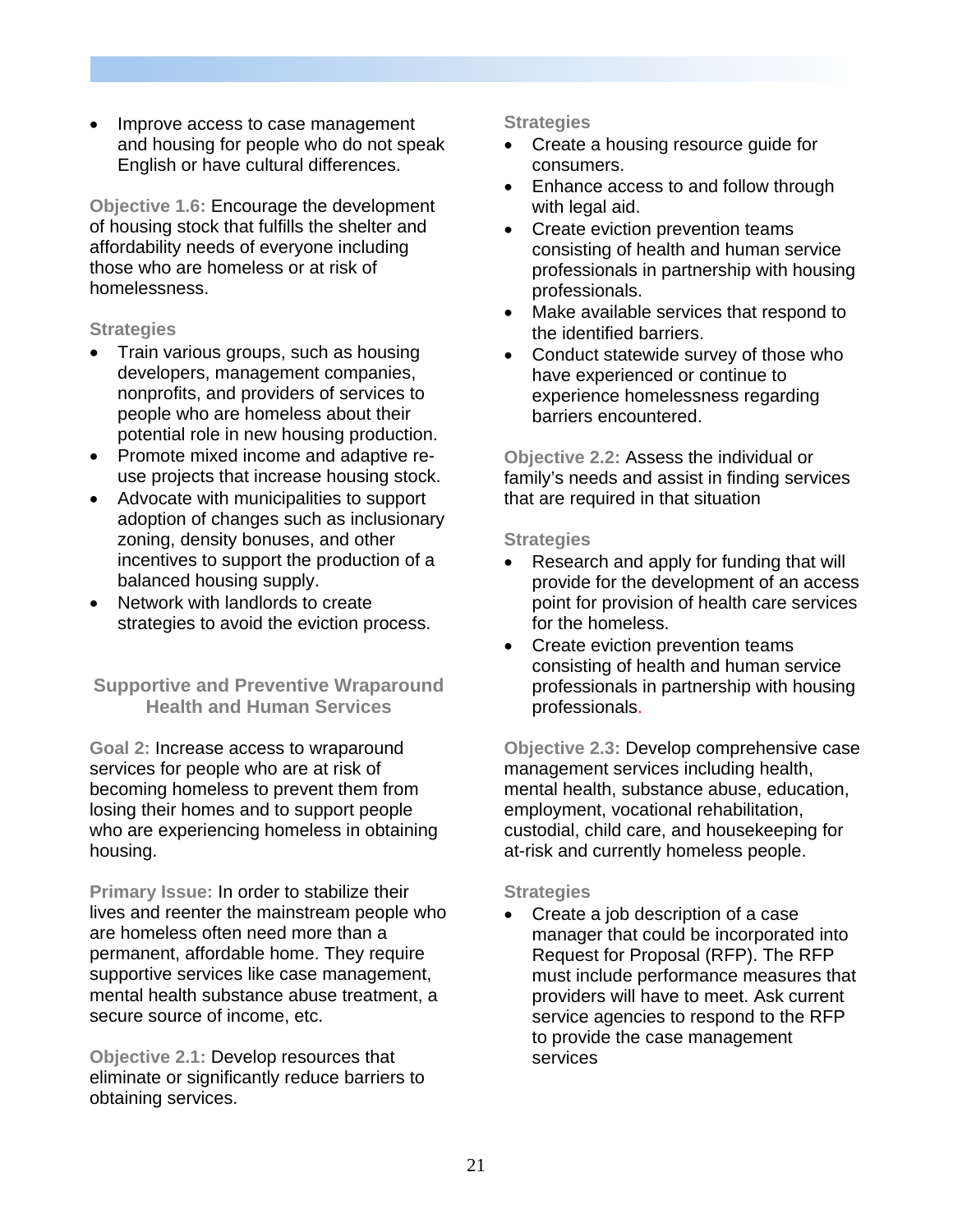- Define specific, measurable outcomes for identified responsibilities of case managers.
- Develop an integrated professional development system for anyone who has contact with people who are homeless.
- Develop standards of professional training and contact, including an effective supervision structure.
- Provide support and recognition for the providers, i.e., establish levels of case manager functions that reflect case manager competence based on the amount of time one has spent working in the system, the number of contact hours or clients, the amount and type of supervision, and other criteria.
- Develop standards for case management so that people who are homeless have a reliable fallback if they feel that a particular case manager is not meeting their needs.
- Create case management coordinator positions. These coordinators would facilitate communication among case managers and between case managers and state agencies.
- Enhance the quality of supervision for case managers through 1) systematic professional development for supervisors, and 2) establishment of standards for number of case managers per supervisor.

**Objective 2.4:** Design and conduct a pilot case management system for research purposes.

#### **Strategies**

- Define the case management model; pilot, evaluate, and fund it; and outline the information technology needs to support it.
- Pilot a case management program in which providers could outline best practices and put them to work in an environment where we could test and measure the results.

#### **Outreach and Advocacy**

**Goal 3:** Increase outreach to legislators, the business community, and citizens so they understand the impact of homelessness on the state.

**Primary Issue:** The one trait that all homeless people have in common is that they are disconnected from support services, jobs, and all that community has to offer. Significant efforts at outreach and integration will help them reestablish personal and professional connections so that they can get into secure housing and back into the mainstream.

**Objective 3.1:** Design and implement an outreach/awareness campaign that increases public knowledge regarding homelessness and provides information to those who are at risk of becoming or who are already homeless.

- Determine sources and content of myths surrounding homelessness.
- Obtain services of public relations experts to design the campaign.
- Obtain funding to produce the paper material.
- Distribute materials to health facilities, schools, adult service organizations, child care centers, Head Start programs, children's organizations, human service agencies, etc.
- Engage press in announcing the release and distribution of materials.
- Conduct either simultaneous or subsequent public awareness campaign regarding increasing public awareness of overall housing situation, especially the need for housing for the most vulnerable people in New Hampshire. Campaign should include data regarding negative effects of lack of workforce housing on New Hampshire businesses and state economy, the actual effect of additional workforce housing on number of children added to public schools, and the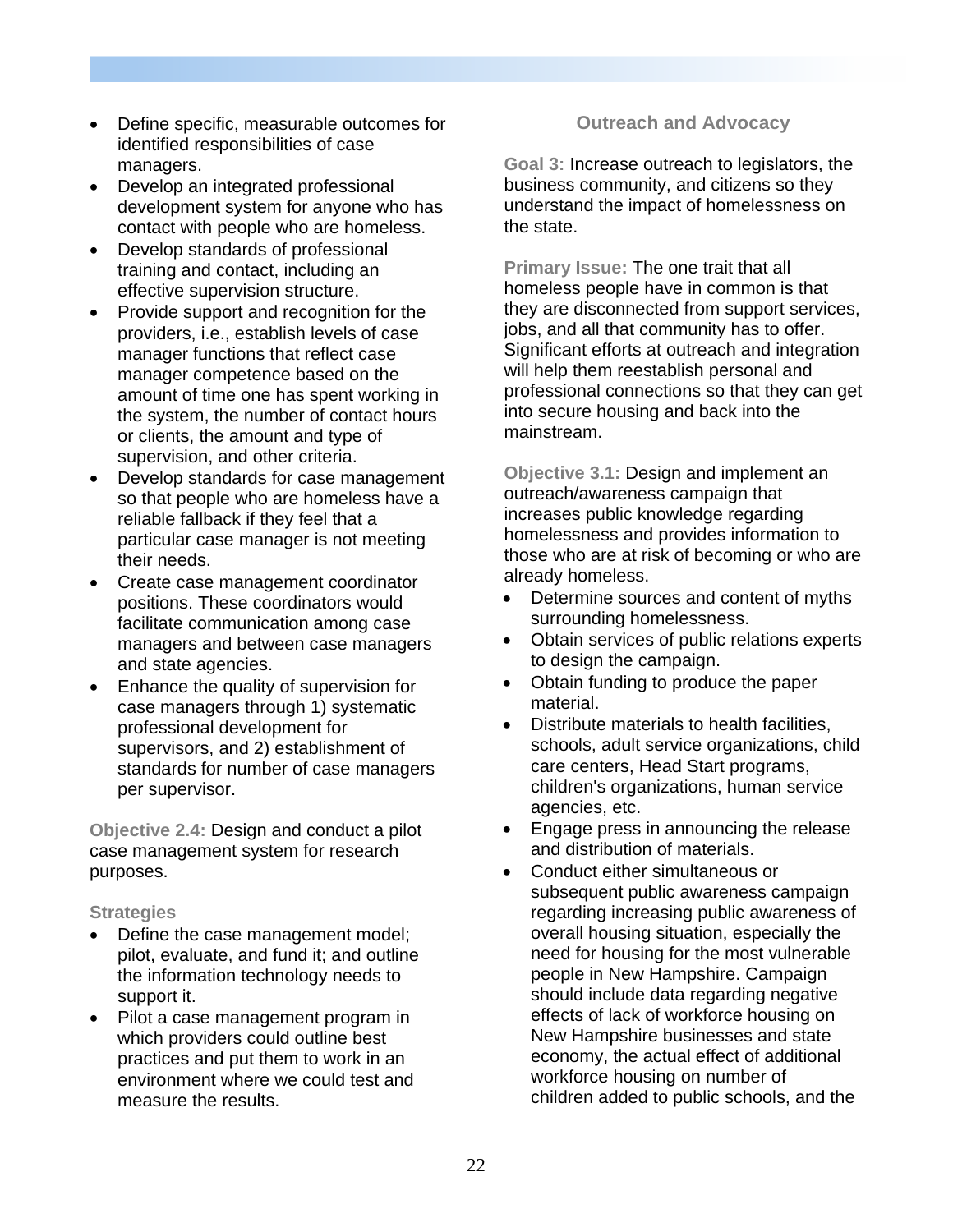cost of providing services to people who are homeless as compared with providing affordable homes and permanent supportive housing.

**Objective 3.2:** Advocate for living wages.

#### **Strategies**

- Provide homeless persons with adequate opportunities to receive reasonable and livable wages as a major exit strategy from homelessness.
- Pursue continued funding for employment counseling and job acquisition skill training for homeless persons through the programs such as the Workforce Investment Act, Temporary Aid to Needy Families, and New Hampshire Employment Program.

**Objective 3.3:** Advocate for changes to funding, eviction, zoning, and other legal policies.

#### *Strategies*

- Engage the business community to advocate together that housing is a basic infrastructure for a better economy.
- Encourage private housing finance sources to adopt reasonable underwriting standards for supportive housing projects.
- Support efforts to get more affordable rental units built. This would include encouraging municipalities and citizens to support 1) general zoning changes, 2) expedited review for housing aimed at homeless people, and 3) specific housing developments that would address supportive or transitional housing.
- Support amending state zoning laws to allow accessory apartment by right in all residential zoning districts (an accessory unit is a separate rental unit within or attached to a single family home).
- Review state fair housing and eviction laws to seek improvements to address

homelessness. Under eviction, amend law to require at least 60 days when eviction is based on "other good cause" with no fault of tenant. Under fair housing, clarify that "reasonable accommodation" applies to financial course deviations of potential tenants, e.g., more flexible credit review and consideration of third party financial assistance.

- Change the State Emergency Shelter Grant in Aid's (GIA) law to include support for permanent supportive housing, with incremental increases to overall state GIA to cover the cost of additional services.
- Educate elected officials about the need for continued and increased funding for supportive housing and related services.
- Research and suggest policy changes about how federal and state HHS resources can be utilized more effectively for funding the provision of needed services in supportive housing settings.
- Explore using New Hampshire's Community Development Financing Authority's (CDFA) tax credits for permanent supportive housing, either through prioritizing this activity in the scoring system or through a set-aside.

**Objective 3.4:** Advocate to local, state, and federal agencies to ensure that their policies and practices consider their agencies' impact on the homeless.

- Ensure that all state institutions' (Department of Corrections, New Hampshire Hospital, county facilities, etc.) discharge plans include housing plans so that people are not discharged into homelessness.
- Work to ensure that funding sources are coordinated to enhance housing projects rather than work at cross-purposes.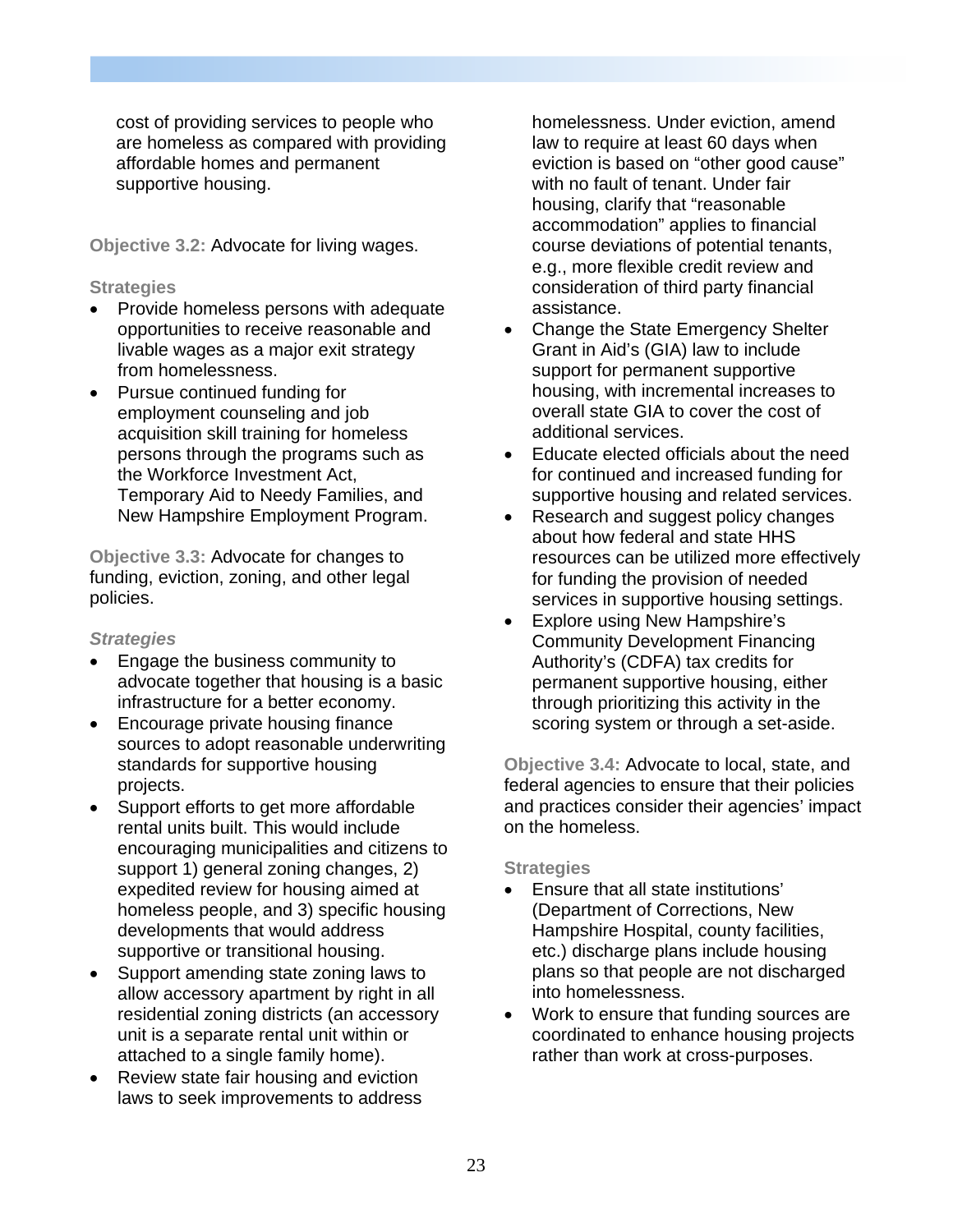- Help policy makers understand the benefits of systemic changes that allow for different plans for different regions.
- Continue to advocate to the legislature and Governor for the establishment of a study committee to examine the ability of New Hampshire's homeless youth to make a successful transition to adulthood.
- Investigate replication of Culhane study in New Hampshire.
- Encourage the development and statewide availability of homelessness specialists in all DHHS regional district offices.
- Create a comprehensive guide to service training related to homelessness, including a list of current resources for training and a discussion of which agencies conduct various operations, i.e., DHHS, welfare, Medicaid, Medicare, etc.
- Offer training to service providers in topics like motivational interviewing, homeless entitlements, etc.

**Objective 3.5:** Conduct public education to enhance the public's understanding of the causes and impact of homelessness.

#### **Strategies**

- Prevent the proliferation of the myths surrounding affordable housing, demonstrating the benefits to all socioeconomic sectors.
- Develop and implement a public awareness campaign that will increase the public's awareness of the overall housing situation, especially the need for housing for the most vulnerable people in New Hampshire.

#### **Integration of Services**

**Goal 4:** Establish and enable a "no wrong door" policy in New Hampshire so that people who are homeless can enter the service system in any of a variety of ways, and obtain all of the services they need to prevent and minimize homelessness.

**Primary Issue:** All supportive services – case management, food programs, job training, substance abuse and mental health counseling, education, etc. – must be thoroughly and seamlessly coordinated services is needed to prevent homelessness and minimize the amount of time that one is homeless.

**Objective 4.1:** Develop a team approach to increase coordination, collaboration, and integration among service providers in delivering case management services.

#### **Strategies**

- Develop a system to ensure that the DHHS informs consumers of all available resources (Title XX, food stamps, etc.)
- Develop a coordinated strategy of case management resource allocation.
- Engage DHHS and DOE leadership in developing and announcing memorandum of agreement regarding seamless services.

**Objective 4.2:** Ensure that all service providers have access to the most updated and complete information that can aid their clients.

- Encourage each Continuum of Care to maintain a comprehensive list of agencies and organizations that provide prevention/intervention services (including faith-based organizations, nonprofit organizations, municipalities, etc.), and make these lists available to consumers.
- Develop a statewide homeless prevention toolkit and identify best practices for measuring outcomes of prevention activities
- Identify faith-based organizations, municipalities, and other service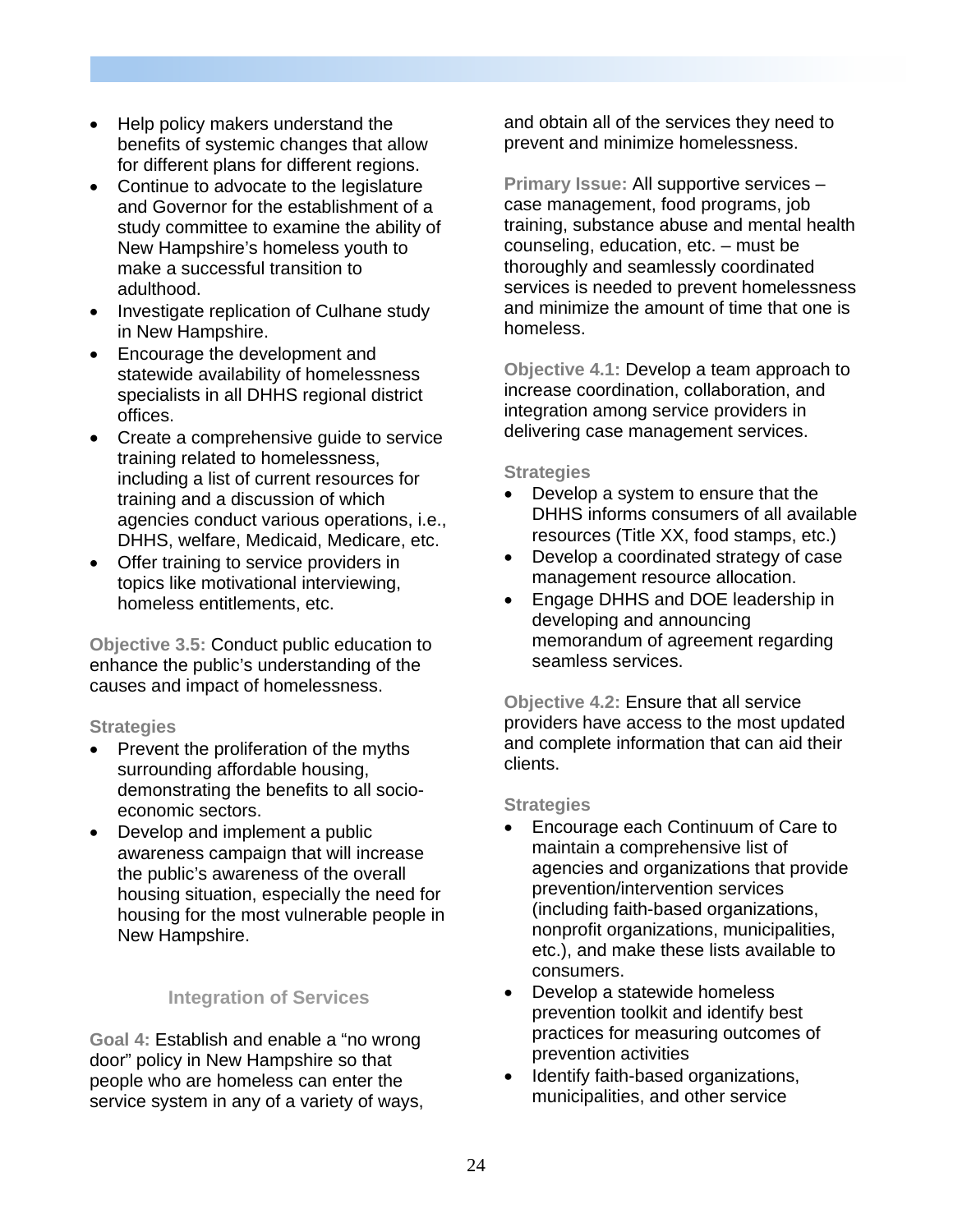organizations that offer emergency housing, transitional housing, permanent housing, and supportive permanent housing services. Provide these organizations with updated lists of agencies and organizations that provide prevention/intervention services. Provide a list of these organizations to the Continuum of Care and other prevention/intervention agencies.

- Create a housing resource guide for consumers.
- Develop and distribute a one-page resource guide to clients, and assure them that the services are part of a larger system of care.
- Create an automated, web-based housing resource system that allows renters, landlords, property managers, and housing agencies a single point of access to a region's affordable/lowincome housing market.
- Create and maintain a master list of all of the state's guides and post it on the state's website so that it will be easily accessible.

**Objective 4.3:** Ensure the best possible communication among service providers.

- Link current methods and create new ones for service providers to communicate with each other.
- Strengthen each Continuum of Care by educating and engaging all members about the role of each continuum and the outcomes that can be achieved.
- Enhance information and referral services (e.g., fully fund New Hampshire Helpline) specifically toward issues and resources surrounding homelessness and housing.
- Engage a broad range of agencies involved in homeless and housing services in a process to educate each other with regard to agency services, staff, mission, and role.
- Centralize service providers' group.
- Develop a means for providers to use the statewide Homeless Management Information System (HMIS) to share information among agencies about clients' needs and to assist clients in accessing services and resources.
- Encourage all three New Hampshire Continua of Care to develop an interactive web page that ensures inter-COC communication, and promotes peer-to-peer networking and information sharing.
- Create opportunities for volunteer presenters to offer informational presentations that outline how service integration works and discuss ways to make it better.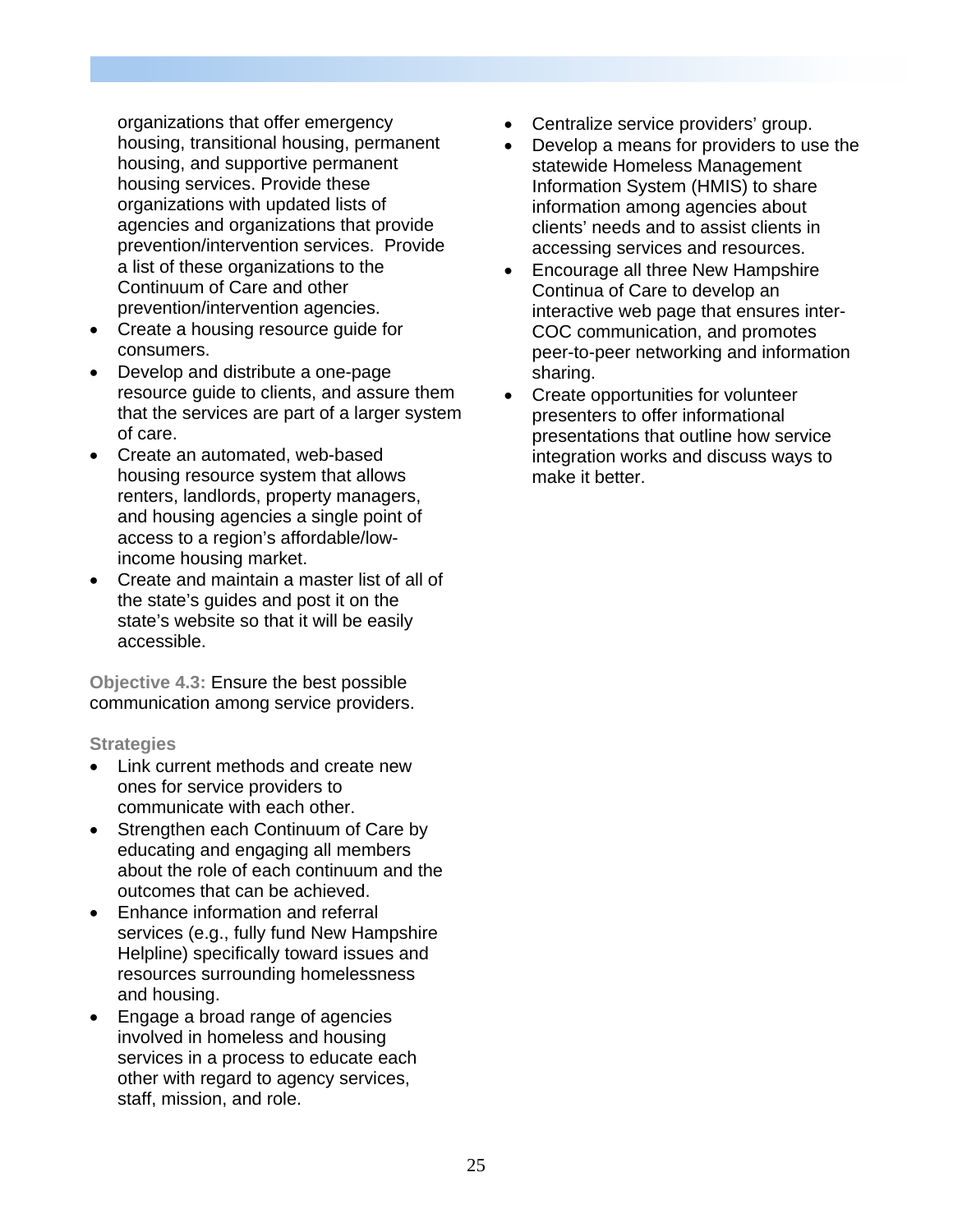# **Timeline of Ten-Year Plan**

|           | <b>Permanent Supportive Housing</b>                                                                                                                                                                                                                                                                         |                    |
|-----------|-------------------------------------------------------------------------------------------------------------------------------------------------------------------------------------------------------------------------------------------------------------------------------------------------------------|--------------------|
|           | Goal 1: Increase the amount of permanent supportive housing and affordable housing available to people who are homeless or at<br>risk of homelessness.                                                                                                                                                      |                    |
|           | <b>Outcome</b>                                                                                                                                                                                                                                                                                              | <b>Target Year</b> |
| $\bullet$ | New Section 8 Modular Rehabilitation and Shelter Plus Care funding is obtained through Continuum of Care competition.                                                                                                                                                                                       | Annually           |
| $\bullet$ | Applications for new section 8 vouchers are submitted.                                                                                                                                                                                                                                                      | Annually           |
| $\bullet$ | Section 8 Housing Choice Vouchers and the existing inventory of permanent supportive housing are preserved and<br>maintained.                                                                                                                                                                               | Annually           |
| $\bullet$ | Support of housing programs, low income housing tax credits and other housing resources is evident and contributes to<br>ending homelessness.                                                                                                                                                               | Annually           |
| $\bullet$ | Access to housing is increased for people who do not speak English or have cultural differences.                                                                                                                                                                                                            | By 2008            |
| $\bullet$ | Partnerships with housing nonprofits and service providers are developed and result in the creation of service-enriched<br>housing                                                                                                                                                                          | By 2009            |
| $\bullet$ | Communication campaign increases awareness and educates lenders, tax credit syndicators and housing investors about<br>supportive housing project underwriting.                                                                                                                                             | By 2009            |
| $\bullet$ | Groups such as housing developers, management companies, nonprofits, and providers of homeless services are trained<br>and understand their role in new housing production.                                                                                                                                 | By 2008            |
| $\bullet$ | Coordinated efforts result in identifying and securing new sources of funding specifically for permanent supportive housing.                                                                                                                                                                                | By 2009            |
| $\bullet$ | More homeless people have access to legal aid through New Hampshire Legal Assistance.                                                                                                                                                                                                                       | By 2009            |
| $\bullet$ | Increased CDBG funding for permanent supportive housing projects.                                                                                                                                                                                                                                           | By 2009            |
| $\bullet$ | Engage officials from the federal, state, and municipal government, the business community, and private foundations are<br>engaged to expand financial resources to increase permanent supportive housing, wrap-around services, outreach, and<br>advocacy, as well as improve the integration of services. | By 2009            |
| $\bullet$ | \$2 million in grant funding is secured from foundations and charitable organizations to assist with increasing the permanent<br>supportive housing inventory.                                                                                                                                              | By 2009            |
| $\bullet$ | Landlords adopt and commit to implementing strategies that will avoid the eviction process.                                                                                                                                                                                                                 | By 2010            |
| $\bullet$ | Scoring criteria for low-income housing tax credit (LIHTC) is revised which allows projects serving single homeless<br>disabled in SRO to better compete with family projects.                                                                                                                              | By 2007            |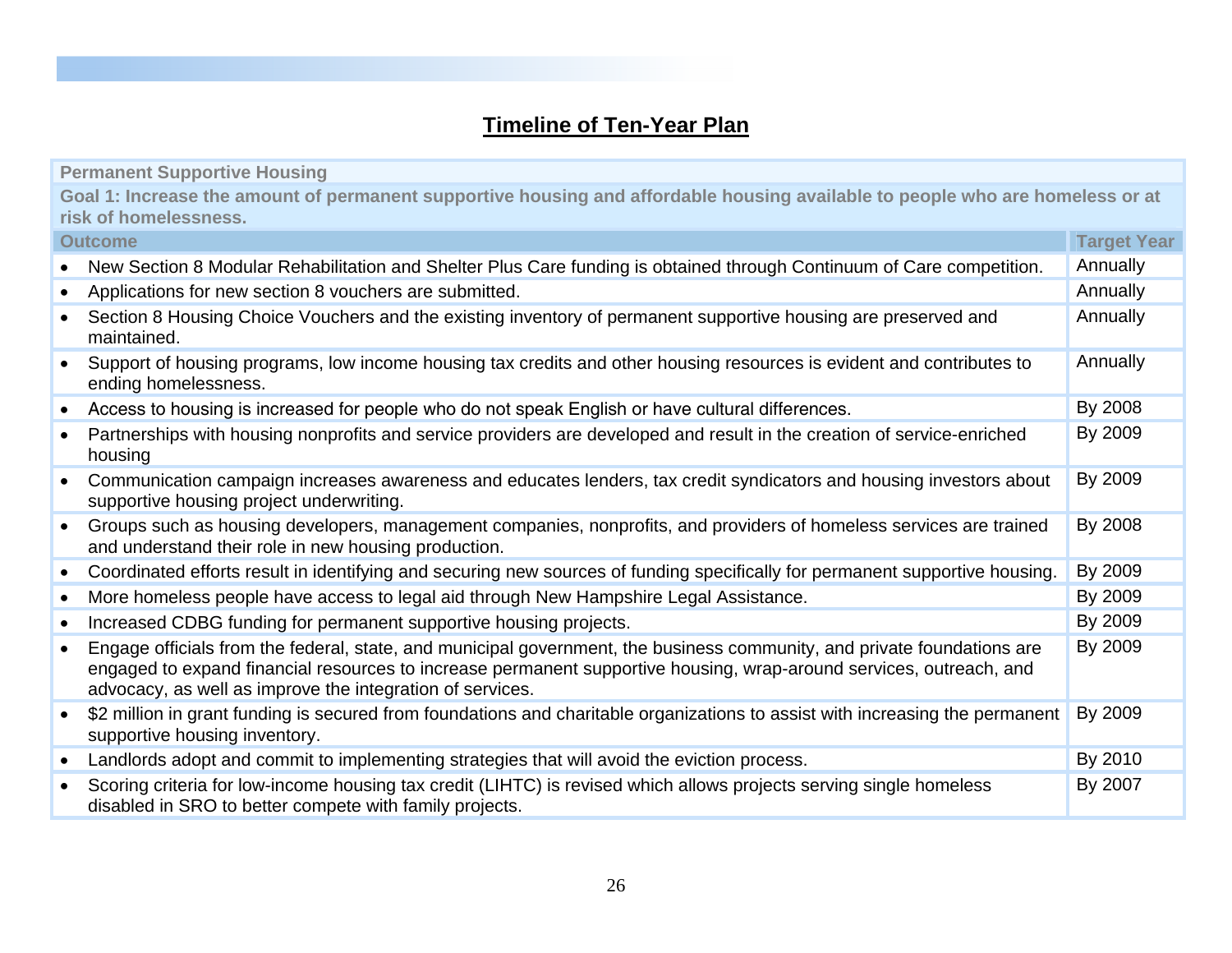| $\bullet$                                                                                                                                                                                                         | A revolving loan fund provides first month rent and security deposit subsidies to homeless people.                                                          | By 2010            |  |  |
|-------------------------------------------------------------------------------------------------------------------------------------------------------------------------------------------------------------------|-------------------------------------------------------------------------------------------------------------------------------------------------------------|--------------------|--|--|
| $\bullet$                                                                                                                                                                                                         | CDFA agrees to prioritize assistance under the Community Development Investment Program for permanent supportive<br>housing through scoring or a set-aside. | By 2009            |  |  |
| $\bullet$                                                                                                                                                                                                         | Incentives are available for the extremely and very low-income household units.                                                                             | By 2011            |  |  |
| $\bullet$                                                                                                                                                                                                         | \$10 million is raised through engaging officials from the federal, state, and municipal government, the business community,<br>and private foundations.    | By 2011            |  |  |
|                                                                                                                                                                                                                   | <b>Wrap Around Services</b>                                                                                                                                 |                    |  |  |
| Goal 2: Increase access to wraparound services 1) for people who are at risk of becoming homeless to prevent them from losing<br>their homes, and 2) to help people who are currently homeless to obtain housing. |                                                                                                                                                             |                    |  |  |
|                                                                                                                                                                                                                   | <b>Outcome</b>                                                                                                                                              | <b>Target Year</b> |  |  |
| $\bullet$                                                                                                                                                                                                         | Specific and measurable outcomes are in place for case managers.                                                                                            | By 2008            |  |  |
| $\bullet$                                                                                                                                                                                                         | A housing resource guide is available and distributed to all consumers                                                                                      | By 2008            |  |  |
| $\bullet$                                                                                                                                                                                                         | All homeless case management service providers operate with a clear description of case manager responsibilities and<br>defined performance standards.      | By 2009            |  |  |
| $\bullet$                                                                                                                                                                                                         | All case managers have access to integrated and comprehensive professional development training.                                                            | By 2009            |  |  |
| $\bullet$                                                                                                                                                                                                         | Funding enables the creation of a new health care for the homeless delivery site.                                                                           | By 2009            |  |  |
|                                                                                                                                                                                                                   | Case management model designed, funded and implemented.                                                                                                     | By 2010            |  |  |
| $\bullet$                                                                                                                                                                                                         | New case management coordinator positions are in place to facilitate communication among case managers and between<br>case managers and state agencies.     | By 2010            |  |  |
|                                                                                                                                                                                                                   | Best practices from the pilot case management program guides the replication in other New Hampshire communities.                                            | By 2011            |  |  |
|                                                                                                                                                                                                                   |                                                                                                                                                             |                    |  |  |
|                                                                                                                                                                                                                   |                                                                                                                                                             |                    |  |  |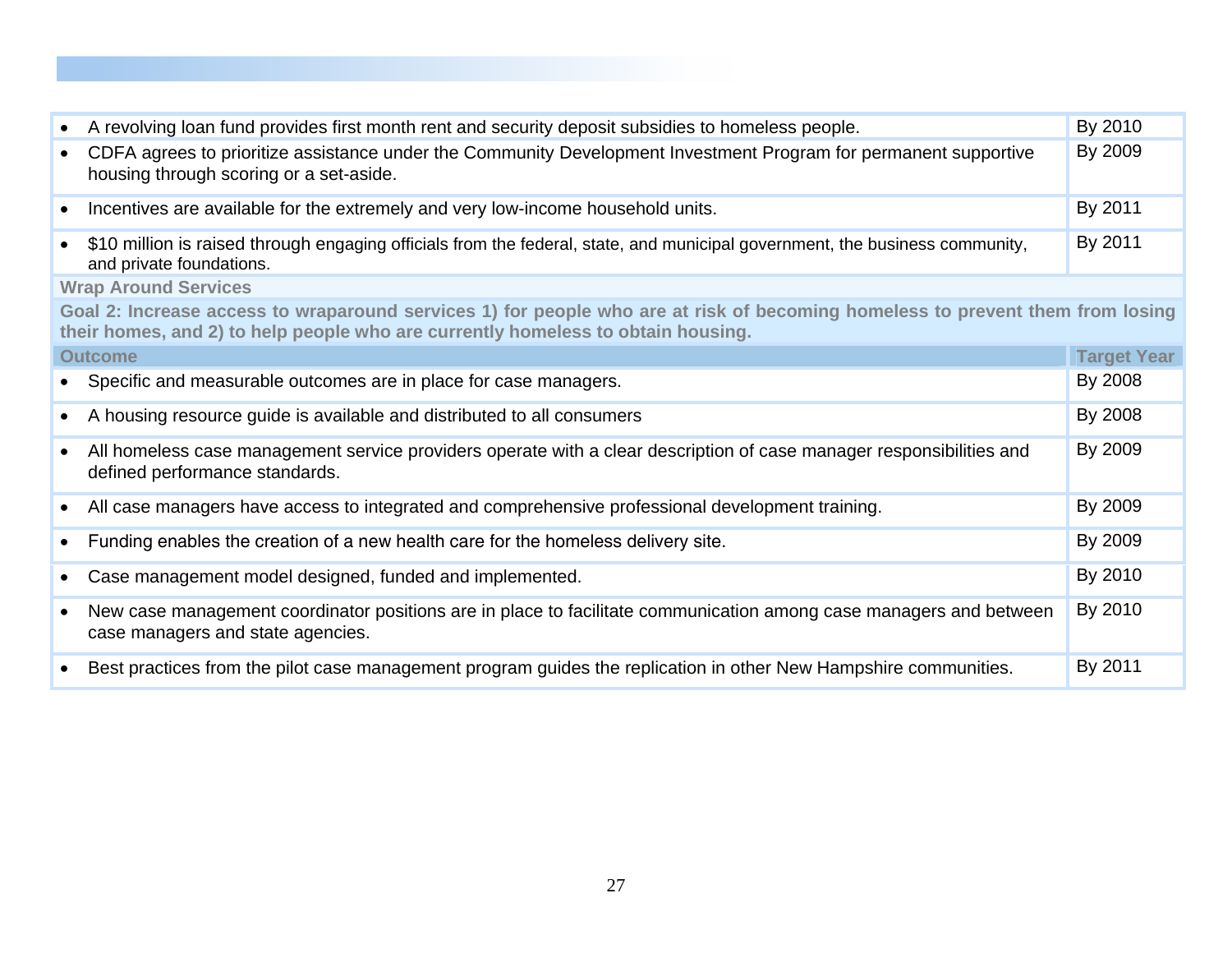|                | <b>Outreach and Advocacy</b>                                                                                                                                                                                                                                                                                                                                                 |                 |  |  |  |  |
|----------------|------------------------------------------------------------------------------------------------------------------------------------------------------------------------------------------------------------------------------------------------------------------------------------------------------------------------------------------------------------------------------|-----------------|--|--|--|--|
|                | Goal 3: Increase outreach to legislators, the business community, and citizens so they understand the impact of homelessness on<br>the state, individuals, families, and agencies.                                                                                                                                                                                           |                 |  |  |  |  |
| <b>Outcome</b> |                                                                                                                                                                                                                                                                                                                                                                              |                 |  |  |  |  |
| $\bullet$      | Governor Lynch reviews ten-year plan, identifies a leadership working group who will discuss implementation of critical<br>steps, calls a meeting of the leadership working group and key stakeholders to review input and ideas for the final ten-year<br>plan, and fully designates A Home for Everyone as New Hampshire's ten-year plan to end homelessness in the state. | 2006            |  |  |  |  |
| $\bullet$      | Service providers are trained in motivational interviewing, homeless entitlements, etc using a comprehensive service<br>training guide.                                                                                                                                                                                                                                      | By 2009         |  |  |  |  |
| $\bullet$      | Legislature establishes a study committee to examine the ability of New Hampshire's homeless youth to make a<br>successful transition to adulthood.                                                                                                                                                                                                                          | By 2009         |  |  |  |  |
| $\bullet$      | Public housing finance sources adopt appropriate underwriting standards relating to the development of supportive<br>housing.                                                                                                                                                                                                                                                | By 2009         |  |  |  |  |
| $\bullet$      | A public awareness campaign is implemented.                                                                                                                                                                                                                                                                                                                                  | 2008 to<br>2009 |  |  |  |  |
| $\bullet$      | DHHS regional district offices use trained homeless specialists.                                                                                                                                                                                                                                                                                                             | By 2010         |  |  |  |  |
| $\bullet$      | Funding is secured to support employment counseling and job acquisition skill training for homeless persons.                                                                                                                                                                                                                                                                 | By 2010         |  |  |  |  |
| $\bullet$      | Employment opportunities are available and case management coordinators assist clients in accessing them.                                                                                                                                                                                                                                                                    | By 2010         |  |  |  |  |
| $\bullet$      | The State Emergency Shelter Grant in Aid's (GIA) law includes support for permanent supportive housing, with<br>incremental increases to overall state GIA to cover the cost of additional services.                                                                                                                                                                         | By 2010         |  |  |  |  |
| $\bullet$      | Discharges to unstable housing are decreased by 80%.                                                                                                                                                                                                                                                                                                                         | By 2010         |  |  |  |  |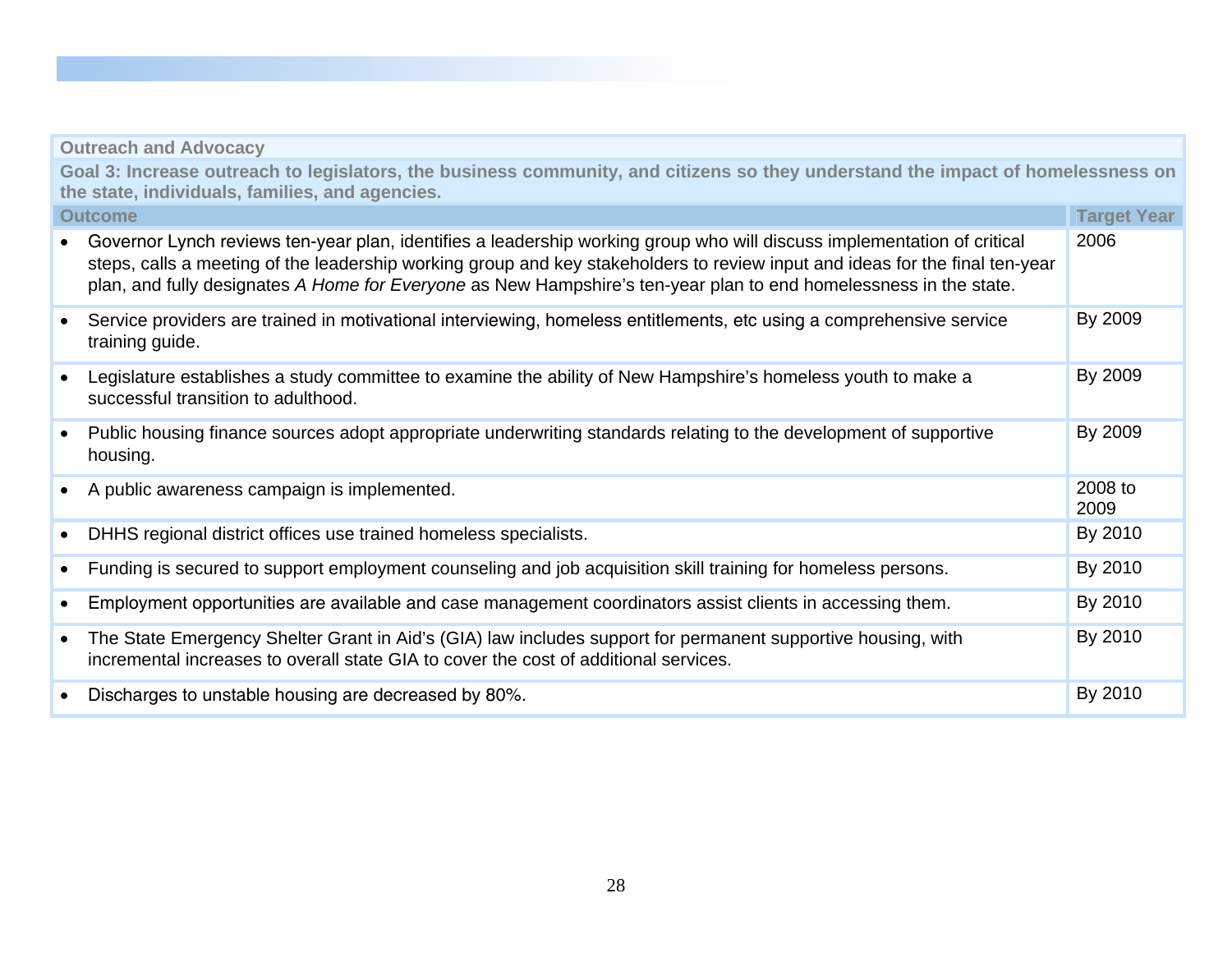### **Integration of Services**

**Goal 4: Create a service system that is thoroughly and seamlessly integrated. Provide the most efficient and efficacious way to prevent and minimize homelessness by eliminating duplication and closing service loops.** 

|           | <b>Outcome</b>                                                                                                                                                                                          | <b>Target Year</b> |
|-----------|---------------------------------------------------------------------------------------------------------------------------------------------------------------------------------------------------------|--------------------|
|           | The state's website maintains an updated master list of all of the state's guides.                                                                                                                      | By 2008            |
| $\bullet$ | A strategy and system for coordinating case management resources across agencies is in place.                                                                                                           | By 2009            |
| $\bullet$ | Each Continuum of Care maintains an updated comprehensive list of prevention and intervention service provider<br>agencies and organizations.                                                           | By 2009            |
| $\bullet$ | Providers measure outcomes of prevention activities using a statewide homeless prevention toolkit that includes best<br>practices.                                                                      | By 2009            |
| $\bullet$ | Ever consumer receives a housing resource guide and a one-page service resource guide.                                                                                                                  | By 2009            |
| $\bullet$ | Each New Hampshire Continua of Care are able communicate and network with each other through interactive Web site<br>mechanisms.                                                                        | By 2009            |
| $\bullet$ | Fully establish "no wrong door" policy that enables consumers to enter the service system in any of a variety of ways and<br>obtain all of the services they need to prevent and minimize homelessness. | By 2010            |
| $\bullet$ | Access barriers are identified and a system is in place to address them.                                                                                                                                | By 2010            |
| $\bullet$ | Presentations using volunteer presenters ensures increased knowledge and understanding of how service integration<br>works and ways to enhance it.                                                      | By 2010            |
| $\bullet$ | DHHS operates with a system to ensure that all clients are informed of all available resources.                                                                                                         | By 2011            |
| $\bullet$ | An integrated and effective communication system is in place for homeless service providers.                                                                                                            | By 2011            |
| ٠         | A system is in place for service providers to share information about clients' needs.                                                                                                                   | By 2011            |
| $\bullet$ | The service providers' group is centralized.                                                                                                                                                            | By 2011            |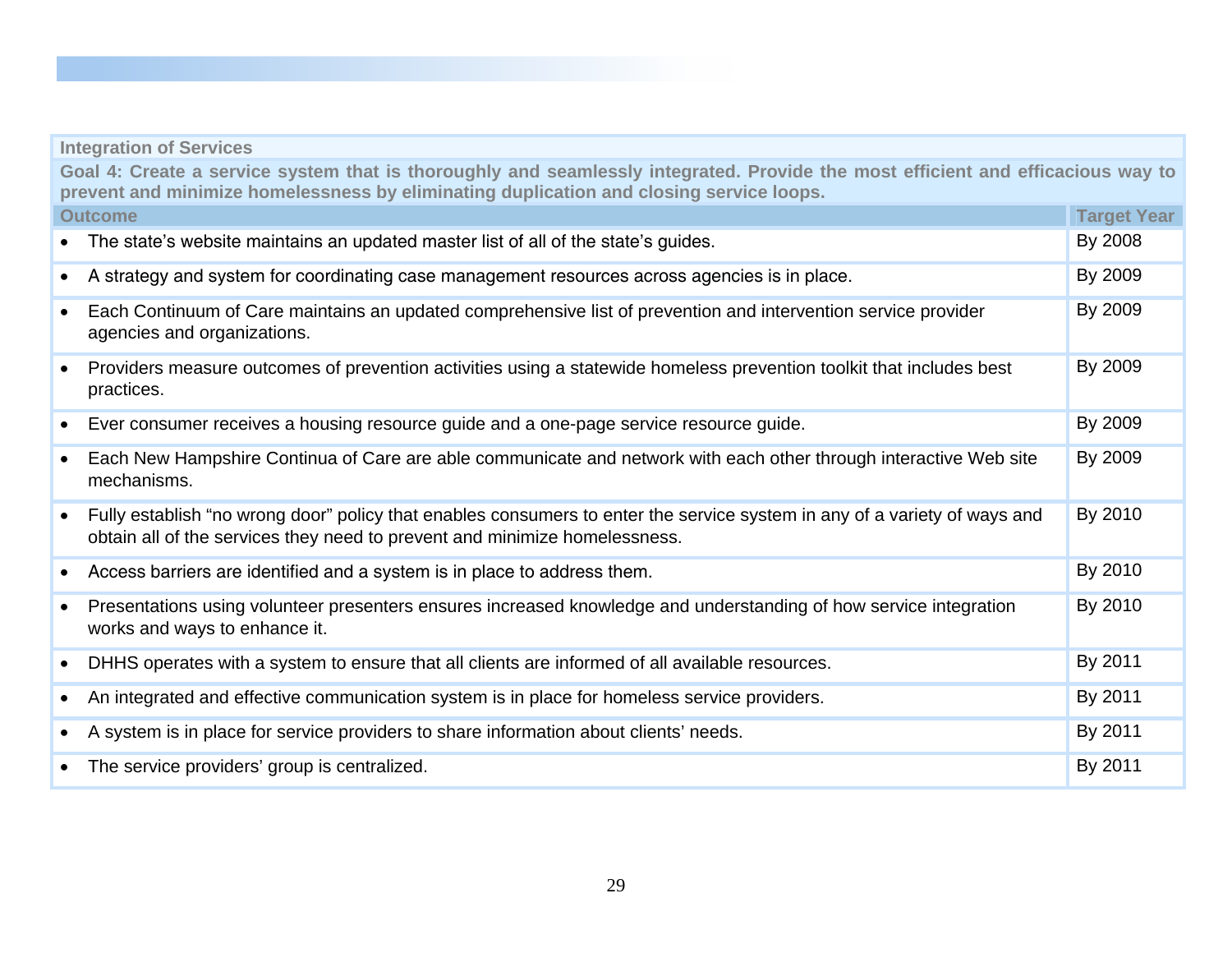# **Glossary of Terms**

**Affordable Housing:** Housing for which a household pays no more than 30 percent of its gross annual income for housing costs, including rent or mortgage payments, fees, utilities, insurance, taxes, etc.

**Chronically Homeless**: An unaccompanied homeless individual with a disabling condition who has either been continuously homeless for a year or more OR has had at least four (4) episodes of homelessness in the past three (3) years.

**Continuum of Care**: A consortium of local and state agencies formed to develop and coordinate planning, policy and resource allocation with the purpose of ending homelessness.

**Emergency Shelter:** A facility that provides temporary or transitional shelter for the homeless in general or for specific populations of the homeless.

**Extremely low-income:** At or below 30% of the area wide Median Adjusted Income.

**Homeless (as defined by HUD):**

(a) An individual or family which lacks a fixed, regular, and adequate nighttime residence; or

(b) An individual or family, which has a primary nighttime residence, that is: (1) A supervised publicly or privately operated shelter designed to provide temporary living accommodations (including welfare hotels, congregate shelters, and transitional housing for persons with mental illness);

(2) An institution that provides a temporary residence for individuals intended to be institutionalized; or

(3) A public or private place not designed for, or ordinarily used as, a regular sleeping accommodation for human beings.

(4) The term does not include any individual imprisoned or otherwise detained pursuant to an Act of Congress or a State law.

In addition, the HUD definition includes persons who will be discharged from an institution, such as a jail or mental health hospital, within 7 days, yet that person does not have an identified place to live upon discharge.

**HUD:** United States Department of Housing and Urban Development

**Low-Income:** At or below 80% of the area Median Adjusted Income.

**Shelter:** Housing, with varying levels of services, for people who are homeless. Emergency Shelter is usually thought of as lasting for six months or less.

**SRO (As defined by HUD):** A residential property that includes multiple single room dwelling units. Each unit is for occupancy by a single eligible individual. The unit need not, but may, contain food preparation or sanitary facilities, or both.

**Supportive Housing:** Permanent housing that includes supportive services such as case management case management, medical or psychological counseling and supervision, childcare, transportation, and job training.

**Supportive Services (As defined by HUD):** Services that assist homeless participants in the transition from the streets or shelters into permanent or permanent supportive housing, and that assist persons with living successfully in housing.

**Very Low-Income:** Between 30% and 50% Median Adjusted Income.

**Wraparound Services:** a unique set of community services and natural supports to achieve a positive set of outcomes.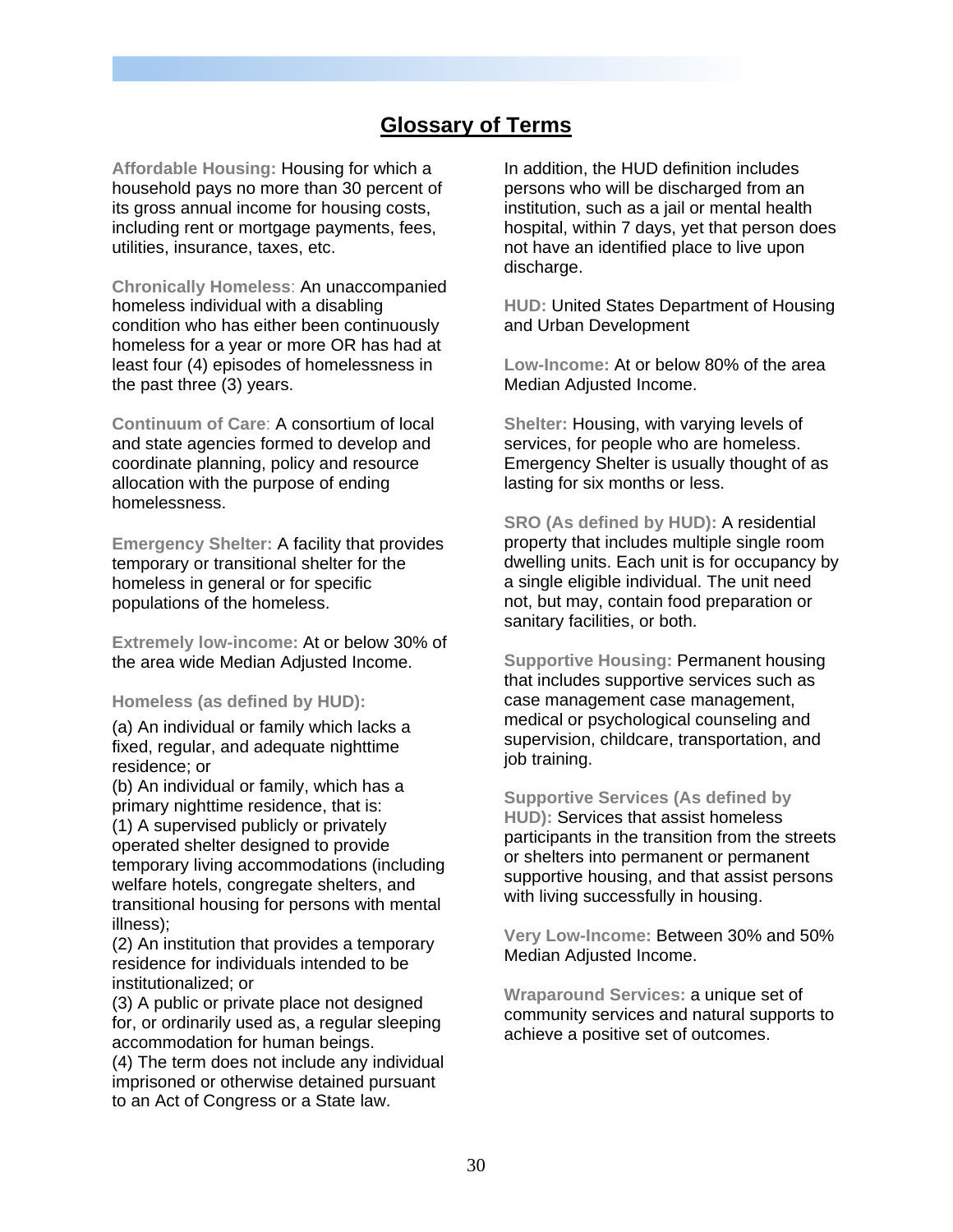# **Appendix A: Percent of SSI Needed to Rent a One-Bedroom Housing Unit**

| <b>State</b>         | % of SSI | <b>State</b>    | % of SSI             |
|----------------------|----------|-----------------|----------------------|
| Alabama              | 78.2%    | Montana         | 76.2%                |
| Alaska               | 76.1%    | Nebraska        | 80.0%                |
| Arizona              | 111.7%   | Nevada          | 131.2%               |
| Arkansas             | 74.8%    | New Hampshire   | $\rightarrow$ 119.0% |
| California           | 114.4%   | New Jersey      | 151.4%               |
| Colorado             | 109.0%   | New Mexico      | 87.2%                |
| Connecticut          | 102.5%   | New York        | 137.6%               |
| Delaware             | 114.4%   | North Carolina  | 97.0%                |
| District of Columbia | 185.3%   | North Dakota    | 71.5%                |
| Florida              | 119.5%   | Ohio            | 87.8%                |
| Georgia              | 107.8%   | Oklahoma        | 71.5%                |
| Hawaii               | 156.2%   | Oregon          | 99.2%                |
| Idaho                | 77.4%    | Pennsylvania    | 98.4%                |
| <b>Illinois</b>      | 123.4%   | Rhode Island    | 117.5%               |
| Indiana              | 88.7%    | South Carolina  | 89.9%                |
| lowa                 | 78.5%    | South Dakota    | 71.3%                |
| Kansas               | 83.9%    | Tennessee       | 84.9%                |
| Kentucky             | 75.5%    | Texas           | 102.7%               |
| Louisiana            | 86.0%    | Utah            | 98.4%                |
| Maine                | 93.2%    | Vermont         | 92.2%                |
| Maryland             | 145.2%   | Virginia        | 128.4%               |
| Massachusetts        | 134.9%   | Washington      | 103.9%               |
| Michigan             | 101.6%   | West Virginia   | 71.1%                |
| Minnesota            | 99.1%    | Wisconsin       | 80.4%                |
| Mississippi          | 76.8%    | Wyoming         | 75.1%                |
| Missouri             | 89.2%    | <b>NATIONAL</b> | 109.6%               |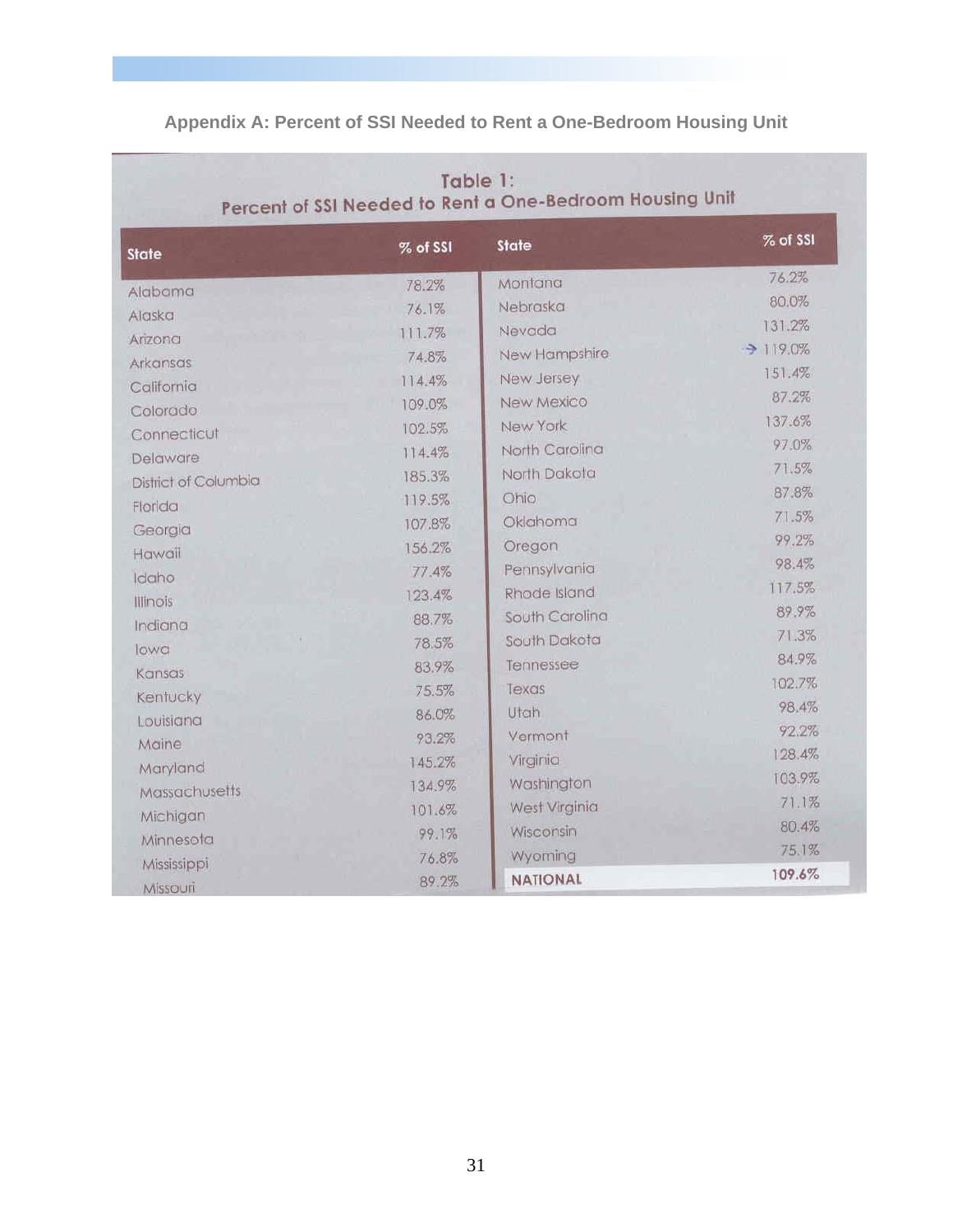|                      | <b>Emergency</b><br><b>Shelter</b><br><b>Beds</b> | <b>Permanent</b><br><b>Supportive</b><br><b>Housing</b><br><b>Units</b> | <b>Affordable</b><br><b>Housing</b><br><b>Units</b> | Total   | <b>Units per</b><br>1.000<br><b>Population</b> | <b>Population</b> | <b>Population</b><br>Rank in<br><b>Nation</b> |
|----------------------|---------------------------------------------------|-------------------------------------------------------------------------|-----------------------------------------------------|---------|------------------------------------------------|-------------------|-----------------------------------------------|
| <b>Connecticut</b>   | 1,340                                             | 2,200                                                                   | 82,500                                              | 86,040  | 25.26                                          | 3,405,565         | 29th                                          |
| <b>Maine</b>         | 1,061                                             | 2,318                                                                   | 24,568                                              | 27,947  | 21.92                                          | 1,274,923         | 40th                                          |
| <b>Massachusetts</b> | 2,762                                             | 1,922                                                                   | 245,108                                             | 249,792 | 39.34                                          | 6,349,097         | 13th                                          |
| <b>New</b>           |                                                   |                                                                         |                                                     |         |                                                |                   |                                               |
| Hampshire            | 1,097                                             | 912                                                                     | 17,103                                              | 19,112  | 15.18                                          | 1,259,181         | 41 <sub>st</sub>                              |
| <b>Rhode Island</b>  | 1,879                                             | 1,425                                                                   | 34,674                                              | 37,978  | 36.23                                          | 1,048,319         | 43rd                                          |
| <b>Vermont</b>       | 623                                               | 212                                                                     | 11,477                                              | 12,312  | 20.22                                          | 608,827           | 49th                                          |

#### **Appendix B: New England Housing as of June 30, 2005**

**Emergency Shelter Beds:** Short-term emergency or transitional housing not intended to be permanent, e.g., HUD 24 month maximum.

**Permanent Supportive Housing Units:** Long-term housing targeted to persons with mental illness, substance abuse, dual diagnoses (MH & SA), and other chronic illnesses, (e.g., HIV/AIDS) who receive services needed to promote and maintain housing stability.

**Affordable Housing Units:** Rental housing subsidized with funding from federal, state, or local sources, permanent financing below market rate, rental assistance payment mechanisms, or benefiting from equity raised through the Low Income Housing Tax Credit Program, and developed to benefit households with incomes of 80% MAI or lower.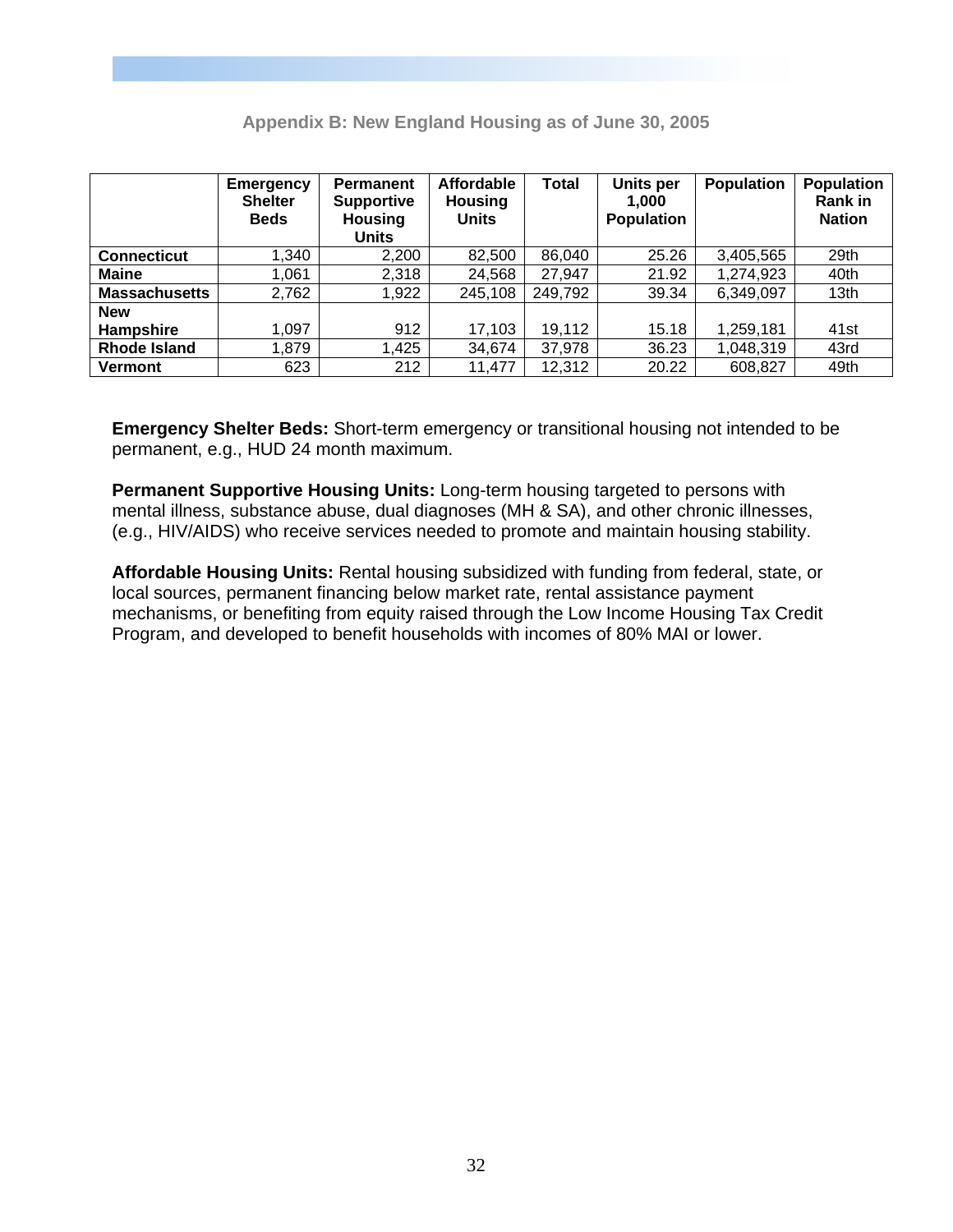#### **Appendix C: Impact of New Hampshire's Housing Market**

Housing purchase prices and rents in New Hampshire have grown dramatically over the past ten years (as owner occupied housing trends have a relationship to rental housing trends, both are briefly discussed here). Median statewide purchase prices of newly constructed owner occupied housing have doubled between 1995 and the first six months of 2005. Continued purchase price increases have been supported recently by low mortgage interest rates, and perhaps also by new mortgage products such as the "interestonly" mortgage.

Low interest rates have undoubtedly helped many first time homebuyers exit the rental market as evidenced by census data showing a proportional increase in home ownership over renting in New Hampshire between 1990 and 2000. However, growth in median incomes has not kept pace with recent robust growth in purchase prices, creating an affordability gap. Market forces including rising mortgage interest rates and signs of increased inventory of homes for sale, could temper purchase prices somewhat, but this will not necessarily help those at moderate and low incomes if interest rates continue to rise to the point that those households are excluded from the pool of eligible buyers.

Rental housing costs have also increased significantly over the past ten years, but are showing signs of leveling off. Although rental costs have not increased as much as new home purchase prices, the incomes of most renter households, especially those at low or very low incomes, have not kept up with the increase in their housing costs.

Although the statewide vacancy rate in rental housing is increasing, it remains below the generally accepted balance point of four to five percent. Demand for entry-level housing is expected to remain high, due to a shortage of rental housing and the entry of the baby



#### **Chart 1**

boom echo into the housing market. Rental housing production continues to be low, and does not appear to be keeping pace with condominium conversions. Additionally, much of today's rental production is focused on elderly age-restricted housing at a time when demand from other age groups including the baby boom echo will exert increasing pressure on the rental market.

Chart 1 illustrates the affordability of two-bedroom apartments statewide for

households of different incomes. It is generally accepted that housing is affordable if it costs 30% or less of a household's gross monthly income. This chart shows how the higher a household's income, the greater the percentage of the rental housing inventory that is affordable, and conversely, the lower the income, the less of an affordable inventory is available. A household with an income between 31% and 50% of median area income would have limited affordable rental opportunities, at best 10.4% of existing inventory.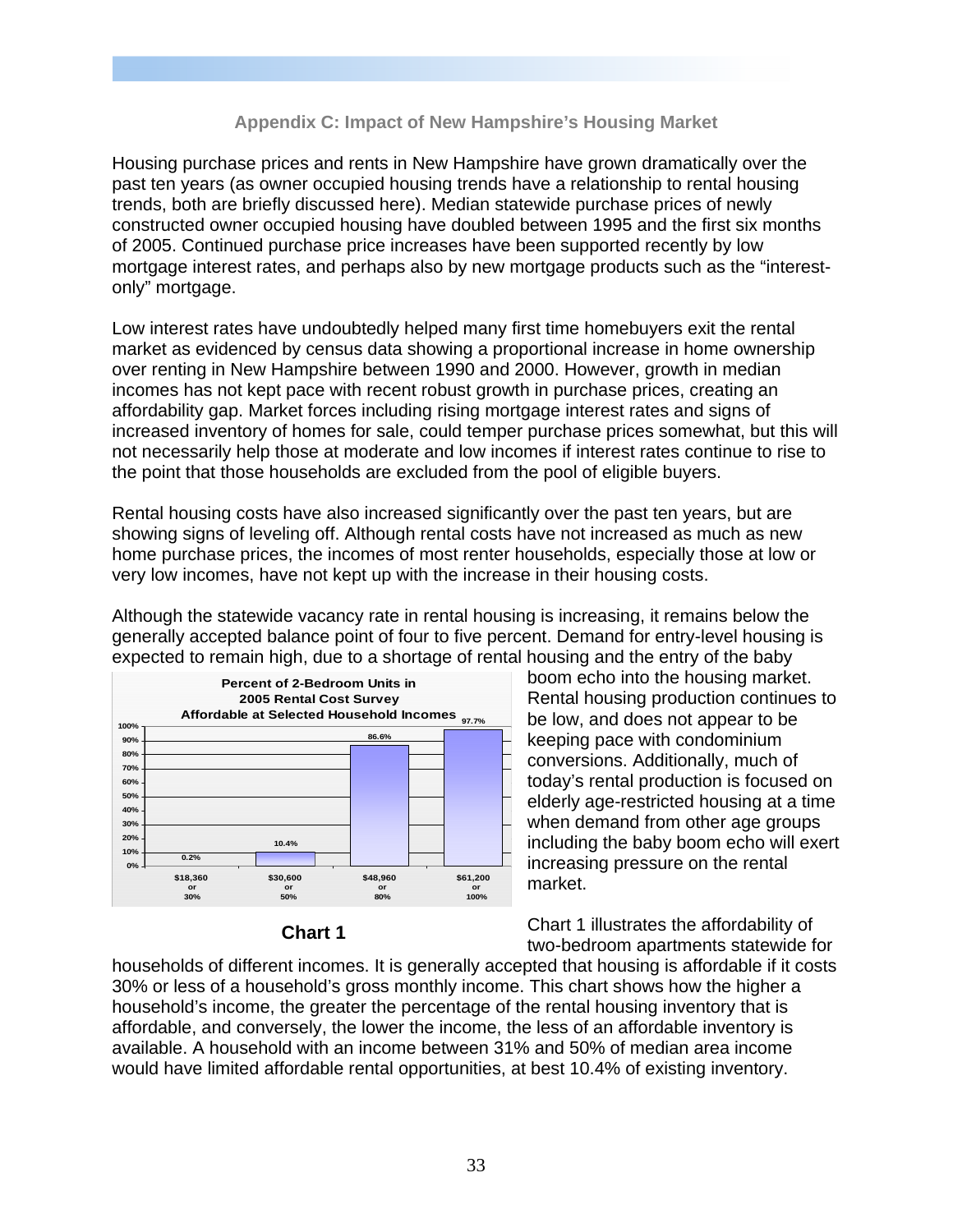



In specific localities and counties, affordability of rental housing is even more of an issue for lower income households. Chart 2 is specific to rental housing affordability in Manchester, and in comparison to the statewide data, it shows that households at 60% of median area income and lower have less choice of housing that is affordable to them, and households at 50% of median area income or below have minute to nonexistent affordability opportunities.





Analysis of housing cost burden from census data helps clarify the extent of this problem. Chart 4 illustrates the differences from 1990 and 2000 for renters and single-family homeowners<sup>8</sup> having cost burden ratios of 30% or more and 35% or

Among renters and single-family homeowners, the census data indicate a reduction in the

*Impact of housing cost burden* 

more.

 $\overline{a}$ 

Chart 3, using rental cost survey data from Carroll County, reflects an acute lack of affordable rental housing to households with incomes at 50% of median area income and below.

**PERCENT OF RENTERS AND PERCENT OF SINGLE FAMILY HOMEOWNERS WITH HIGH HOUSING COST BURDEN AS PERCENT OF INCOME**



**Chart 4** 

 $8$  Census data tabulations of cost burden by income are representative of all renters, but data for homeowners is limited to "specified owner occupied units" that exclude owners living in attached or multifamily housing, mobile homes, and units with other conditions. Only about 71% (1990) and 75% (2000) of NH homeowners fall within these "specified conditions."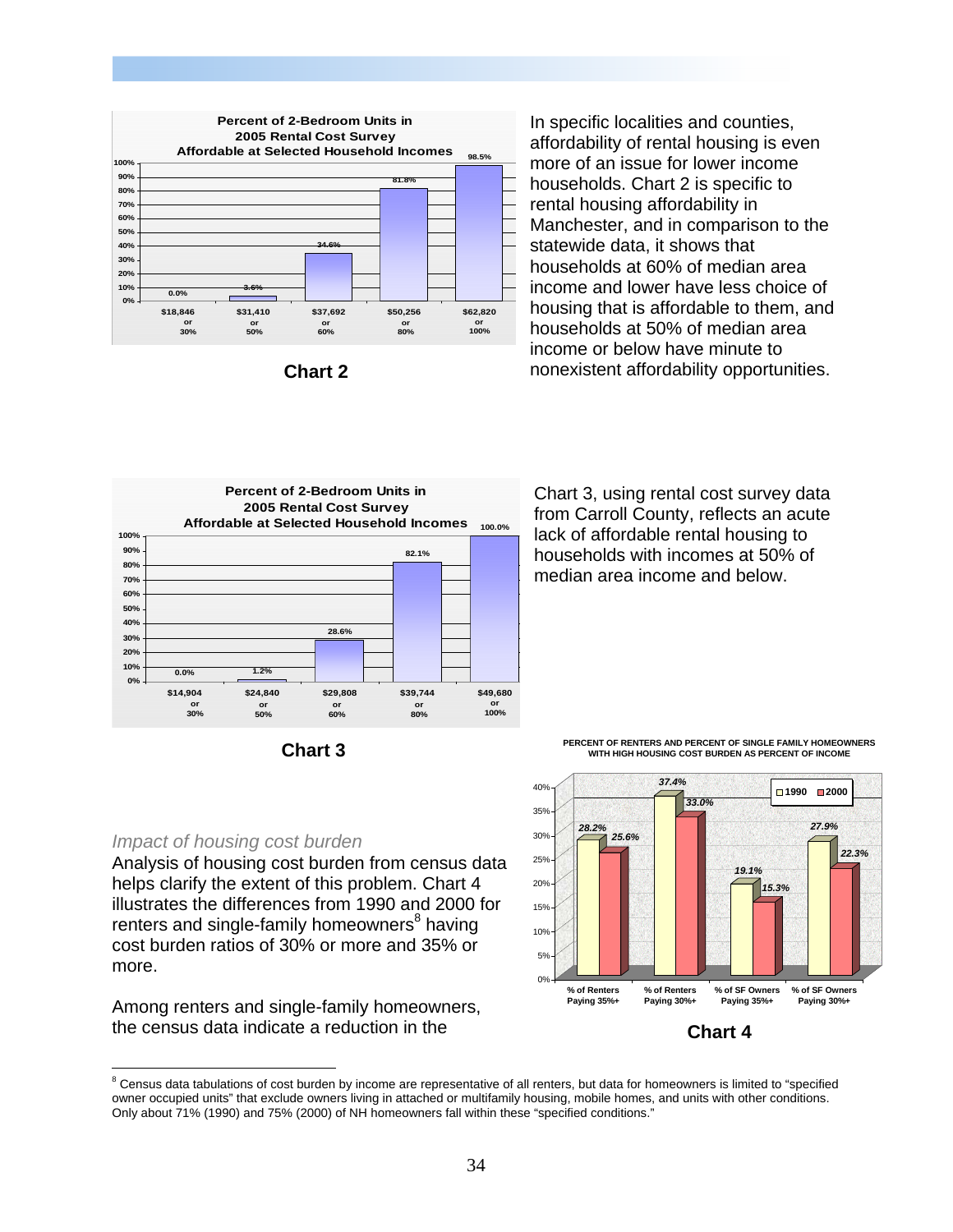percentage of households having these higher cost burdens. The data for low-income renter households, however, shows a general increase between 1990 and 2000 in the number of households with higher cost burdens. As shown in Chart 5, there are two significant elements of renter housing need defined by higher cost burdens:

- **Renters with higher cost burdens are primarily concentrated among those earning less than 50% of the area median family income.** A much smaller share of costburdened renters are found in the 50-80% of area median family income range, and high cost burden is virtually negligible for households earning 80% or more of the area median family income.
- **Between 1990 and 2000, the cost burden problem among renters shifted toward those of very low income.** While needs generally declined among those earning more



**Chart 5** 

Households who are reliant upon publicly funded income subsidies are among the most likely to have very low incomes and high housing cost burdens. Benefit programs such as Social Security Disability, Aid to the Permanently and Totally Disabled, and TANF do not index benefits to current New Hampshire housing costs. Increases in housing costs such as those experienced here over the past ten years leave many households dependent upon income subsidy programs. Rent subsidies such as the Section 8 Housing Choice Voucher Program, along with Public Housing and other types of affordable housing, assist many of these and other low

than 50% of area median family income, the number with high cost burdens continued to increase among those earning less.

As shown in Chart 6, a high share of both renters and single-family homeowners with incomes under 50% of median area family income have high \cost burdens compared to the relatively small percentage with needs that have incomes above 50% of median.



income households, but resources are limited, and the general estimate of unmet housing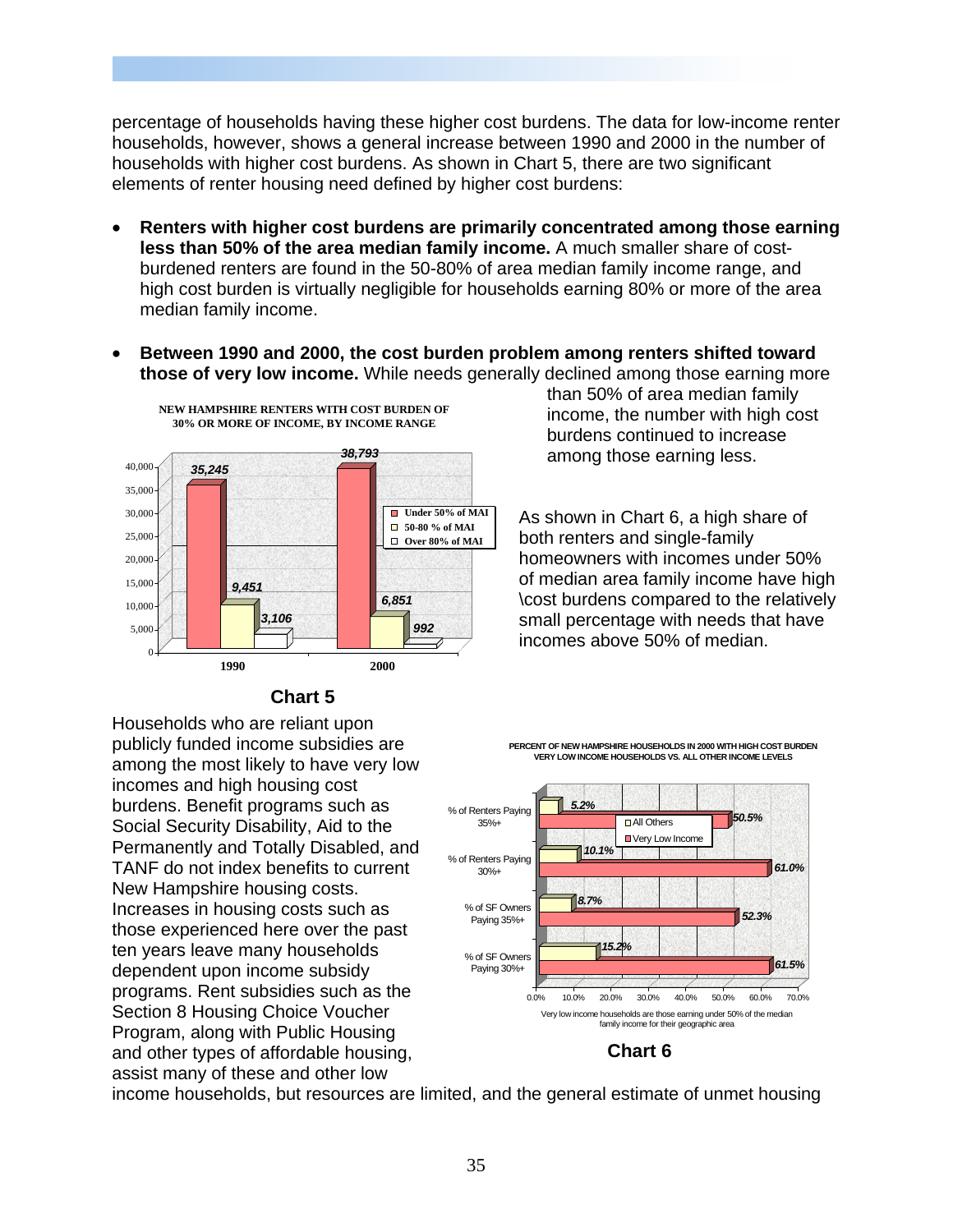subsidy need is that at least twice as many households are eligible for and in need of subsidy but unable to obtain it.

The impact of the high housing cost burden for many New Hampshire households results in eviction, arrearage, bankruptcy and, at worst, homelessness. Once homeless, the transition out of a shelter can be further challenged by the high cost of housing, thus the increase in length of stay.



**Chart 7**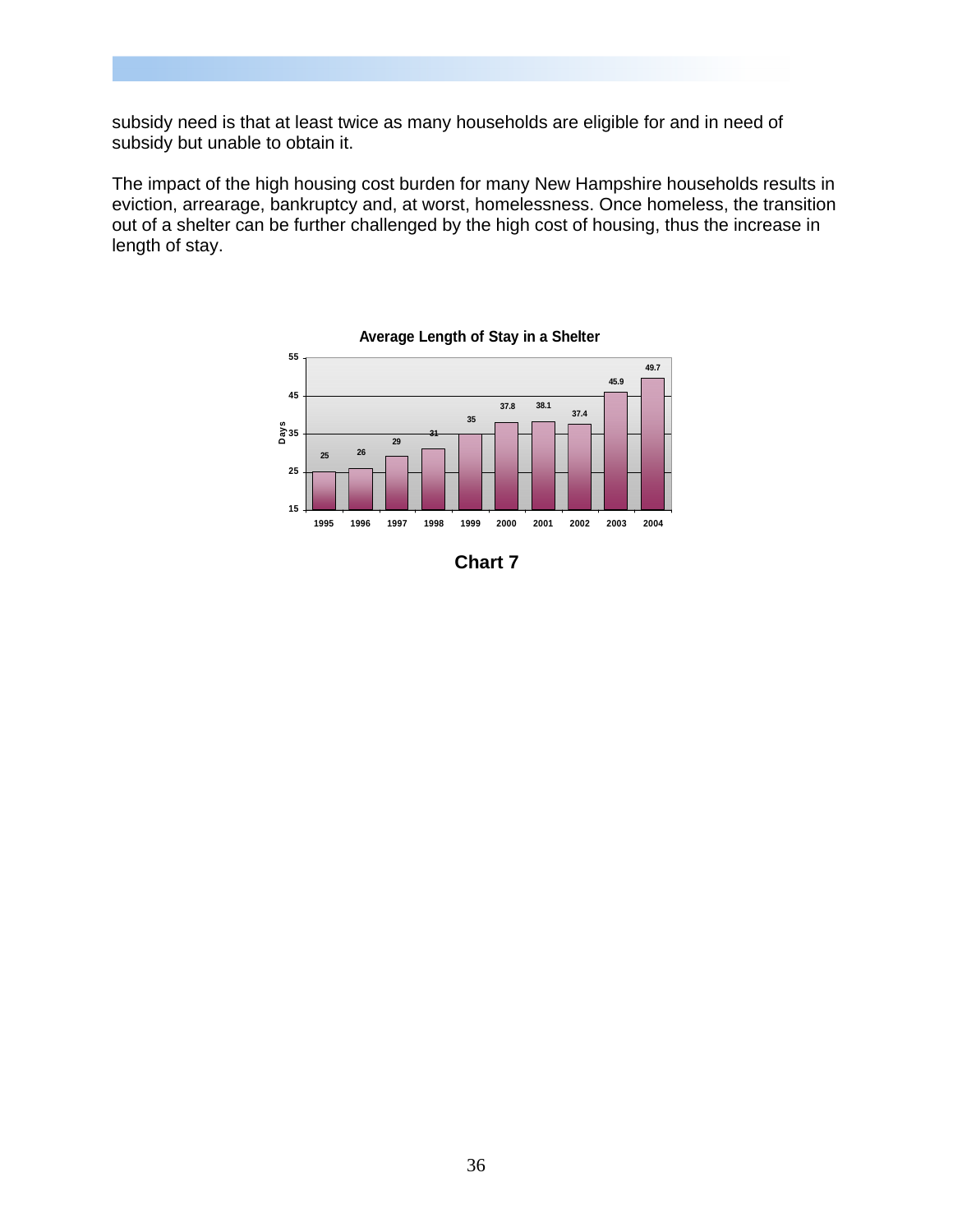#### **Appendix D: Roles and Responsibilities of the ICH**

#### **ICH Overview**

The President of the United States has made ending homelessness a domestic policy priority for his administration. The mission of the United States Interagency Council on Homelessness (ICH), which is part of the Domestic Policy Council of the White House, is to develop and implement a comprehensive national approach to end homelessness in the United States. A key element in the ICH strategy is to have a state Interagency Council on Homelessness appointed by the Governor of each state or commonwealth.

#### **New Hampshire ICH Mission**

The mission of the New Hampshire State ICH is to develop and coordinate state planning, policy, and resource allocation with the purpose of ending homelessness in New Hampshire.

#### **New Hampshire ICH Functions**

- Serve as the single statewide homelessness planning and policy development resource for the State of New Hampshire.
- Develop a state ten-year plan to end homelessness for the State of New Hampshire.
- Articulate an implementation strategy for New Hampshire's ten-year plan.
- Recommend policy and regulatory changes to accomplish the goals of the plan.
- Ensure accountability and results in implementing the plan.

#### **ICH Priority Activities**

- 1. Create a New Hampshire Ten-Year Plan to End Homelessness.
	- Develop short and long-term statewide strategies and plans to end homelessness.
	- Partner with cities that have developed ten-year plans to end homelessness in order to identify resources and common strategies.
	- Coordinate the activities of statewide continuums of care.
	- Assemble accurate fiscal and demographic information and research/data to support policy development and track outcomes.
- 2. Establish priorities (action steps) for the New Hampshire Ten-Year Plan to End Homelessness.
	- Recommend interagency strategies, e.g., funding, homelessness prevention, discharge planning, etc.
	- Review all state activities and programs assisting homeless persons.
	- Support and replicate collaborative state homelessness initiatives that demonstrate measurable outcomes.
	- Promote systems integration (health, services, and housing) to reduce duplication among homeless assistance programs.
	- Identify funding opportunities, including mainstream resources, for homeless persons.
	- Involve non-traditional stakeholders, including representatives from corporations, business, philanthropy, faith-based organizations, and other community institutions.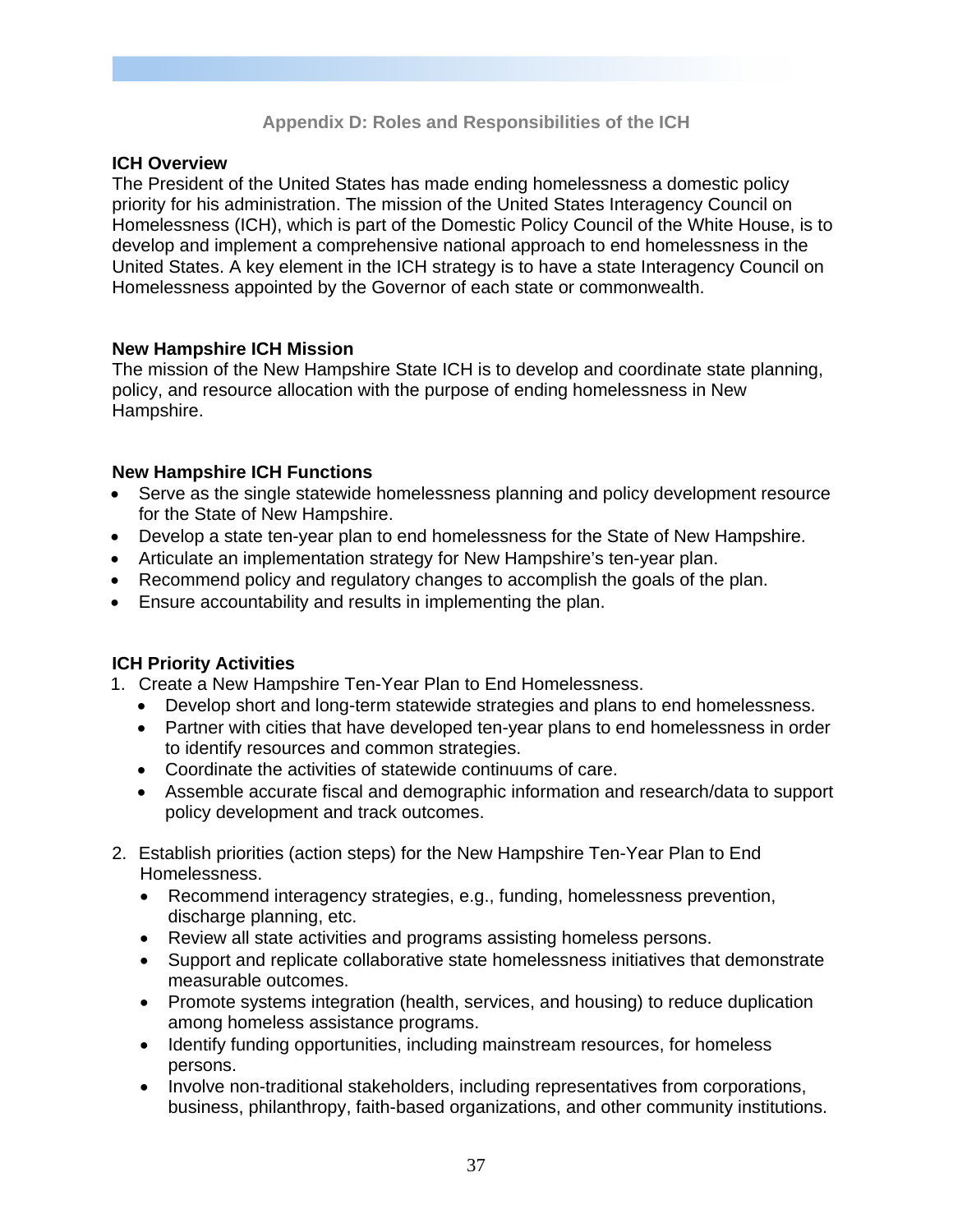- Recommend statutory and regulatory changes to enhance strategies.
- Bring problems and concerns relating to homeless people to the attention of appropriate state agencies.
- 3. Promote the plan and evaluate progress.
	- Provide an annual progress report on the New Hampshire ten-year plan to end homelessness for the Governor, cabinet secretaries, legislature, and citizens of New Hampshire.
	- Disseminate information (data and best practices) to educate state officials and the public regarding issues related to homelessness and ending homelessness.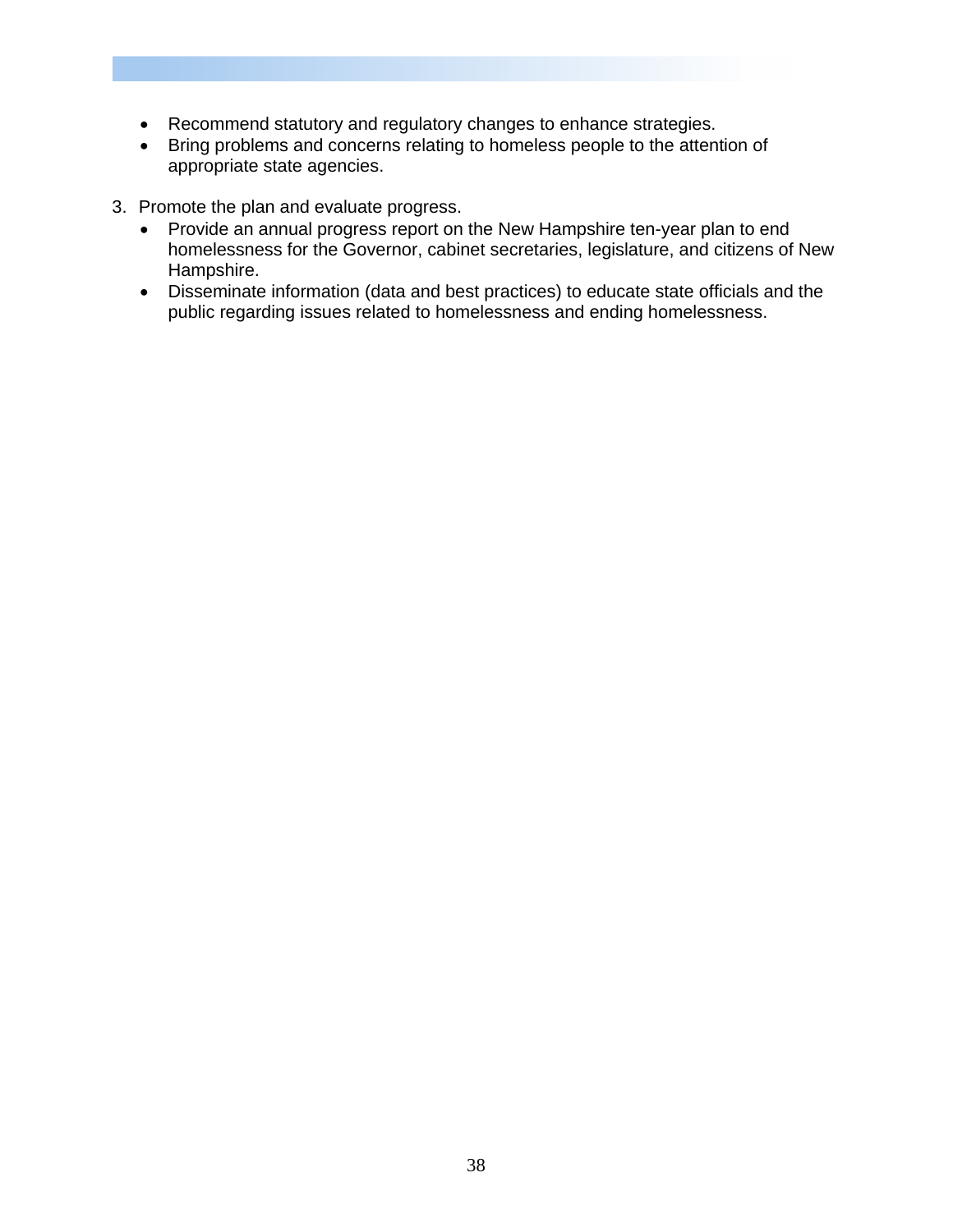#### **Appendix E: Timeline of ICH Activities**

1987: Congress establishes the Interagency Council on Homelessness with the passage of the Stewart B. McKinney Homeless Assistance Act.

November 2003: Governor Craig Benson establishes the New Hampshire Interagency Council on Homelessness (NHICH).

December 2003 – December 2005: NHICH engages in monthly meetings and conducts research as background for writing *A Home for Everyone: New Hampshire's Ten-Year Plan to End Homelessness.* The minutes of these meetings are available at www.nashuacoc.org/ichmin.htm.

November 2005: NHICH conducts the following public hearings to receive input and feedback from all interested citizens on the initial draft of the ten-year plan. November 4 – Plymouth November 10 – Manchester November 15 – Portsmouth

November 22 – Manchester

December 21, 2005: Draft of *A Home for Everyone: New Hampshire's Ten-Year Plan to End Homelessness* presented to Governor John Lynch for review.

December 21, 2006: *A Home for Everyone: New Hampshire's Ten-Year Plan to End Homelessness* approved by Governor John Lynch as the state's official plan.